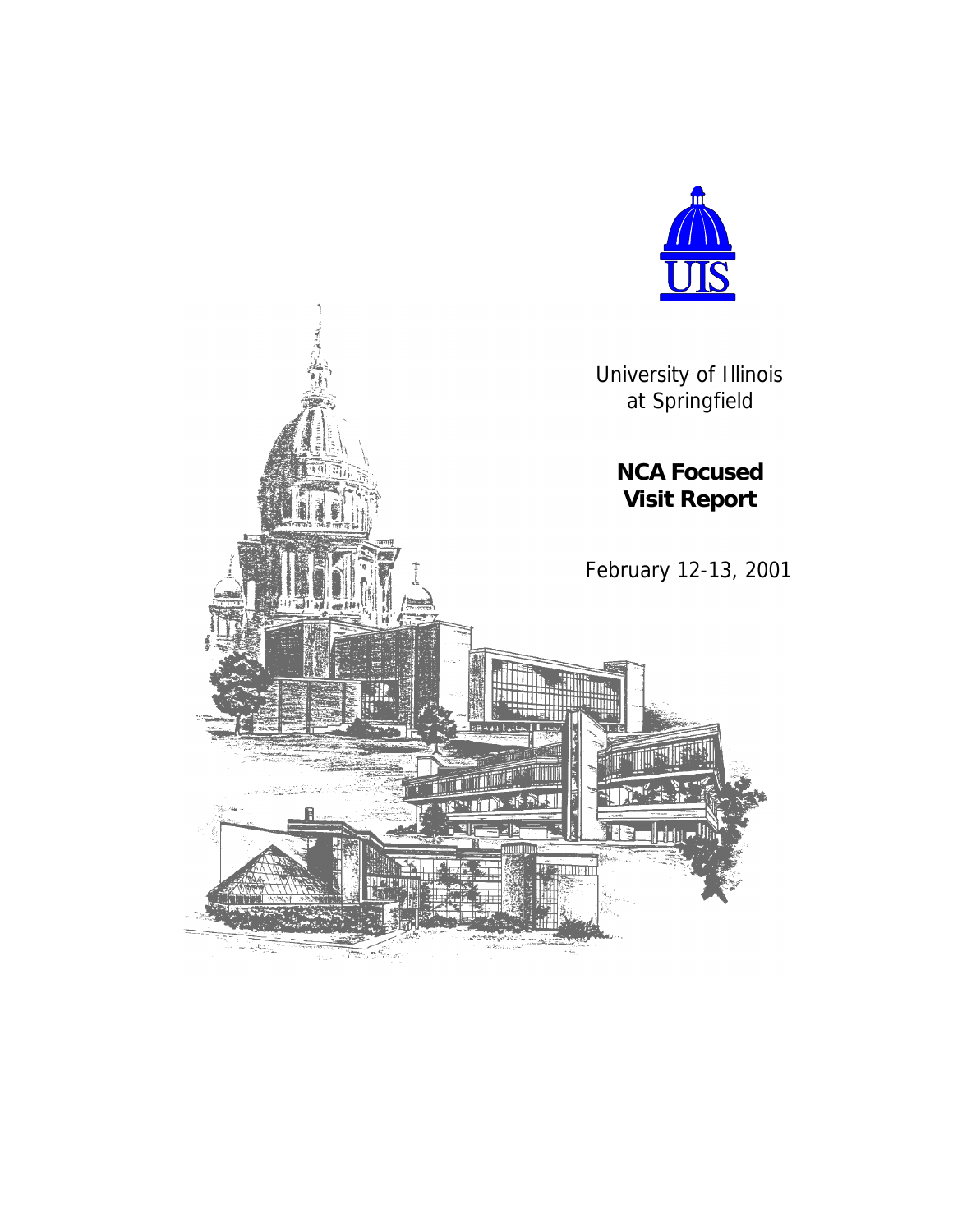# **University of Illinois at Springfield NCA Focused Visit Report February 12-13, 2001**

### **Table of Contents**

| Campus Planning and Budgeting Committee  5                                                                                                                                                                                                                                                     |                      |
|------------------------------------------------------------------------------------------------------------------------------------------------------------------------------------------------------------------------------------------------------------------------------------------------|----------------------|
|                                                                                                                                                                                                                                                                                                |                      |
| Graduate Education at UIS at the Time of the 1997 Site Visit Alleman 18<br>Actions Taken in Response to NCA Concerns 19                                                                                                                                                                        |                      |
|                                                                                                                                                                                                                                                                                                |                      |
| The Capital Scholars Program's Integrated Core Curriculum 28<br>Admissions Policies (alternative and alternative and alternative and alternative and alternative and alternative and alternative and alternative and alternative and alternative and alternative and alternative and alternati | 37<br>37<br>38<br>39 |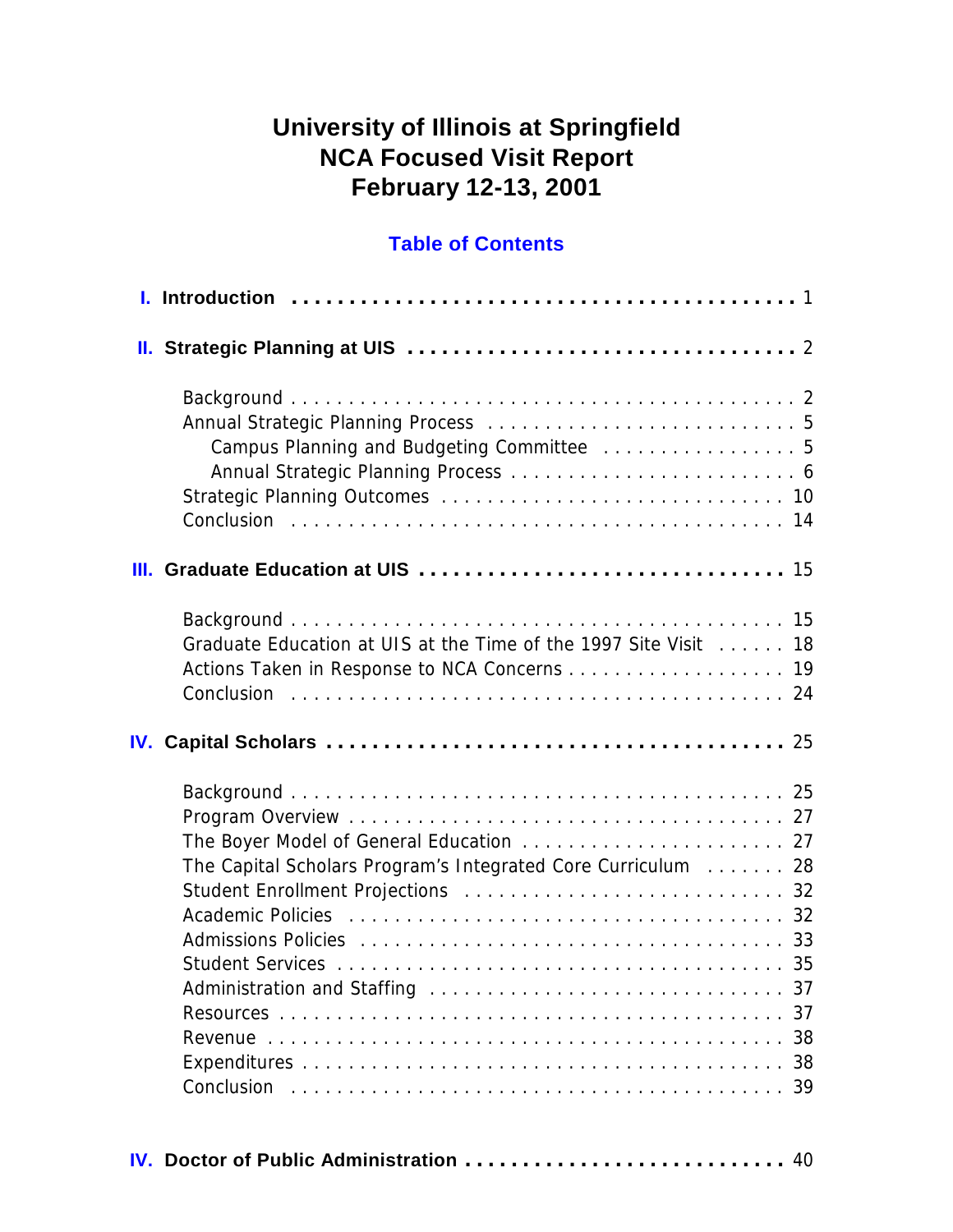| Initial Advising, Supervisory Committee, and Dissertation Committee . 43 |  |
|--------------------------------------------------------------------------|--|
|                                                                          |  |
|                                                                          |  |
|                                                                          |  |
|                                                                          |  |
|                                                                          |  |

# **Appendix**

| Figure 1.1   | UIS Strategic Planning Process of the Planning and Budgeting<br>Committee              |
|--------------|----------------------------------------------------------------------------------------|
| Table II.1   | Department/Program Degree Offerings by Level as of Fall<br>1986                        |
| Table II.2   | Department/Program Degree Offerings by Level as of Fall<br>1997                        |
| Table II.3   | Department/Program Degree Offerings by Level as of Fall<br>2000                        |
| Table III.1  | Capital Scholars Budget Projections, Expansive-Complete<br>Program                     |
| Attachment A | SSU-UIS Development Planning Committee Charge                                          |
| Attachment B | Fall 2000 Planning and Budgeting Retreat Attendees                                     |
| Attachment C | Agendas: Campus Senate Planning and Budgeting<br>Committee Retreats (2000, 1999, 1998) |
| Attachment D | Guiding Principles for Revised Graduate Faculty Policy                                 |
| Attachment E | Campus Senate Resolution 29-16: Graduate Education Policy                              |
| Attachment F | Doctor of Public Administration Implementation Plan<br>Overview                        |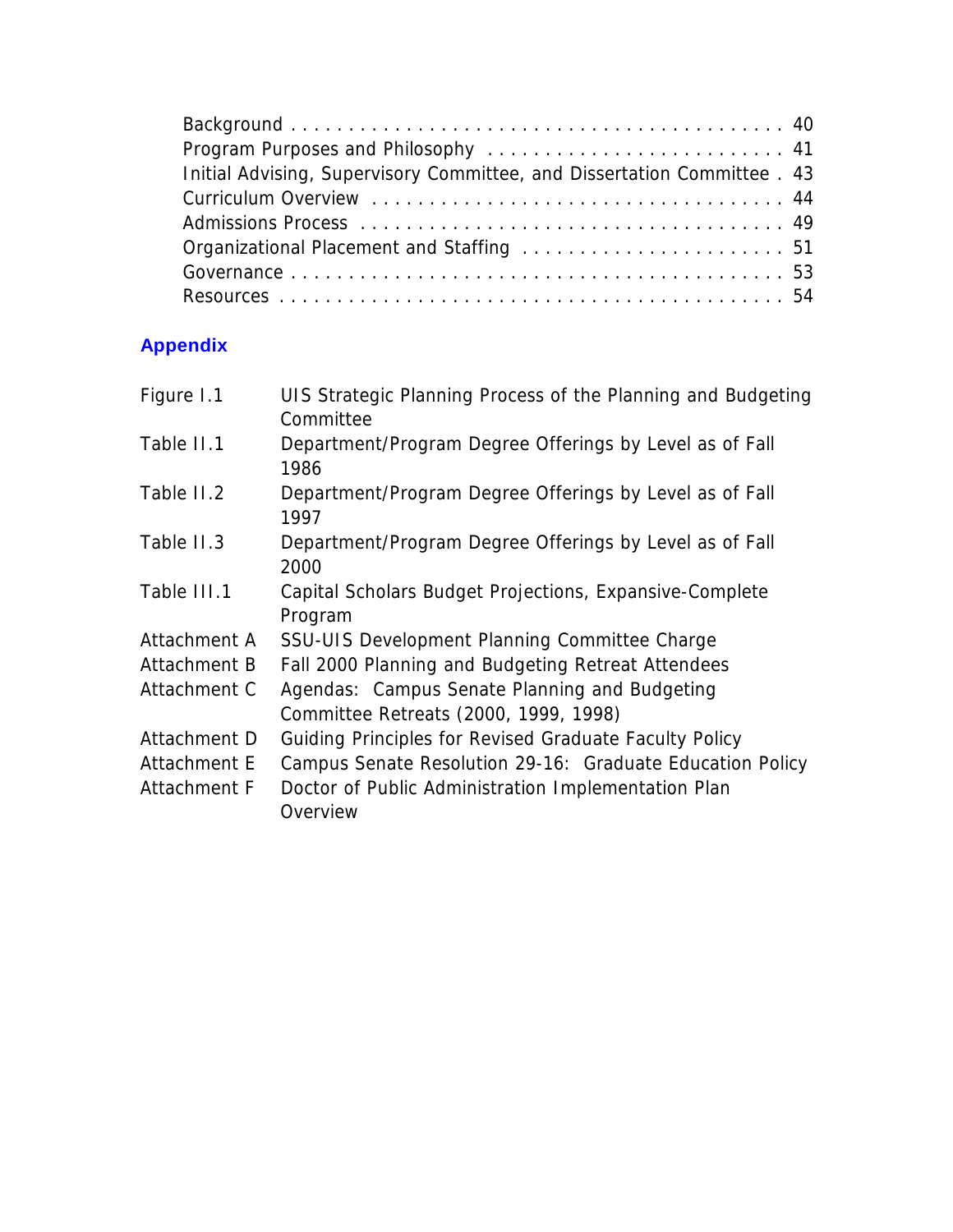# **University of Illinois at Springfield NCA Focused Visit Report February 12-13, 2001**

### **I. Introduction**

A North Central Association Evaluation Team (NCA team) visited the University of Illinois at Springfield on November 3-5, 1997, to conduct a comprehensive evaluation of the campus for the purpose of continued accreditation. The comprehensive evaluation also served as the occasion for reviewing the campus' request for two changes in the scope of its offerings: the addition of a lower division and the addition of doctoral education. The team's evaluation appears in the Report of a Comprehensive Visit to the University of Illinois at Springfield, November 3-5, 1997.

Although the NCA team recommended continued accreditation for the campus through the 2007-08 academic year, they also recommended a focused visit in the spring of 2001 to review progress in four areas of concern outlined in the Team Recommendation and Rationale (85-86). These concerns were:

- # strategic planning;
- # graduate education;
- $#$  implementation of the focused lower-division program; and
- $#$  the new doctor of public administration degree.

The University of Illinois at Springfield's response to the concerns of the NCA team and the progress the campus has made toward addressing these concerns are contained in this report.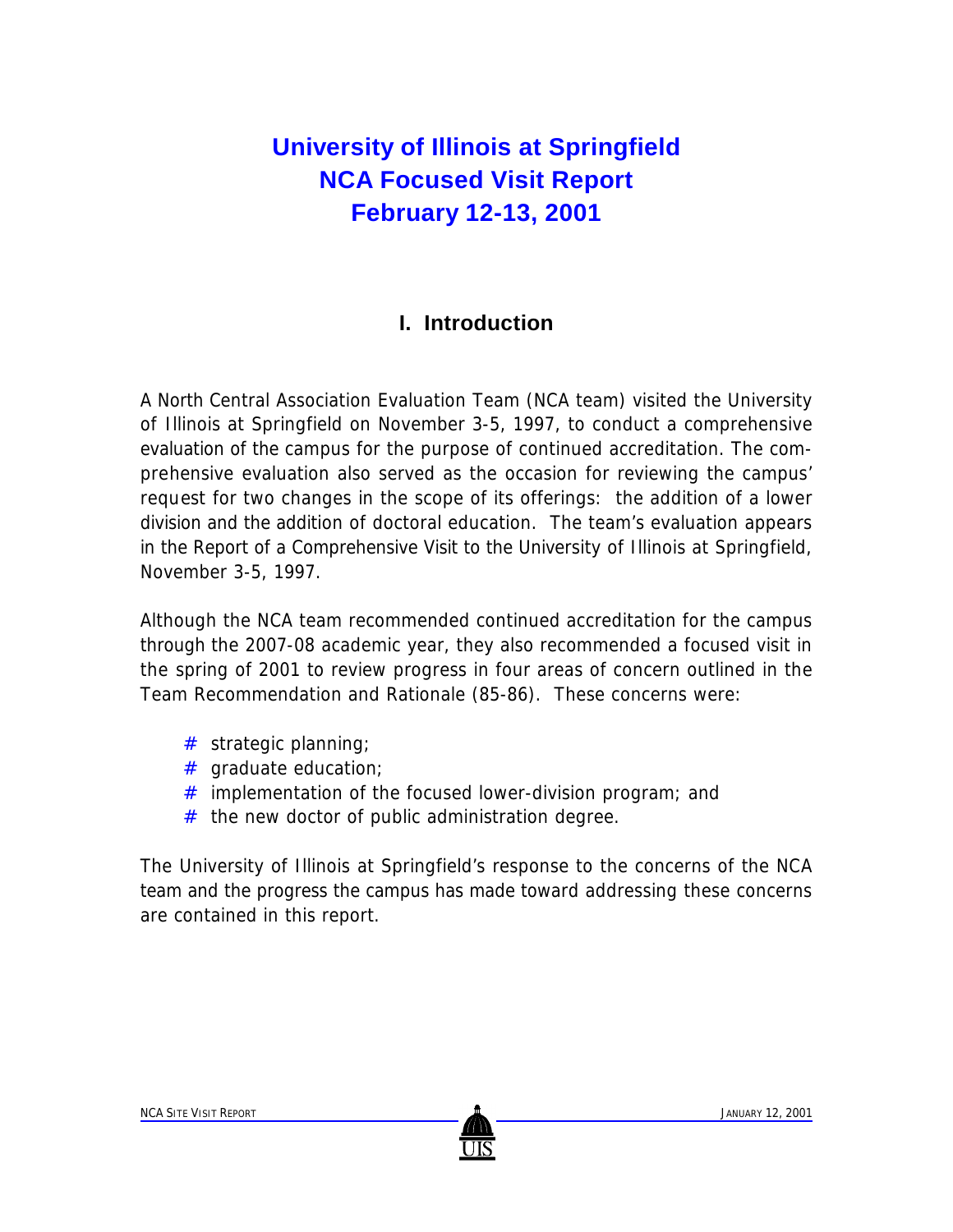## **II. Strategic Planning at UIS**

 **2**

### **Background**

Although the NCA team acknowledged UIS' response to various constituent requests to engage in institutional planning during the years leading up to the comprehensive visit, the team also noted in its summary of institutional concerns that the campus needed "to incorporate all previous planning in a readily identifiable strategic planning process" (79). The institutional planning activities the team referenced follow and are discussed briefly below.

- # Board of Regents strategic planning (1990-92);
- # Illinois Board of Higher Education's  $P \cdot Q \cdot P$  Initiative (1992-97); and
- # University of Illinois Board of Trustees Development Planning (1995-97).

Board of Regents Strategic Planning (1990-92). In December 1989, the Board of Regents mandated its universities to undertake strategic planning. Although the Board established a general framework within which campus planning should proceed, each university was given considerable latitude in developing its own approach to the common task. In June 1990, Sangamon State University (SSU) published a preliminary scan of its environment that offered both a retrospective and a prospective demographic analysis of the 11-county region from which more than 80 percent of the institution's students had historically come.

In February 1991, the university's acting president requested that the Faculty, Staff, and Student Senates; the SSU Alumni Association; and the SSU Foundation provide representatives to a strategic planning task force. The main objective of this task force was to fashion a broad consultative process that would result in a strategic plan for presentation to the campus and the Board in the spring of 1992. A consultant was hired to assist the campus in its efforts to design and implement a suitable strategic planning process.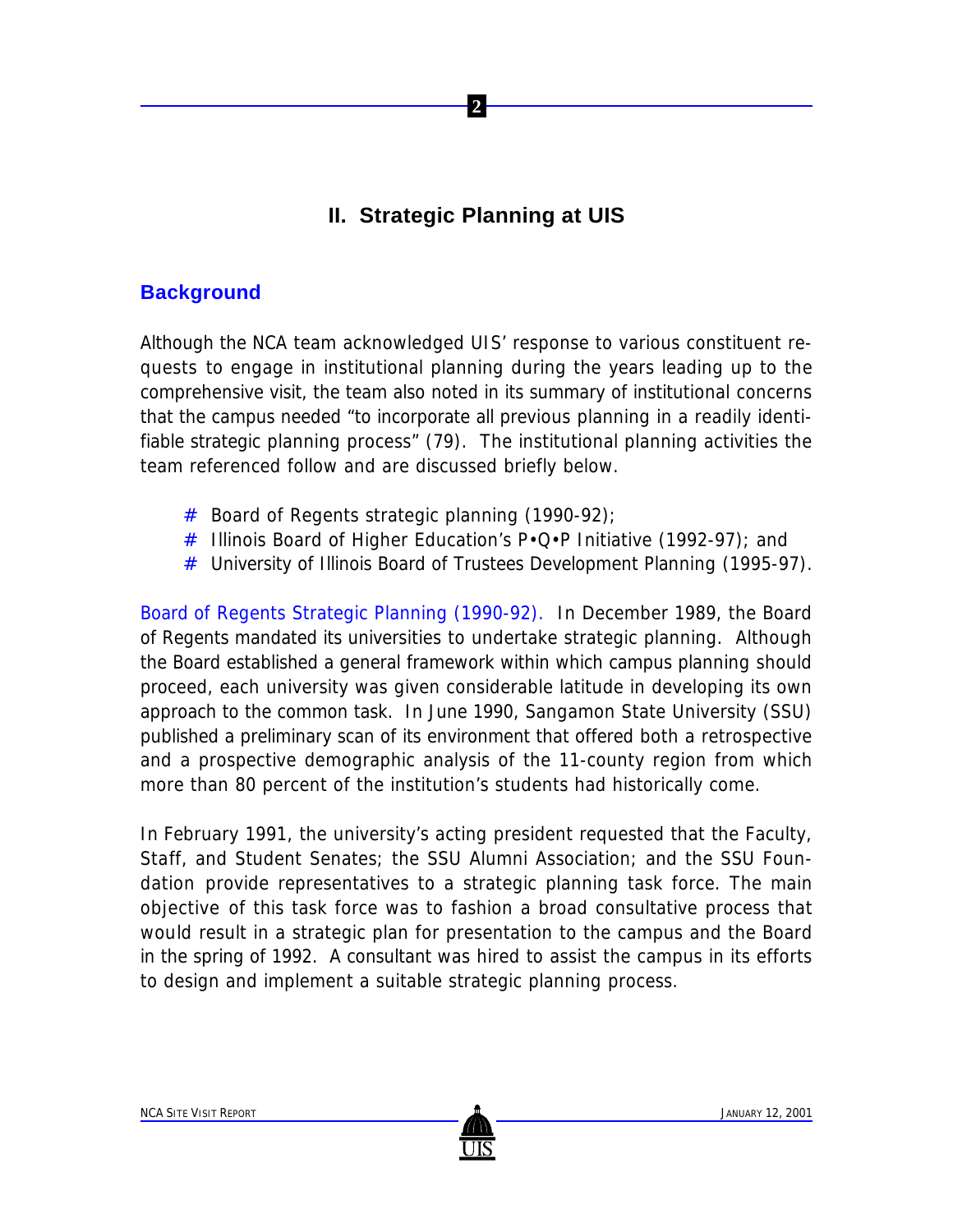*Toward 2000: A Strategic Plan for Sangamon State University, Phase One* was published in March 1992. This document has been the basis for campus planning during the ensuing years.

 **3**

Illinois Board of Higher Education's P•Q•P Initiative (1992-1997). As the campus was completing its 1990-92 strategic planning, the Illinois Board of Higher Education launched its Priorities, Quality, Productivity (P•Q•P) initiative. P•Q•P required public universities to conduct comprehensive evaluations of their resource expenditures and to shift resources from lower to higher priority areas. Toward that end, the IBHE conducted a statewide examination of academic degree offerings on each public university campus and identified degree programs that it deemed of questionable educational or economic viability. Campuses were required to take action to increase the productivity of these programs, to eliminate them, or to justify their continuation on other grounds (i.e., the need to maintain the program as an integral part of the institution's mission). Campuses were also required to examine resource expenditures related to research/public service and to administration. A similar shifting of resources in these areas was also expected.

Coming as P•Q•P did in the wake of the 1990-92 strategic planning process, the campus was able to respond effectively. P•Q•P did mean, however, that the campus was again engaged in a comprehensive planning process of an external nature.

University of Illinois Board of Trustees Development Planning(1995-97). In July 1995, the Illinois legislature reorganized public higher education in the state. The principal thrust of the reorganization was the elimination of two governing boards (the Board of Regents and the Board of Governors) and the creation of independent boards for the campuses previously governed by the eliminated boards. The one exception was Sangamon State University. Since it was the smallest public university, the legislature judged it appropriately placed in the University of Illinois system. Thus, Sangamon State became the University of Illinois at Springfield, the third campus of the University of Illinois.

One of the first steps the UI Board of Trustees took was to request that the campus undertake development planning. The term *development planning* was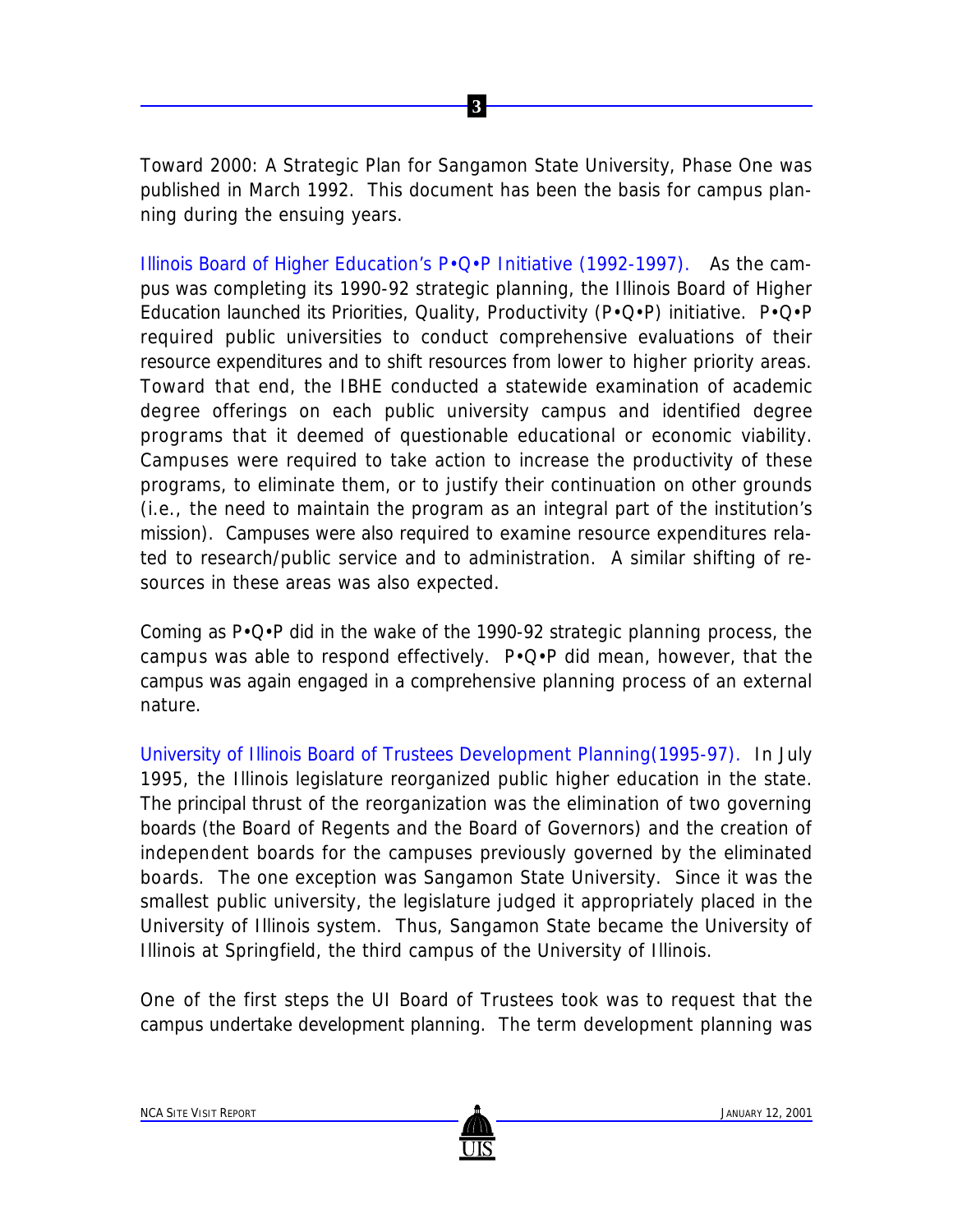used in recognition of the extensive strategic and P•Q•P-related planning the campus had only recently completed. The trustees believed, however, that UIS' new position within the University of Illinois meant that earlier planning assumptions and conclusions should be reexamined. The Board, therefore, charged the campus with reviewing its academic planning in light of this changed context.

 **4**

The Development Planning Committee (DPC) was established to lead the campus in fulfilling this charge. The Board's specific charge to the DPC set forth the assumptions under which the planning should proceed. First, teaching was to have primary emphasis at UIS. Second, the campus was to retain its character as a relatively small campus. Third, UIS was to seek new clarity of focus and concentration in its offerings. And, above all, whatever UIS chose to do, it was "expected to do those things extremely well, and the range of endeavors [was to be] limited accordingly" (see Attachment A).

The primary output of the DPC's effort was to be a recommended academic development plan for UIS for the next several years. Among the elements to be included in the document were a statement defining the academic vision and principal foci of UIS, a recommendation on the possibility of a four-year undergraduate program, a recommendation on the academic organization of the campus, and a budgetary analysis of the cost implications of these recommendations. Of particular importance, the charge required UIS to analyze its academic program and to decide which programs should be strengthened, maintained, added, suspended, transferred, or phased out.

The Development Planning Committee met for two years and issued two reports. The first, the Interim Report of the Development Planning Committee (May 1996) covered two central elements of the charge: the creation of a vision statement and the examination of the scope of curricular offerings. The Development Planning Committee: Final Report (April 1997) covered the remaining elements of the charge: strengthening the academic program, academic organization, off-campus programs, academic support, public service and research units, and budgetary analysis.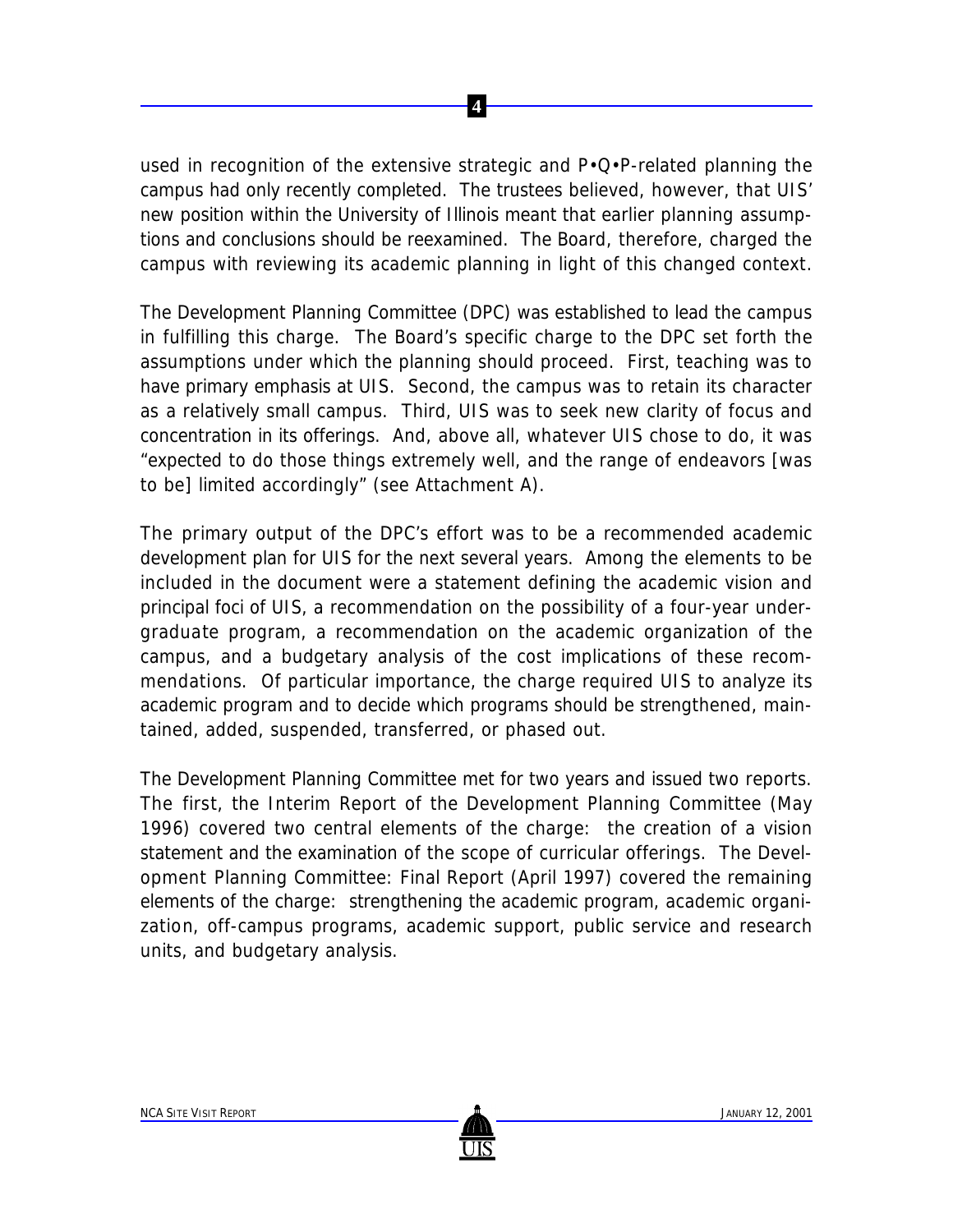Both reports were widely distributed and discussed. The committee held hearings with each college and with key groups of staff. Ultimately, both reports were presented to and endorsed by the Campus Senate.

 **5**

Summary of the NCA Concern. The NCA team reviewed materials relating to all of these strategic planning efforts. However, the team concluded that, valuable as these efforts were, they did not constitute a strategic planning process that involved continuing review to keep it current with campus initiatives. In its summary of institutional concerns, the team was particularly emphatic that UIS develop a strategic planning process that included all aspects of campus planning for new academic programs, financial resource development, assessment, faculty development, and facility development (80). Implicit in the team's analysis was the importance of regular, perhaps annual, review of the plan.

The NCA team recognized that the campus had only recently established its Campus Planning and Budgeting Committee, whose mission was consistent with the expectations for planning expressed in the team report. At the time of the site visit, however, that committee had not yet established a process to achieve the goal of regular, comprehensive review of initiatives. The NCA team, therefore, recommended a focused visit in three years to consider progress made in planning.

## **Annual Strategic Planning**

#### *Campus Planning and Budgeting Committee*

Sangamon State University was founded in the belief that active and full participation by faculty, staff, and students was an essential component in the operation of the campus. This idea of shared governance has remained part of UIS' philosophy, and committees today – as in the past – are greatly influencing campus decisions. This is particularly true of the Campus Planning and Budgeting Committee, a subcommittee of the Campus Senate that has it membership and functions set forth in the Campus Senate bylaws.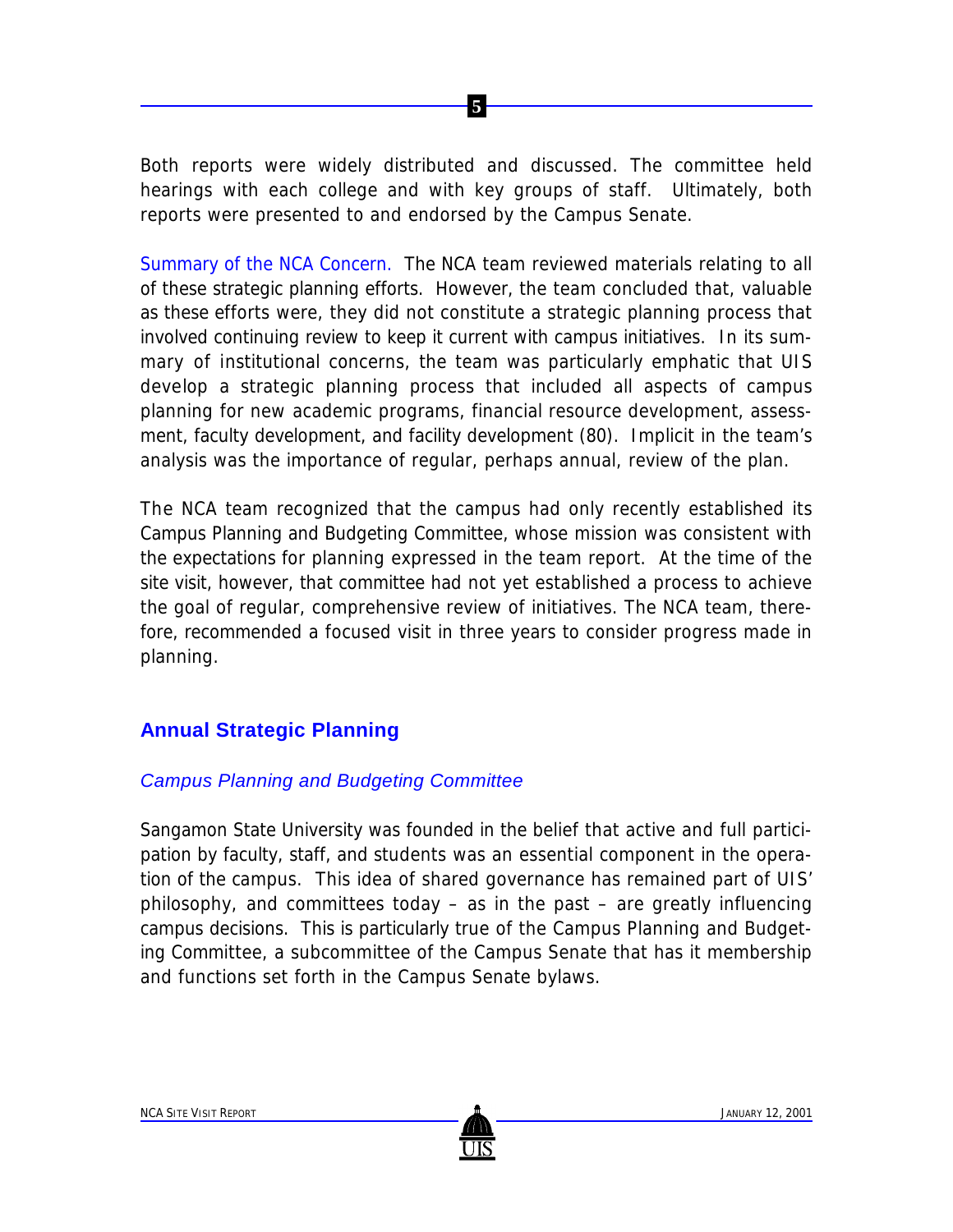Committee Membership. The Planning and Budgeting Committee consists of nine faculty members representing the four colleges and the library, one undergraduate and one graduate student, one academic professional, and one civil service staff person. *Ex officio* members are the provost, vice chancellor for administrative affairs, vice chancellor for student services, and the Campus Senate representative of the Faculty Advisory Committee to the Illinois Board of Higher Education. The chair of the Planning and Budgeting Committee is elected every spring from among the faculty representatives.

 **6**

Committee Functions and Organization. The committee's functions are:

- $#$  to advise campus administrators on the development of UIS planning and budgeting priorities for all areas (i.e, academic affairs, business and finance, human resources, student services, and physical planning and operations);
- $#$  to monitor and provide advice for current and future budgets as part of the comprehensive campus plan;
- $#$  to recommend changes in planning priorities to the Campus Senate and the provost; and
- # to report to the Campus Senate on budgeting and planning issues.

To carry out these functions, the committee operates through three subcommittees – Academic Planning, Physical Planning, and Budgeting.

#### *Annual Strategic Planning Process*

Figure I.1 provides a graphic presentation of the annual strategic planning process at UIS. The process results in an annually updated strategic plan, the Goals and Objectives Report. This report, in turn, forms the basis for the annual request for new funding presented to the Board of Trustees and to the Illinois Board of Higher Education. The report also establishes the basis for campus units, both academic and administrative, to pursue specific proposals and initiatives.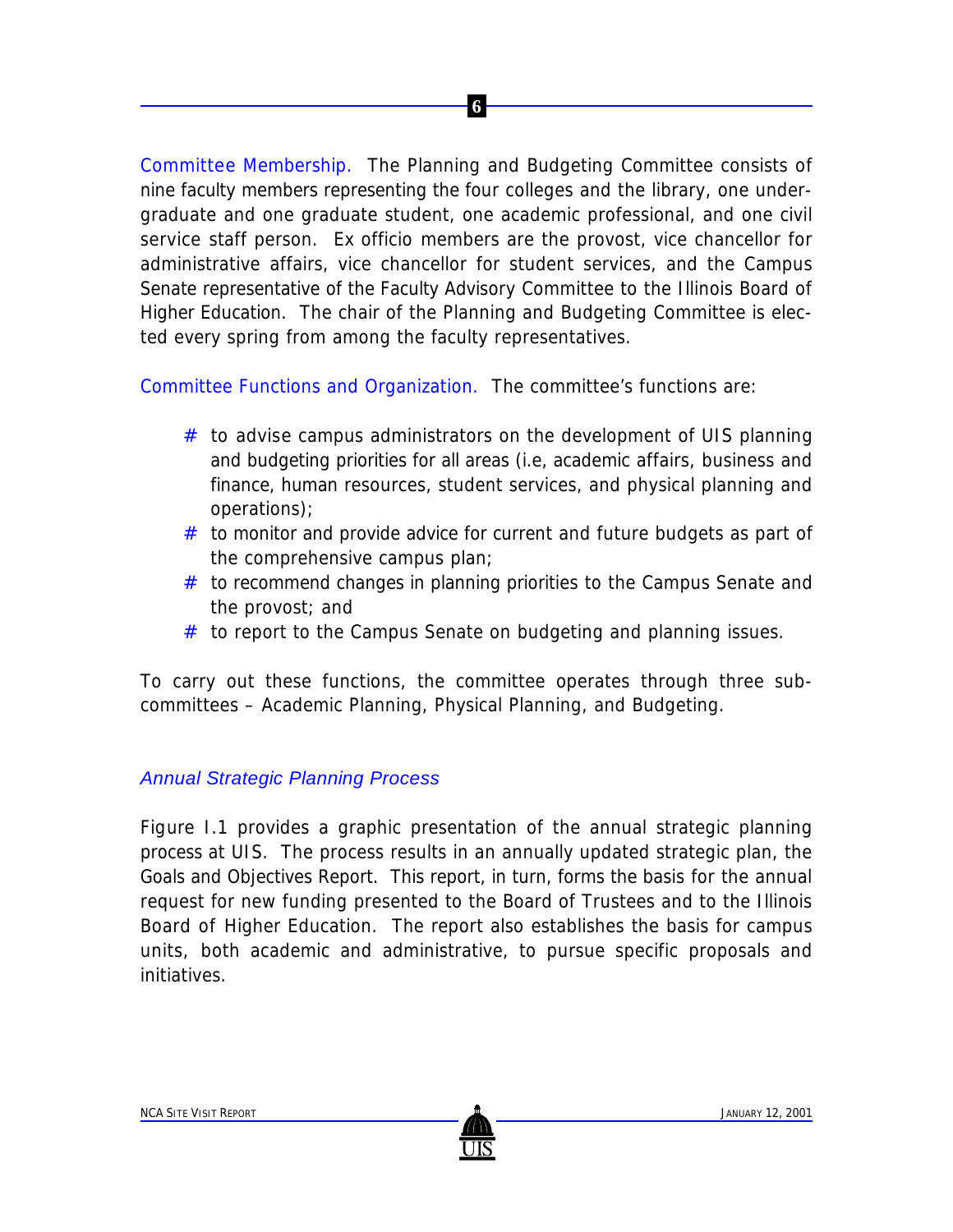In addition to the members of the Campus Planning and Budgeting Committee, key participants in the annual strategic planning process are the campus' five deans, other key administrators, and governance leaders.

 **7**

Preparation for the Annual Planning Process. During the summer and early weeks of the fall semester, the chair of the Campus Planning and Budgeting Committee and the associate vice chancellor for academic affairs meet to review the experience of the previous year's planning process and to prepare for the upcoming year. The provost and the committee chair also meet to sketch out key issues for the upcoming year. The summer and early fall preparation involves updating the information that will be used as inputs to committee deliberations. This includes background information, internal information, and external information.

*Background information inputs.* It is important that the key participants in the annual strategic planning process be conversant with official documents expressing the campus' history and mission, as well as the results of previous years' planning activities. These documents include the vision statement and the Development Planning Committee reports; previous years' goals and objectives reports, strategic planning reports, and P•Q•P reports; and previous years' budget requests. A location in the library has been established where these documents are available.

*Internal information inputs.* Internal information inputs updated for use in the annual planning process include applications, admissions, and enrollment data; faculty staffing data; productivity indicators; student demographic data; assessment data; and space utilization data.

*External information inputs.* Updated external inputs include information on statewide priorities and trends in higher education funding, legislative environment information, and distance learning developments.

Planning and Budgeting Retreat. Under the sponsorship of the Campus Planning and Budgeting Committee and with assistance from the Office of the Provost, the campus holds a retreat early in the fall semester to build a shared know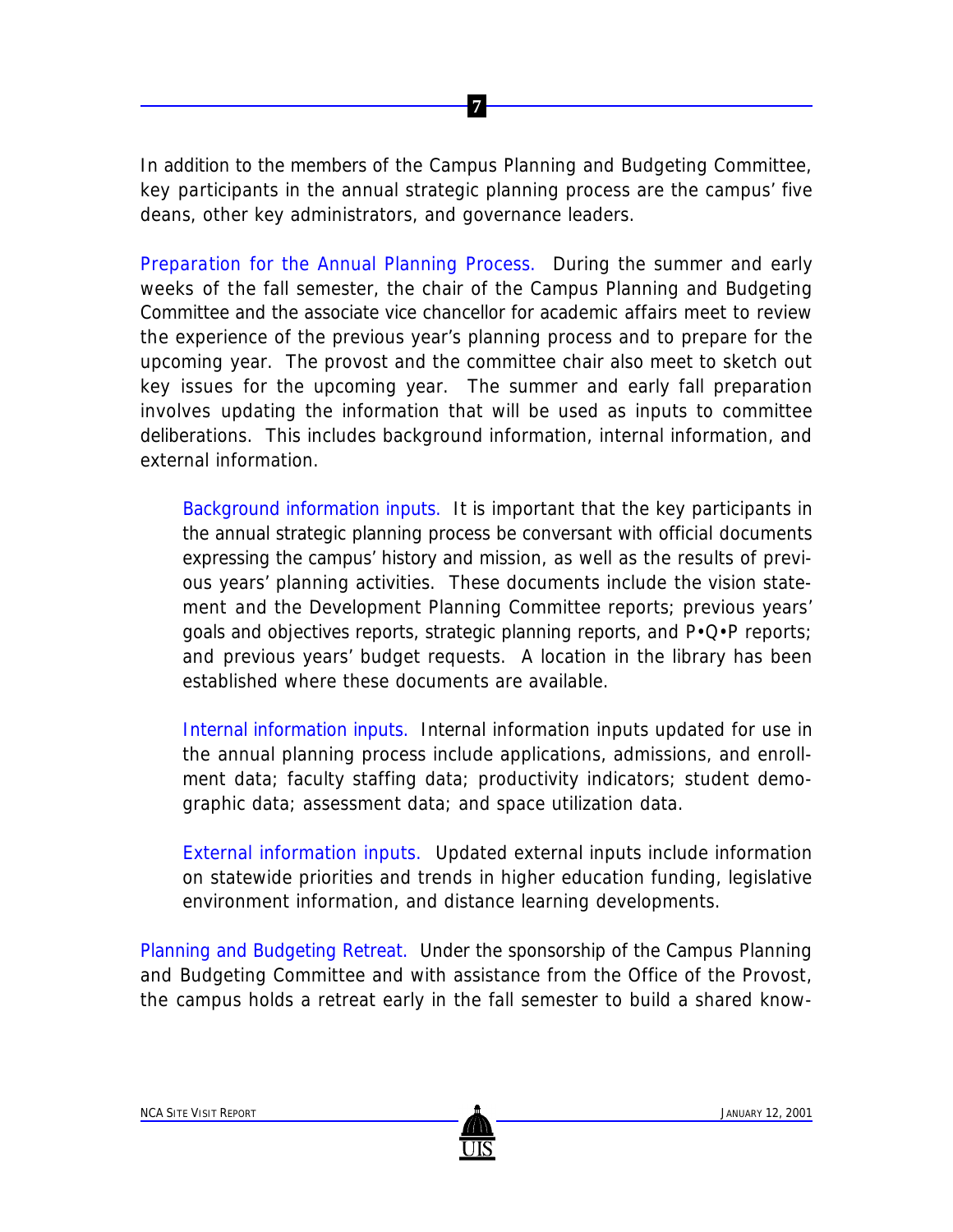Preliminary Goals and Objectives Report. During the weeks following the retreat, the three subcommittees of the Campus Planning and Budgeting Committee meet to draft the Preliminary Goals and Objectives Report. The subcommittees review the retreat minutes, conduct their own analyses of the informational inputs, and meet with the provost and vice chancellors as needed to formulate their ideas. Those ideas are then integrated in the preliminary report, which expresses the "state of the campus" and outlines directions for both budget- and policy-related future activity. One of the key functions of the preliminary report is to establish major themes for requests for new funding to be made to the Board of Trustees late in the fiscal year. ( *Note:* Due to the time line of the statewide

 **8**

public higher education budget process, these requests are for new funding in the "out" budget year. Thus, the Fall 2000 (FY01) retreat focused on the FY03 budget request.)

As it gained experience with the annual planning process, the committee learned that one member needed to take lead responsibility for integrating the three subcommittee reports into a coherent document. The chair of the committee has assumed responsibility for that task.

By the beginning of the spring semester, the Preliminary Goals and Objectives Report is presented both to the Academic Cabinet (consisting of the Dean's Council, plus the chair of the Campus Senate, vice chancellor for student affairs, and Academic Affairs support staff) and to the Campus Senate. The purpose of these presentations is to initiate campuswide deliberation on the preliminary report and to solicit feedback from the colleges and divisions.

Unit Planning Meetings and Reports. Following presentation of the Preliminary Goals and Objectives Report to the Campus Senate, the report is distributed to campus units for comments. Units from which feedback is solicited are the four colleges, the Institute for Public Affairs, the Library, the Divisions of Student Affairs and Business and Administrative Services, Human Resources, the Development Office, and the Chancellor's Office.

Final Goals and Objectives Report. Working in the subcommittees, members of the Planning and Budgeting Committee review the comments from the units on

US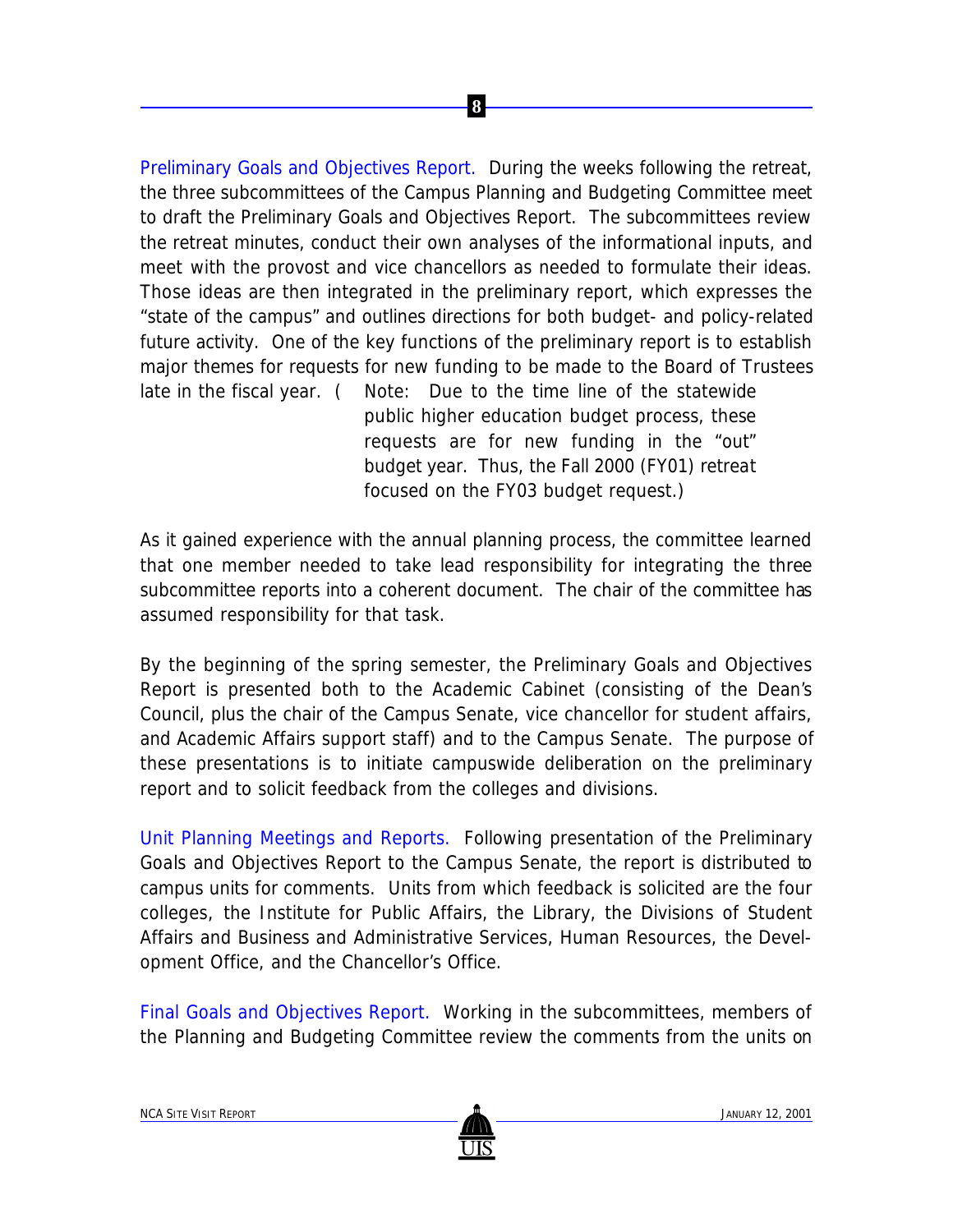the Preliminary Goals and Objectives Report and evaluate suggested modifications for inclusion in the final report. The final Goals and Objectives Report is then drafted by the committee and presented to the Campus Senate and to the Academic Cabinet.

 **9**

Outputs. Each year's Goals and Objectives Report sets the stage for two types of follow-up activities: preparation of the out-year budget request and the development of specific proposals and policy changes.

*Preparation of the out-year budget request*. The Illinois Board of Higher Education requires public university budget requests to be submitted in September for the next fiscal year. The University of Illinois prepares an integrated budget request for the IBHE that includes funds requested by all three campuses as well as by University Administration, which operates several units such as the University of Illinois Online and the Institute for Government and Public Affairs. Before this integrated request can be submitted to the IBHE, however, it must be approved by the University of Illinois Board of Trustees. The University typically schedules discussion and approval of the budget request for the Board's July meeting.

During the spring, the University president, the chancellors, and other officers develop university-wide themes and perspectives on the out-year budget that reflect not only developments within the university as a whole but also IBHE funding preferences. Campus budget requests are required to be integrated with these university-wide themes and perspectives.

Drawing on both these themes and perspectives and the Goals and Objectives Report, the UIS provost develops the campus' operating budget request in consultation with the chancellor, the deans, and the Planning and Budgeting Committee. Determination of the amount of new state funding each campus ultimately will request is made by the UI administration as part of an overall university increment request, rather than by independent action of each campus.

As part of the same process, UIS' Planning and Budgeting Committee's Physical Planning Subcommittee meets with the director of physical planning to

US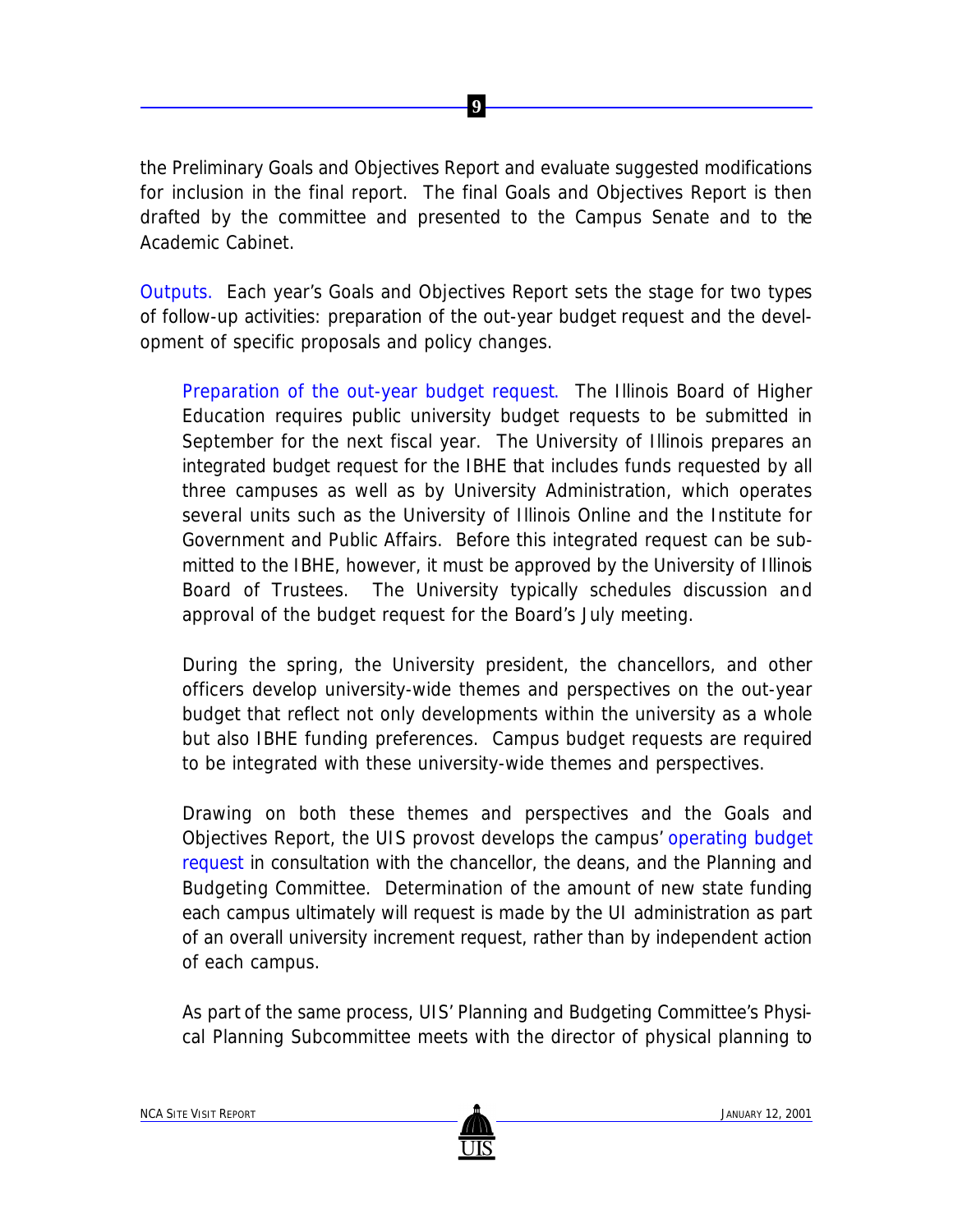Unit Planning Meetings and Reports. Following presentation of the Preliminary Goals and Objectives Report to the Campus Senate, the report is distributed to campus units for comments. Units from which feedback is solicited are the four colleges, the Institute for Public Affairs, the Library, the Divisions of Student Affairs and Business and Administrative Services, Human Resources, the Development Office, and the Chancellor's Office.

 **10**

Final Goals and Objectives Report. Working in the subcommittees, members of the Planning and Budgeting Committee review the comments from the units on the Preliminary Goals and Objectives Report and evaluate suggested modifications for inclusion in the final report. The final Goals and Objectives Report is then drafted by the committee and presented to the Campus Senate and to the Academic Cabinet.

Outputs. Each year's Goals and Objectives Report sets the stage for two types of follow-up activities: preparation of the out-year budget request and the development of specific proposals and policy changes.

*Preparation of the out-year budget request*. The Illinois Board of Higher Education requires public university budget requests to be submitted in September for the next fiscal year. The University of Illinois prepares an integrated budget request for the IBHE that includes funds requested by all three campuses as well as by University Administration, which operates several units such as the University of Illinois Online and the Institute for Government and Public Affairs. Before this integrated request can be submitted to the IBHE, however, it must be approved by the University of Illinois Board of Trustees. The University typically schedules discussion and approval of the budget request for the Board's July meeting.

During the spring, the University president, the chancellors, and other officers develop university-wide themes and perspectives on the out-year budget that reflect not only developments within the university as a whole but also IBHE funding preferences. Campus budget requests are required to be integrated with these university-wide themes and perspectives.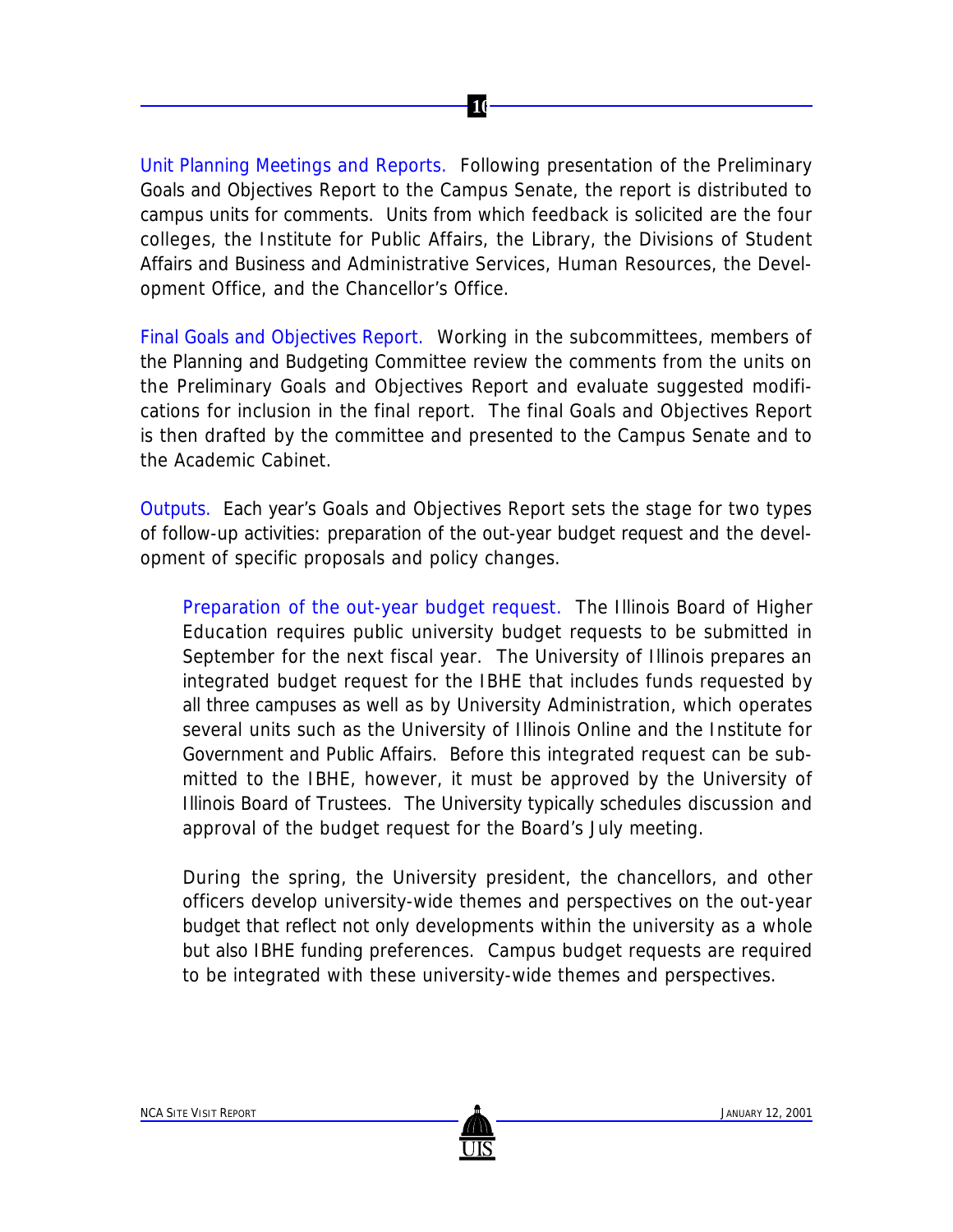Drawing on both these themes and perspectives and the Goals and Objectives Report, the UIS provost develops the campus' operating budget request in consultation with the chancellor, the deans, and the Planning and Budgeting Committee. Determination of the amount of new state funding each campus ultimately will request is made by the UI administration as part of an overall university increment request, rather than by independent action of each campus.

 **11**

As part of the same process, UIS' Planning and Budgeting Committee's Physical Planning Subcommittee meets with the director of physical planning to review proposed capital projects and to participate in the development of the campus' capital budget request. Also based on submissions from the three campuses, the UI administration then develops a priority listing for capital projects, which is submitted in July for approval by the Board of Trustees.

*Policies and proposals.* Aside from recommendations relating to requests for funding, the Goals and Objectives Report typically points out needs for policy development and/or recommends the development of proposals. For example, the 2000 report noted that "the campus community must recommit itself to the ideal of education for citizenship in both America and the world. We must also explore the dynamic relationships possible between public affairs and other aspects of the campus curriculum, particularly the expanding liberal arts programs" (2).

#### **Strategic Planning Outcomes**

The NCA team expressed concern at several places in its report about the adequacy of the financial resources to meet both existing and planned commitments. For example, the team noted that "as the University continues to develop, it will need an increase in the range of \$5 million to fund its academic programming adequately" (19). Further, in discussing graduate education, the team stated: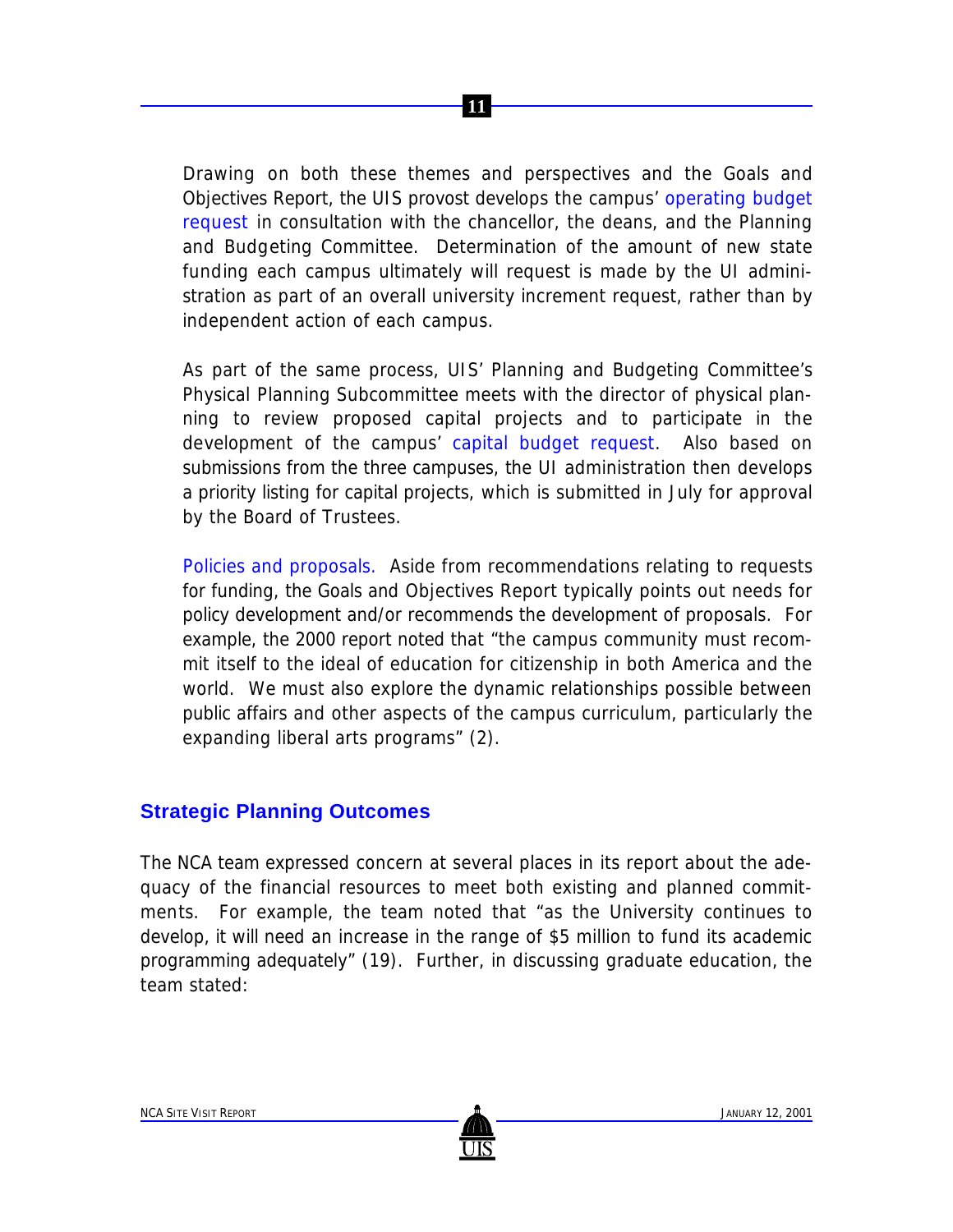It is imperative that UIS make some very hard choices to either abandon some graduate programs so those resources may be reallocated to other priority needs or identify substantial new financial resources to conduct existing programs in a more acceptable manner. (79)

 **12**

Reallocation of Existing Resources. The campus heeded the advice of the NCA team about the hard choices UIS needed to make to its academic program offerings. The Planning and Budgeting Retreat in 1998 was devoted almost exclusively to the need to take steps to eliminate or consolidate programs that were no longer economically or educationally viable. After discussing with the colleges the deliberations that took place at the retreat, the provost issued a memo (17 December 1998) communicating back to the Planning and Budgeting Committee a set of proposals for program elimination and consolidation. Further discussions took place in the affected programs and colleges, as well as in governance committees and the Campus Senate.

On March 5, 1999, the Campus Senate (and subsequently the Board of Trustees) approved UIS' package of programmatic changes aimed at strengthening the campus by focusing resources on its mission-related academic offerings and realistic enrollment expectations. In all, the campus reduced the number of degrees offered by five, which represented 11 percent of total campus offerings. (Six programs were eliminated, while one master's degree program – a consolidation of two eliminated ones – was added.) The consolidation, eliminations, and transfer approved during the 1998-99 academic year were:

- $#$  consolidation of the M.A. in child, family, and community services and the M.A. in gerontology, with the redesignation of a new degree as the M.A. in human services;
- $#$  elimination of the M.A. degree in community arts management and establishment of a concentration in community arts management within the master of public administration degree;
- # transfer of authority to offer the B.S.N. from UIS to Southern Illinois University-Edwardsville (SIU-E);
- $#$  elimination of the B.A. in health services administration; and
- # elimination of the M.A. in economics and consolidation of the curriculum into the master of business administration program.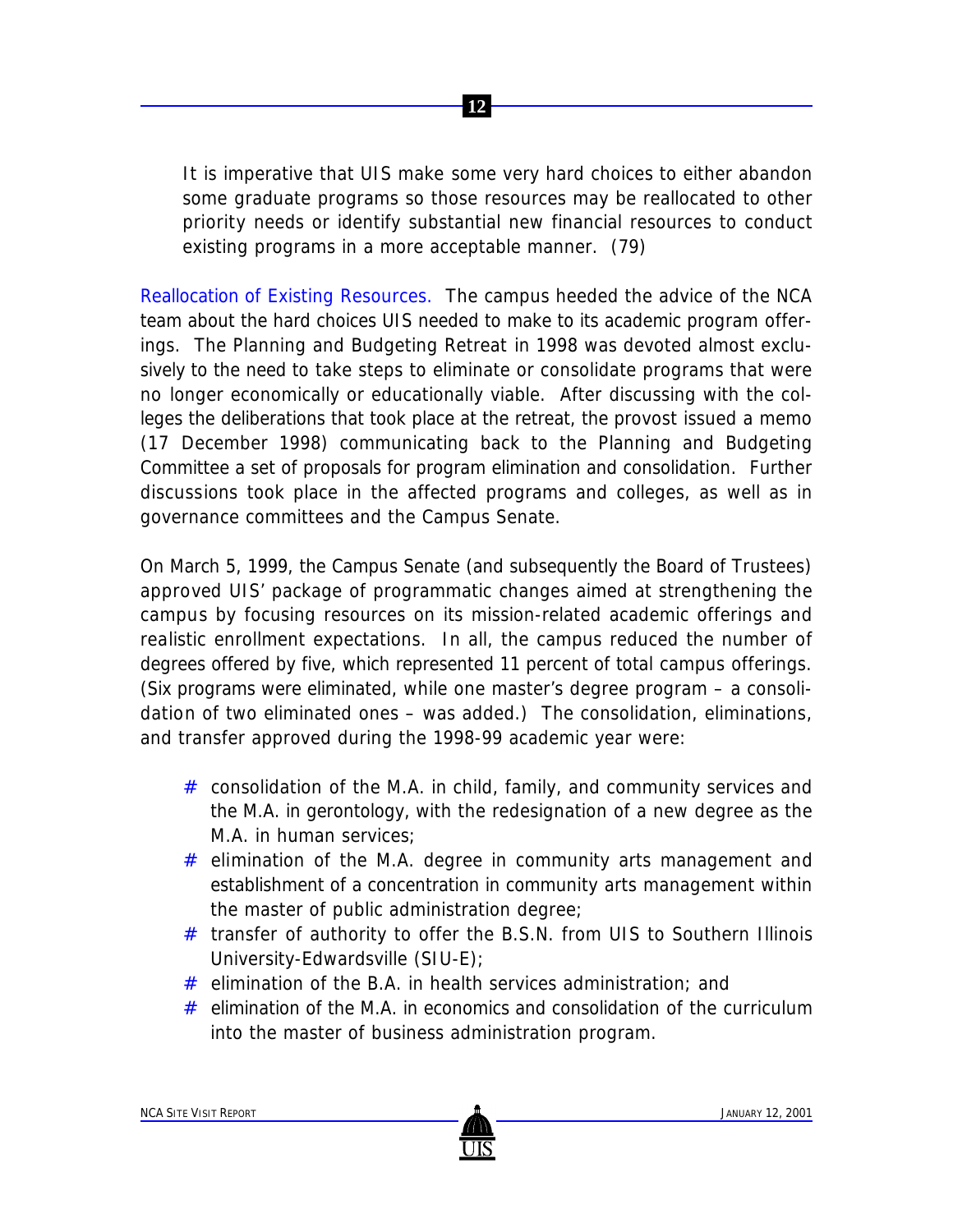

The deliberations on program consolidation and elimination also resulted in some shifts in the organizational structure in UIS' colleges, a consequence of more focused college missions. In particular, the College of Health and Human Services adopted a new set of bylaws to reflect its academic focus on professional programs in education and human services and was renamed the College of Education and Human Services. Other changes were:

- $#$  the transfer of the M.A. in public affairs reporting from the College of Liberal Arts and Sciences to the College of Public Affairs and Administration to affiliate administratively with the political studies department with which it has curricular affinities;
- # the transfer of the master in public health from the College of Education and Human Services to the College of Public Affairs and Administration to reflect the degree's evolution toward an emphasis on public health policy and administration rather than direct service; and
- # the transfer of the B.A. in sociology/anthropology from the College of Education and Human Services to the College of Liberal Arts and Sciences after the former college adopted its new focus on professional education.

Tables II.2 and II.3 illustrate the UIS academic program before and after this set of changes.

Shift from Health Education-Related Programming as a Major UIS Focus. Special mention should be made of the nursing program transfer. When the IBHE encouraged Sangamon State University to develop a health education focus in the late 1970s, the campus launched a variety of health-related programs. These included nursing, nurse anesthesia, health services administration (B.A. and M.A.), medical technology, nutrition, gerontology, and public health. During the 1980s, however, the IBHE increasingly identified downstate health education as the special responsibility of the Southern Illinois University system, which operates a medical school in Springfield, a dental school in Alton, and a college of nursing in Edwardsville. By the 1990s it was clear that UIS would not and could not focus on health-related education and still fulfill its other mandates. In fact, several health-related programs had already ceased operation by this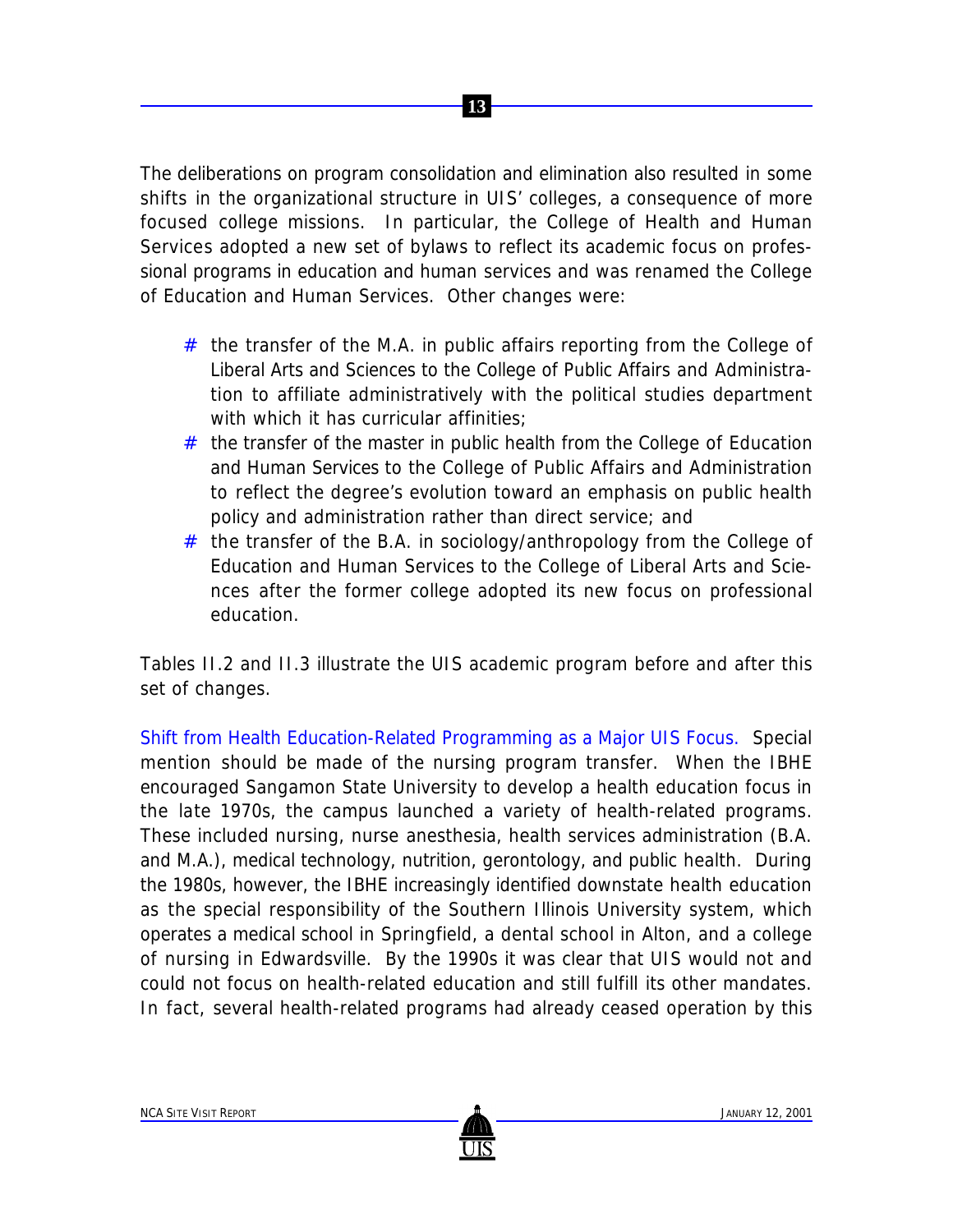time (i.e., nutrition, nurse anesthesia, health services administration M.A.), and others faced difficulties in terms of adequacy of staffing or enrollments.

 **14**

The situation was particularly frustrating to both nursing faculty and the administration. The B.S.N. completion degree had had consistently strong enrollments and a strong teaching faculty for more than two decades. Faculty had upgraded their educational credentials and obtained doctorates during that time with the intention of being able to offer the M.S.N. and had submitted several proposals for the degree. The IBHE and UIS' administration, however, had reservations about the campus' capacity to commit the resources that would ultimately be needed to offer high quality master's education in nursing.

The decision to transfer the degree to SIU-Edwardsville resulted from a realistic appraisal of the missions of the two institutions – by both the administrations and faculties involved – as well as consideration of the differential resources available when an activity is central, rather than peripheral, to an institution's mission. From a state public higher education perspective, the transfer of the nursing program from UIS to SIU-E represented an effort to align public university activities with mission. Consequently, the IBHE supported the move, not only by approving the proposal but also by allowing UIS to retain the resources associated with delivery of the transferred degree.

Gains in Resources. The campus recognizes that the gains from such programmatic eliminations and consolidations will not, for the most part, be immediately available. With the exception of the transfer of the nursing program, no faculty positions were eliminated. Moreover, courses will need to be offered in the eliminated programs for at least two years to allow students to complete their degrees.

Budgetary gains, however, will be evident over the longer term. For example, UIS will have to provide only the resources needed to staff a gerontology concentration in the new human services program rather than those needed for an entire master's degree in gerontology. Similarly, over time the reassignment of faculty from the low-enrollment B.A. program in health services administration to the high enrollment master of public health program will contribute to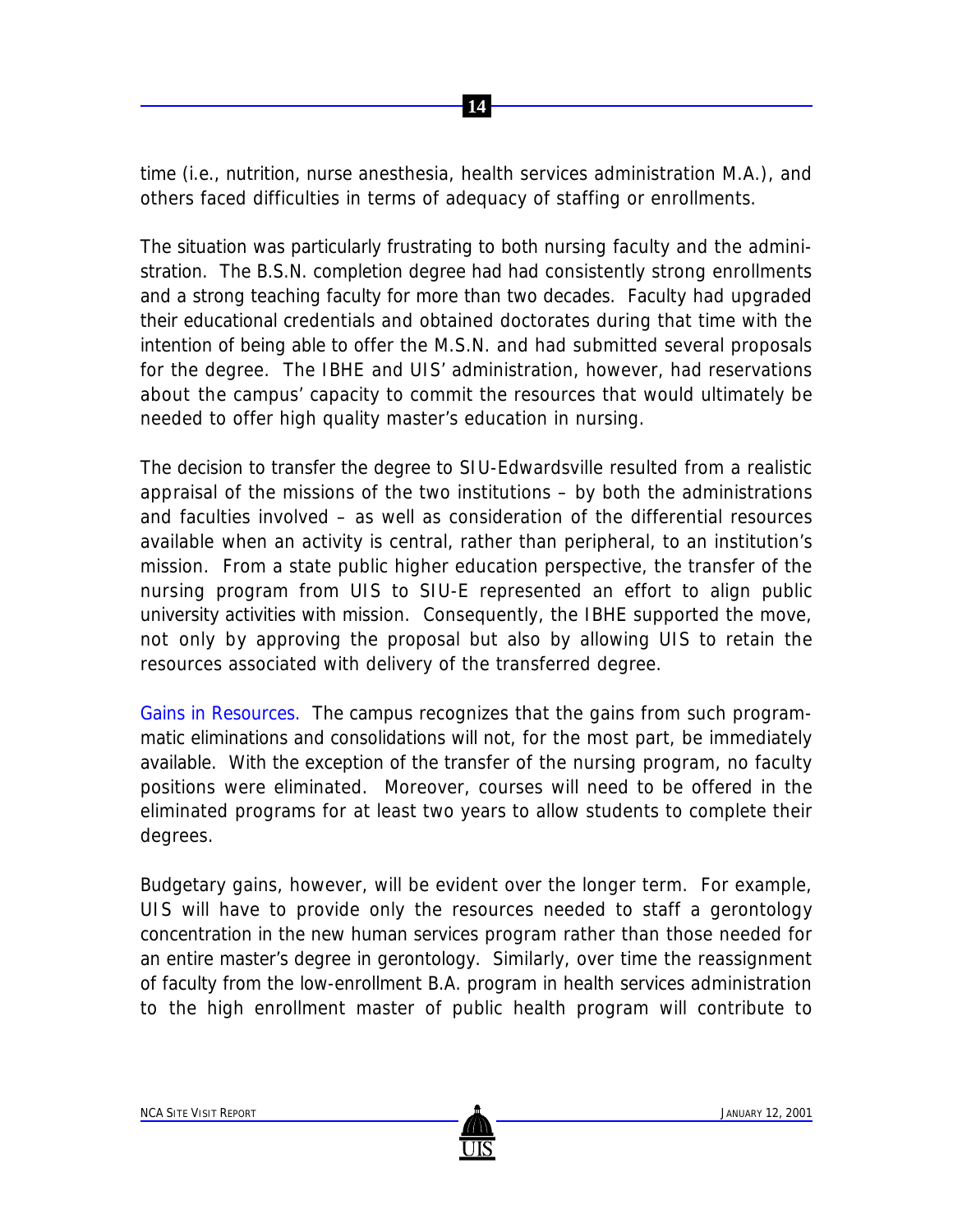meeting the latter program's resource needs – needs that otherwise would have had to be addressed through allocation of new resources.

 **15**

#### **Conclusion**

UIS responded to concerns expressed by the NCA about planning with two lines of activity. First, the campus developed and implemented an annual strategic planning process involving representative bodies from throughout the campus in deliberations on campus priorities. It is fair to say that the campus is still learning how to make this process as effective and meaningful as possible. To that end, the previous year's process is evaluated each year for opportunities for improvement. It is also fair to say, however, that the process has become institutionalized. Annual strategic planning is now an expected part of life at UIS.

Second, the NCA challenged the campus to take steps to bring more focus to its academic offerings and to concentrate resources on areas of greatest priority, particularly in terms of graduate education. In responding to that challenge during the 1998-99 academic year, the campus reduced the number of degrees it offered by five – fully 11% its offerings. Among the programs eliminated or consolidated, three were graduate programs and two were undergraduate. In the case of the elimination of one of the undergraduate programs – health service administration – the faculty were reassigned to address the staffing needs of a graduate program, the master's degree in public health.

In sum, the campus has made notable progress during the past three years in addressing the concerns about planning processes and resource allocation raised by the 1997 North Central Association Evaluation Team.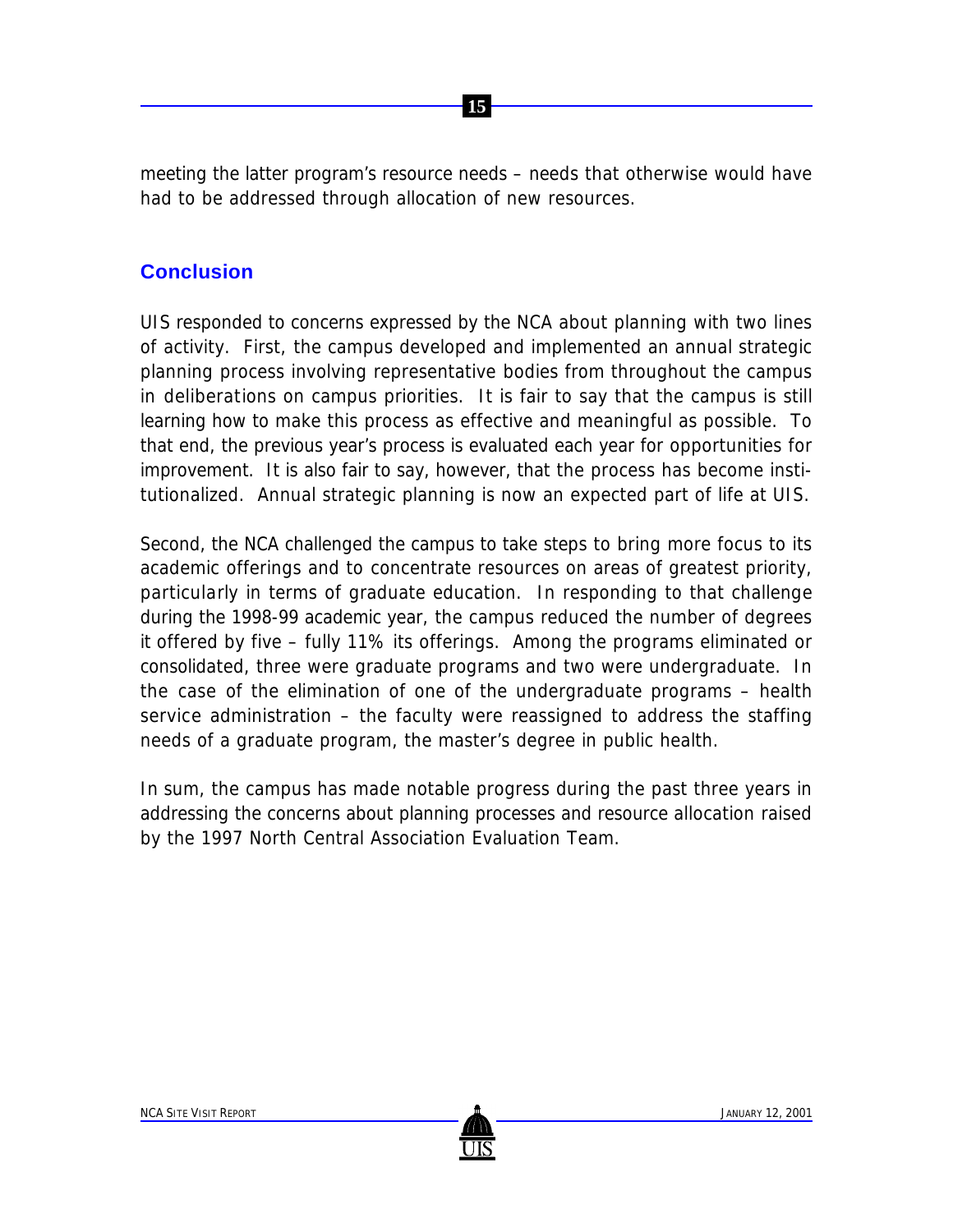## **III. Graduate Education at UIS**

 **16**

#### **Background**

At the time of its founding in 1969, Sangamon State University was established as an upper-division institution – a place where a student with an associate degree from a community college could transfer to complete his or her baccalaureate education. From its earliest years, however, the campus also offered a broad range of master's degrees to serve the needs of area students for professional advancement through post-baccalaureate credentials.

A prevailing idea during the era of the campus' founding was the need to create an integration between the concluding phase of a baccalaureate education and a master's degree (i.e., the B.A./M.A. concept). In a sense, the notion of B.A./M.A. places a premium on creating continuities between baccalaureate education and master's education, while de-emphasizing the differentiation of undergraduate and graduate education. Thus, Sangamon State master's degrees were often offered by departments that also offered baccalaureate degrees. Since the same faculty were responsible for delivery of the degrees at both levels, new departmental faculty were hired with the understanding they would teach in both degree programs. Such is still the case.

Concerns of the NCA Teams. These three points form the background to the twenty-year history of UIS' dialogue with the NCA about the nature of graduate education on this campus. During the 1980-81 NCA visit, the evaluation team noted that the management of graduate programs was not clearly defined. Later, the 1987 team expressed concerns about the lack of standards for admission to graduate programs, the lack of campuswide standards for graduate faculty, and the lack of uniform standards for awarding graduate assistantships.

SSU's Response to Concerns of the 1987 Team. Sangamon State responded to the concerns of the 1987 team by instituting a series of improvements in the management of SSU's graduate education, including the following.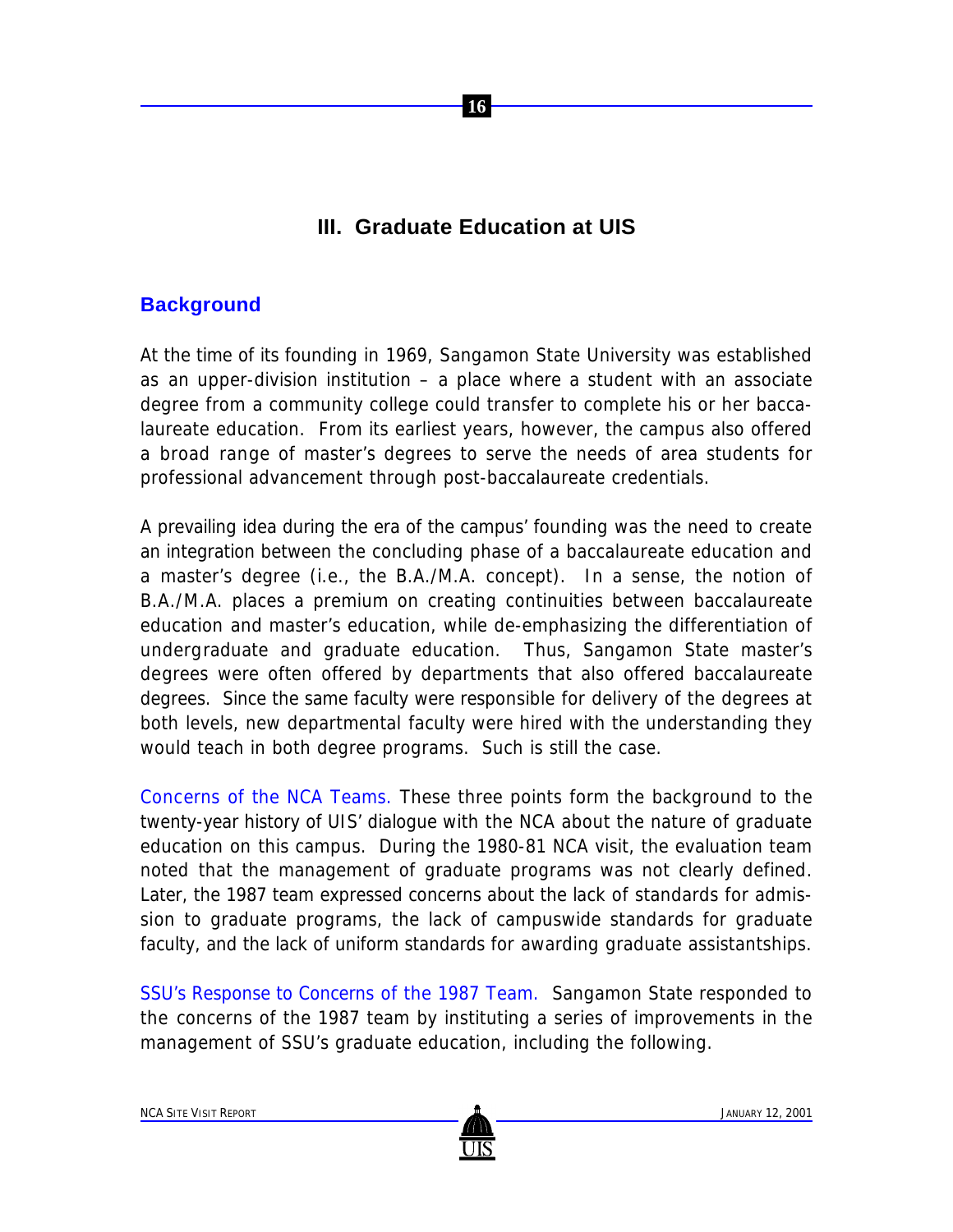*Establishment of the Graduate Council.* Two governance committees overseeing educational policy were established, one focusing on undergraduate matters and the second on graduate education.

 **17**

*Minimum admission standards.* SSU adopted a minimum admission GPA of 2.5 on a 4.0 scale, with the possibility of conditional admission in individual academic programs. Programs were allowed to require higher averages and to set other more stringent requirements. The report noted that most programs had done so.

*Time limitations.* A time limit for completion of the master's degree was set at six consecutive years from the student's first graduate course. In addition, all transfer credit to be applied to the graduate degree must have been earned within the five years preceding the first graduate course taken at SSU in pursuit of that degree.

*Establishment and standardization of closure requirements.* A bill was passed to revise university requirements governing closure for the master's degree. Under the new policy, five closure options and a standard closure process were established. These options were 1) master's thesis, 2) graduate project, 3) comprehensive examination, 4) creative/artistic work product, and 5) capstone course. To ensure the quality of the master's closure exercises, programs were required to develop closure exercise standards and procedures.

*Restructuring of GA responsibilities and development of a policy for the award of graduate assistantships.* The responsibilities of graduate assistants were restructured to improve the quality of the student experience. With the new policy, assignments of graduate assistants were to be made solely through academic programs according to guidelines developed to emphasize a high quality educational experience. SSU also established a policy for the award of graduate assistantship positions. The graduate assistantship program was administered for most of this period by a director, a faculty associate on released time to the Graduate Assistantship Office.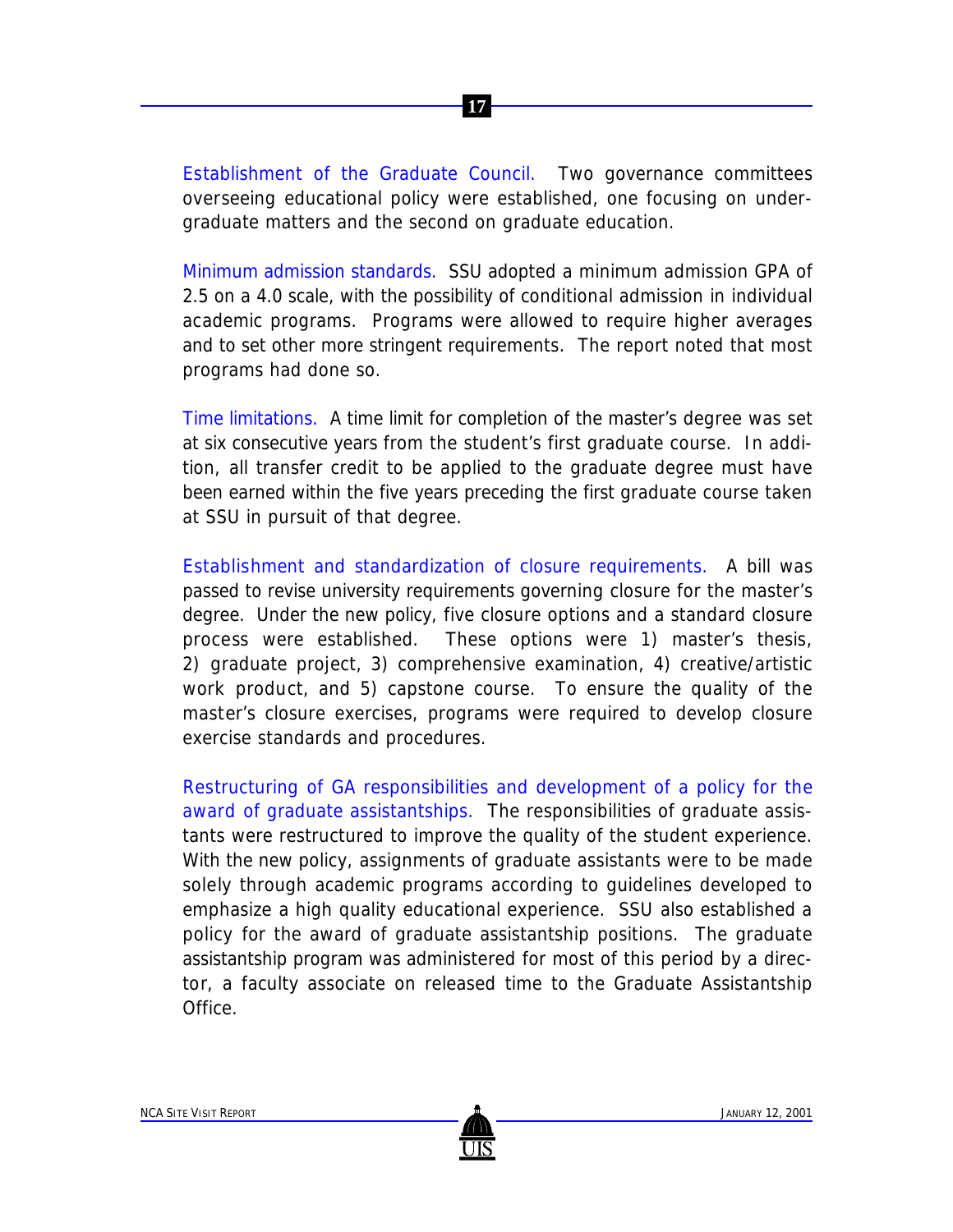*Policy on degree level of faculty teaching graduate courses.* SSU established a policy that required faculty who teach graduate courses to have the appropriate terminal degree or a lesser degree with substantial professional experience.

Concerns of the 1997 NCA Team. In spite of these improvements to address the concerns of the 1987 team, however, the 1997 NCA team continued the belief that the administration and governance of graduate education at UIS was deficient. That team made the following points on the need for a graduate education advocate for the campus – a dean or other administrative officer – and on the need for a graduate faculty:

In the team's estimation, the University has not addressed well its role and responsibilities in the arena of graduate education. The NCA team does not believe that the University has addressed properly the advocacy of graduate study at the University. A need exists to settle ultimately the issue of appointing a graduate dean or an administrative officer to serve the important function of focusing on all graduate education. The function of the office of a graduate dean consists of reviewing graduate programs, reallocating financial resources for graduate education, identifying new resources for graduate education, giving periodic attention to the need of conceptualizing new areas of graduate study, and focusing on the reality of graduate study experiences in the courses. (78)

The NCA Team further believes that the University of Illinois at Springfield has failed to address adequately the need for a common standard of credentials, teaching experience, and research achievements for a specific cohort of graduate faculty. The experience of using a Graduate Council in place of developing a discreet Graduate Faculty has often occurred in smaller universities like UIS who added a graduate component to its upper division curriculum. For the most part, however, Graduate Councils were replaced by Graduate Faculties. (79)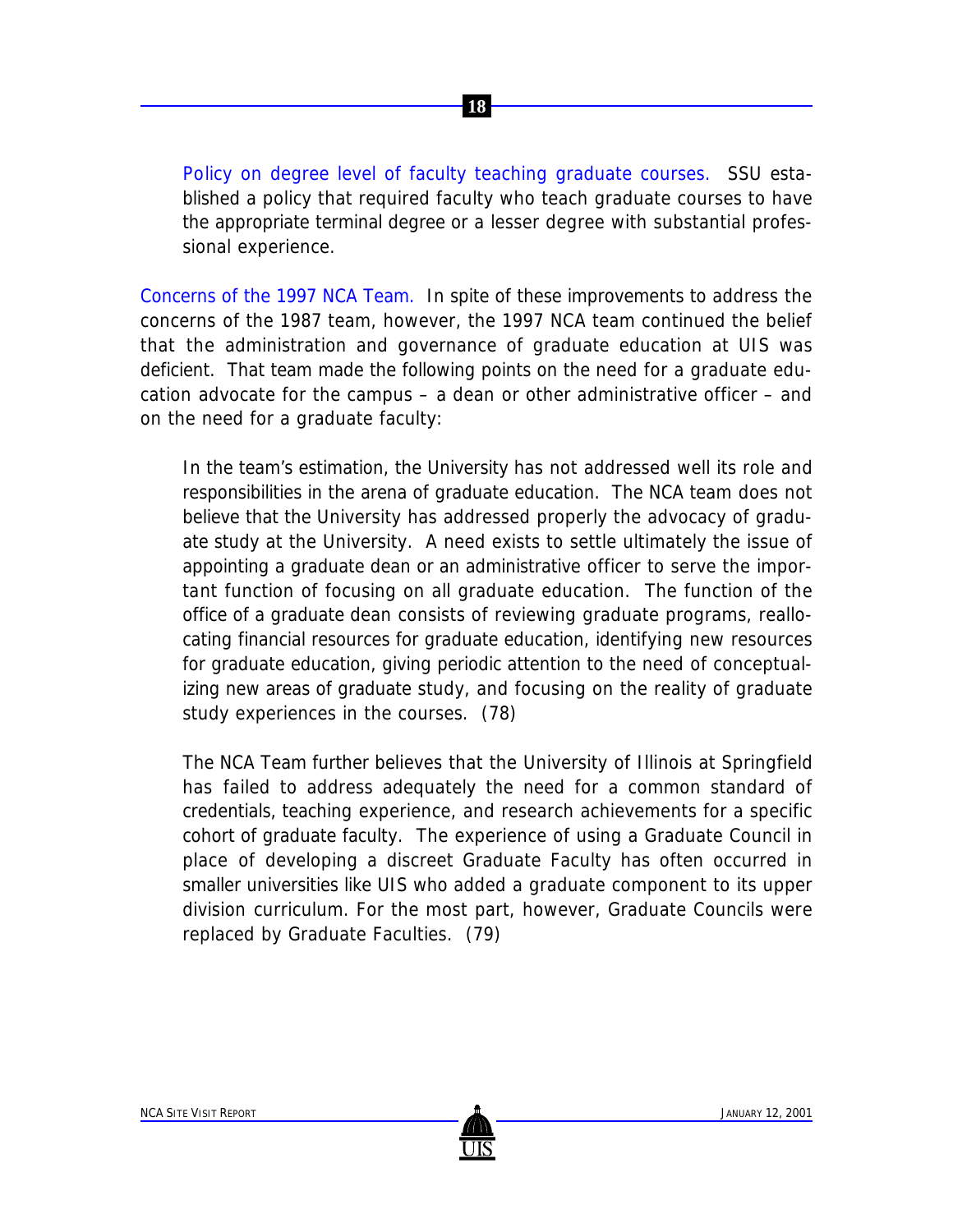#### **Graduate Education at UIS at the Time of the 1997 Site Visit**

The governance and administration of graduate education at UIS at the time of the of the 1997 NCA comprehensive evaluation are described in the following paragraphs.

 **19**

Academic Departments. As is the case currently with UIS, faculty at SSU at the time of the last site visit were appointed to academic departments. About 30% percent of departments offered undergraduate degrees exclusively, while about the same percentage offered graduate degrees exclusively. Forty-two percent offered both undergraduate and graduate degrees (see Table II.1). Most departments were small, having four or fewer faculty in the fall of 1997, and faculty hired almost exclusively held a doctorate. Thirteen (8%) faculty members held joint appointments with other academic programs. (UIS has a history of considerable interaction among faculty in different departments.)

Graduate Faculty. The policy in effect at the time of the 1997 site visit was University Assembly Bill 18-2: A Bill to Establish Faculty Qualifications to Teach 500-Level Graduate Courses and Identify Who is Responsible for Implementation. In the judgement of the NCA team, the provisions of that bill did not provide adequate scrutiny of the credentials of graduate faculty, nor did the provisions establish a "cohort" of faculty at UIS who were formally members of the graduate faculty.

Governance: The Graduate Council. In the early 1980s, UIS had a single campus-level committee responsible for educational policy and associated tasks (e.g., review of proposed curricular changes, program review) at both the undergraduate and graduate level. In response to concerns expressed in the 1987 comprehensive site visit report, UIS established separate Undergraduate and Graduate Councils. Membership on the Graduate Council, however, was not limited to faculty teaching in graduate programs. The 1997 the team expressed concern that faculty not involved in graduate education might be closely involved in deliberating on graduate education policy.

Administration: College Dean and Provost Responsibilities. The college dean and, ultimately, the provost were responsible for the administration of both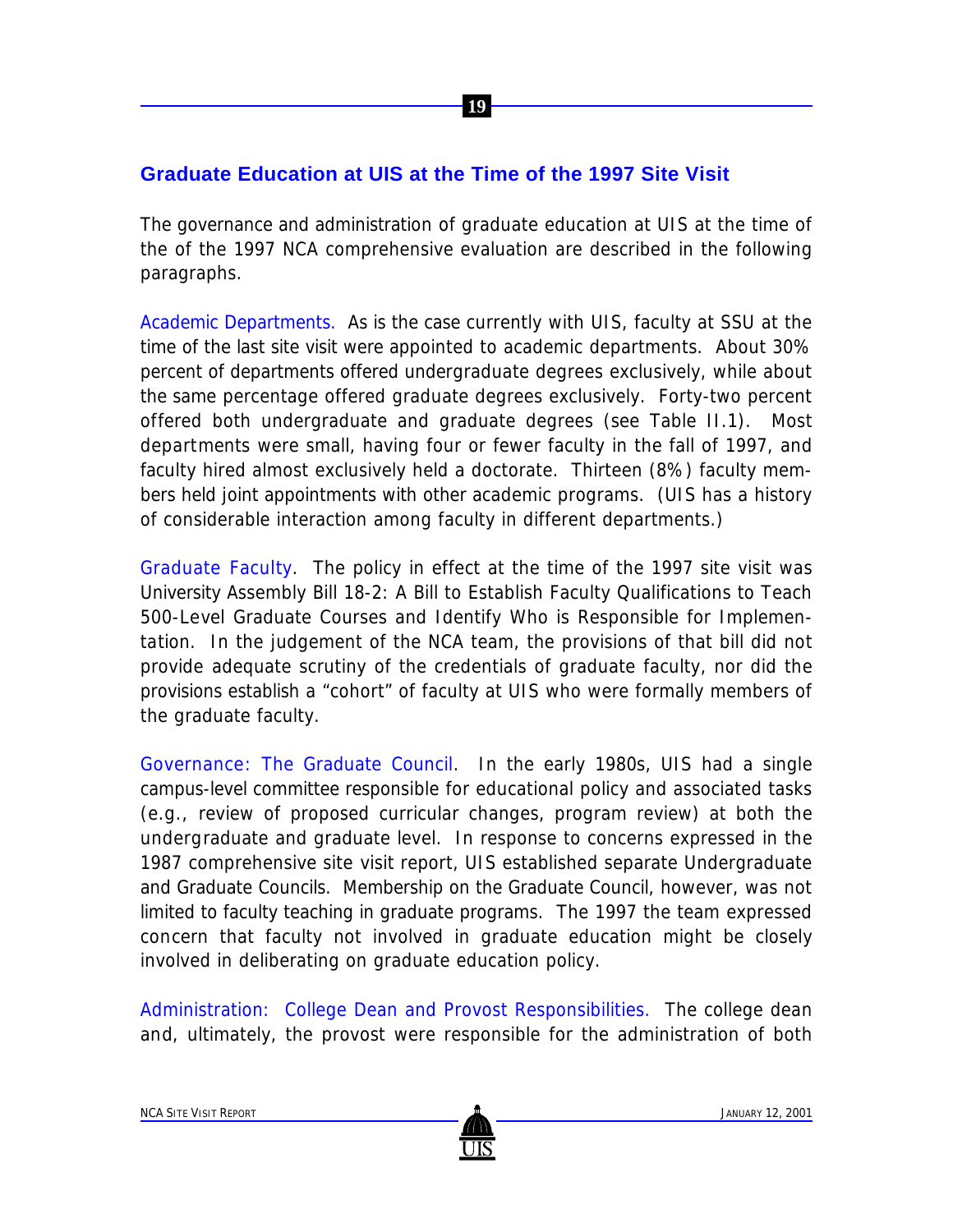undergraduate and graduate programs, with no separate administrator having graduate education responsibilities. In addition, at the time of the 1997 site visit, the provost was responsible for the administration of the general graduate assistantship program and the Whitney Young Fellowship Program, with faculty associates on one-third released time assisting clerical staff in the administration of these programs.

 **20**

#### **Actions Taken in Response to NCA Concerns**

Campus Senate Resolution 29-3: Graduate Faculty Membership, Appointment, and Reappointment Process. In response to the concerns of the 1997 NCA team, in 1998 the Graduate Council undertook a systematic examination of policies from a variety of institutions relating to appointment and reappointment of graduate faculty. The council worked through a subcommittee to draft a proposed graduate faculty resolution, which was approved by the full council. Committee members were requested to share the draft with colleagues in their colleges. The draft was also forwarded to the deans and the Campus Senate Steering Committee. This draft identified the functions and responsibilities of the graduate faculty, established general criteria for membership, and set forth an appointment process.

Because of the press of other business (the focusing of UIS' academic program), however, the Campus Senate was forced to delay deliberation on the resolution until near the end of the academic year. Then, as the resolution was nearing the point of approval, several faculty members raised new concerns about its provisions. To complicate matters further, the chair of the Graduate Council – instrumental in the development of the resolution – took a position at another university. The resolution was tabled until the Campus Senate could look more closely at it. During the summer the provost, the deans, and the chair of the Campus Senate met to review concerns raised in the spring deliberations and to develop a plan to make progress during the upcoming academic year.

A Second, Successful Approach. Early in the 1999-00 academic year the campus took several steps to advance the discussion of a graduate faculty. First, the associate vice chancellor for academic affairs and the chair of the Graduate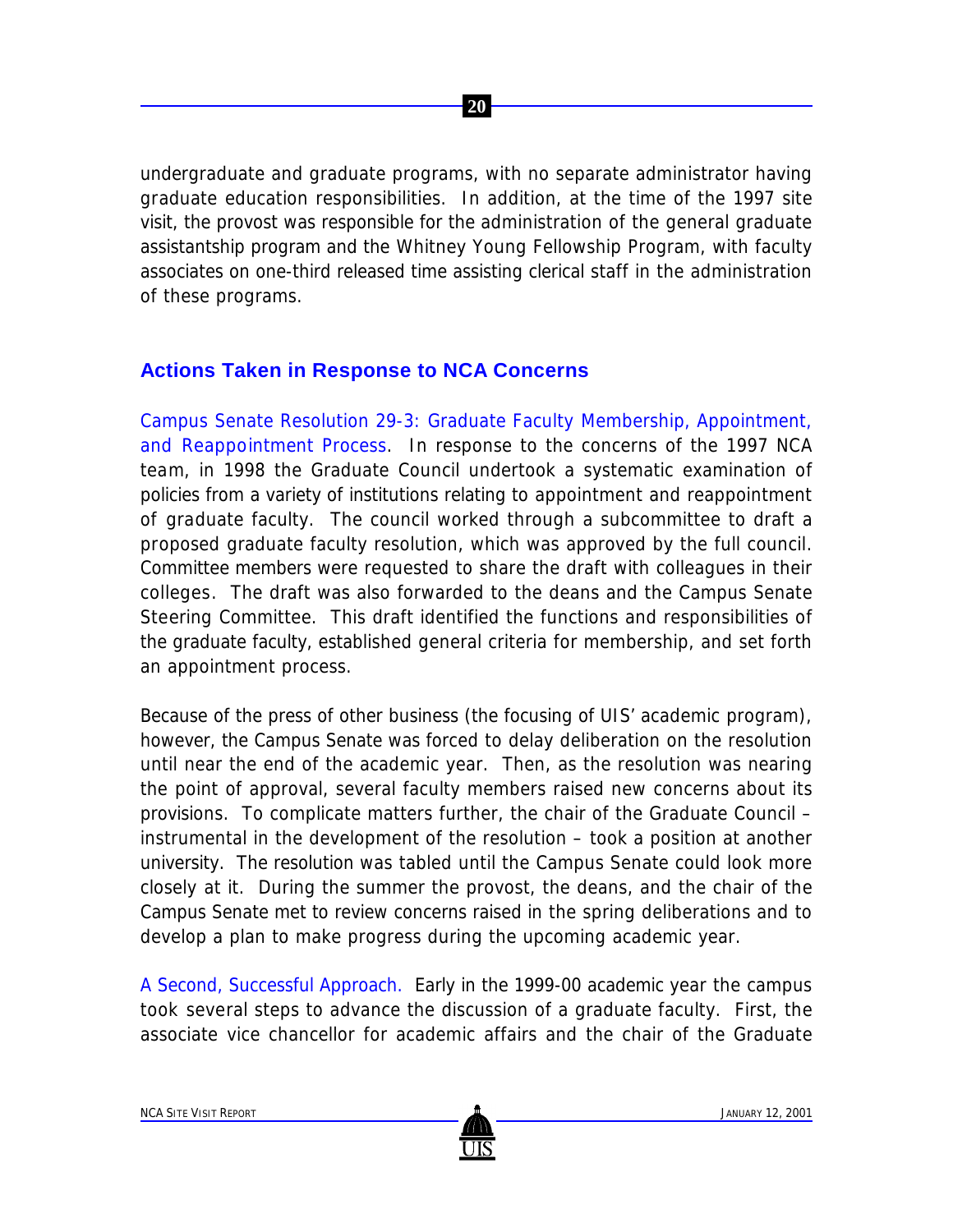Council met with each of the colleges. Second, the new chair of the Graduate Council and the chair of the Campus Senate took responsibility to draft a resolution that would satisfy the objections that had surfaced the previous spring, yet would still respond to the NCA's concern about the importance of identifying graduate faculty. To that end, they drafted the Guiding Principles for Revised Graduate Faculty Policy, which was presented to the Campus Senate in November 1999 (Attachment D). The idea was to first reach agreement on guiding principles and then translate those principles into policy.

Campus Senate Resolution 29-16: Graduate Education Policy ultimately emerged and was presented for first reading at the Campus Senate meeting on March 3, 2000. It was discussed and revised on March 31 and approved on April 7. The policy is appended as Attachment E. The key provisions of the policy are discussed below.

*Terminology.* The campus agreed to use the term "faculty engaged in graduate education" rather than "graduate faculty" to minimize any implication of a status difference between graduate faculty and non-graduate faculty.

*Responsibilities*. Faculty engaged in graduate education teach graduate courses; participate in graduate thesis committees or other graduate closure exercises; advise graduate students; or develop or supervise research, public service activities, or internships in which graduate students participate.

*General criteria.* Faculty engaged in graduate education must have an appropriate terminal degree or the equivalent; must be full-time, tenuretrack or tenured faculty; must have a current record of scholarship consistent with standards set by their colleges; and, for continuing eligibility, must have demonstrated a commitment to fulfilling the responsibilities of graduate education.

*Appointment process.* Responsibility for determining who is eligible to be engaged in graduate education rests with the colleges, which are required to adopt policies for establishing initial and continuing eligibility. These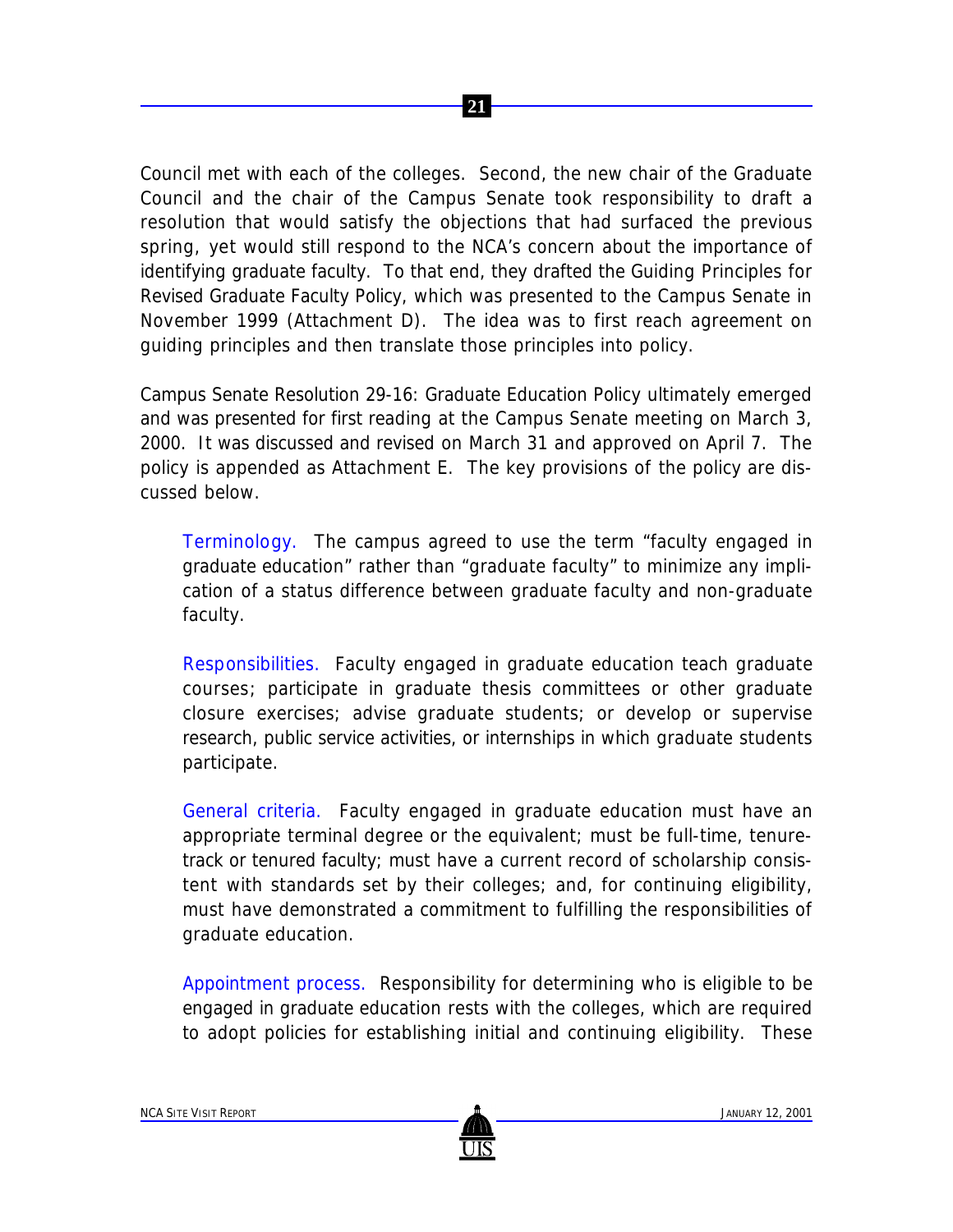policies are to include a method for appeal of a decision. (Note: Faculty who were engaged in graduate education during the 1999-2000 academic year or earlier are considered initially eligible.)

 **22**

In addition, the colleges will devise a method to allow individuals who have not been identified and approved as faculty engaged in graduate education to teach graduate courses and to serve on graduate thesis and closure committees. This provision will ensure that individuals with important expertise are available to graduate students.

*Graduate Council membership.* The Graduate Council will continue to be the primary campuswide governance organization monitoring and developing policies for graduate education. All members must be faculty identified by their colleges as being "engaged in graduate education." In addition, the majority of the faculty – four, one from each college – must be from a program or department that offers a graduate degree.

*Administration of graduate education.* Although authority for the creation of administrative units rests with the administration, Resolution 29-16 recommended that UIS develop an administrative unit called the Office of Graduate Studies, to be located in the Office of the Vice Chancellor for Academic Affairs. It further recommended that the office be staffed with an individual who has experience in the development and delivery of graduate education. The resolution contained a list of responsibilities to be included in an expanded job description.

Implementation of the New Graduate Education Policy. The campus has made progress in implementing the provisions of Campus Senate Resolution 29-16 relating to the governance and administration of graduate education.

*Governance of graduate education: development of college policies on faculty engaged in graduate education.* All four colleges have drafted policies that respond to the requirements of Resolution 29-16. These policies will be forwarded to the Graduate Council for review in the spring of 2001.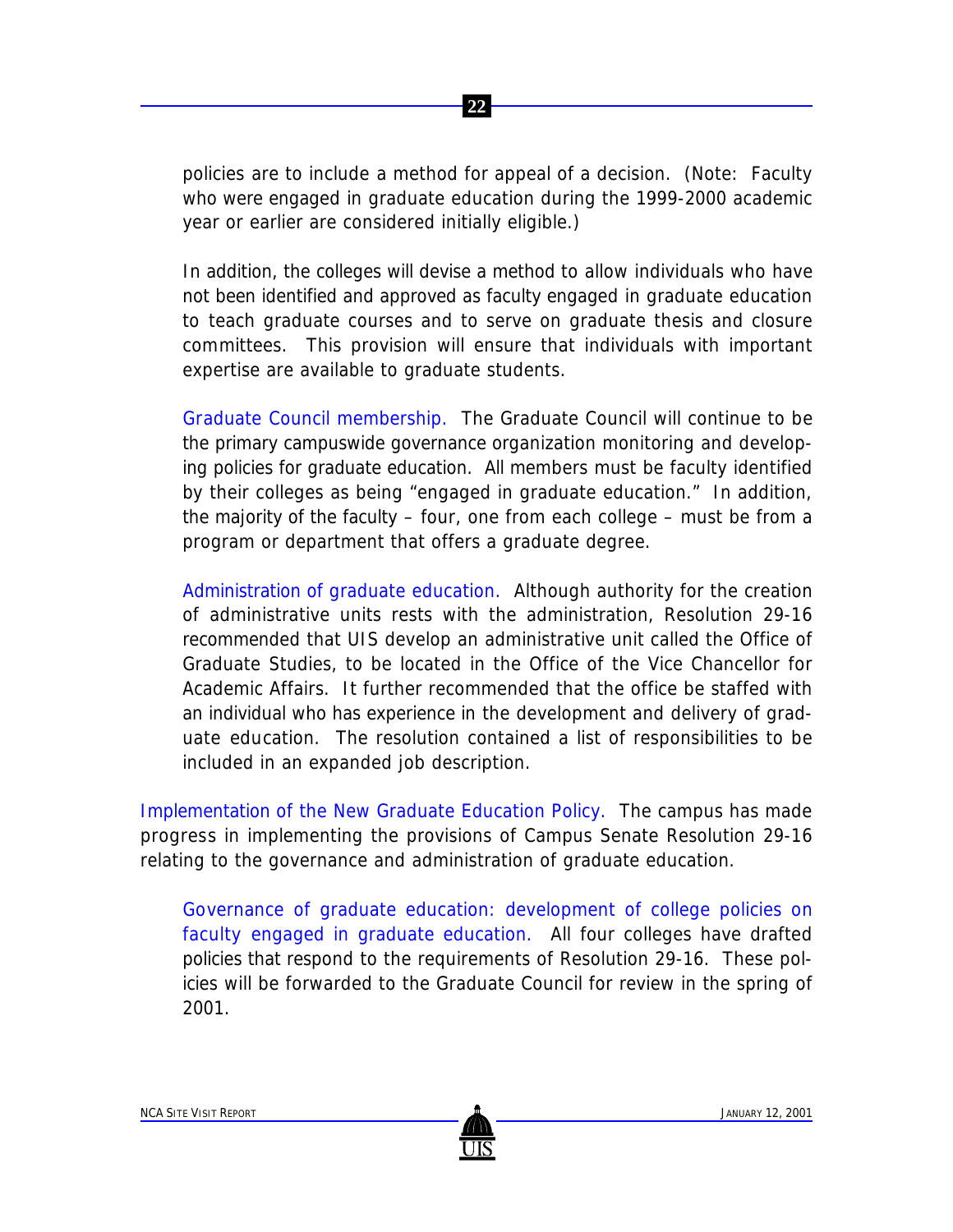

*Administration of graduate education.* Provost Wayne A. Penn is preparing to appoint Associate Vice Chancellor for Academic Affairs Harry J. Berman to the position of associate vice chancellor for graduate education and research and to establish the Office of Graduate Studies. Berman's responsibilities will be expanded to include oversight and advocacy for graduate education. Specifically, he will be responsible to perform the following.

- # *Graduate assistantships.* Oversee the General Graduate Assistantship Program and the Whitney M. Young Fellowship Program, coordinate the activities of all assistantship/fellowship programs through the Graduate Assistantship Coordinating Council, and coordinate with administrative and governance bodies to implement recommendations for improvement of the graduate assistantship program on campus.
- # *Student services.* Coordinate with the Division of Student Affairs in matters relating to services for graduate students; monitor campus policies and procedures related to financial aid, child care, health services and health insurance, housing, admissions and records, and international graduate students; assist in the development of the Graduate Student Organization; and develop and edit the graduate student newsletter.
- # *Data collection and information management.* Maintain data on key performance indicators related to graduate assistantship programs; maintain a file of campus and university policies related to graduate education; and develop and maintain a UIS graduate student profile.
- # *Governance.* Serve as an *ex officio* member of the Graduate Council in the development of educational policies related to graduate education.
- # *Faculty development.* Disseminate information to faculty on national standards and best practices in graduate education and strengthen faculty development activities related to graduate education.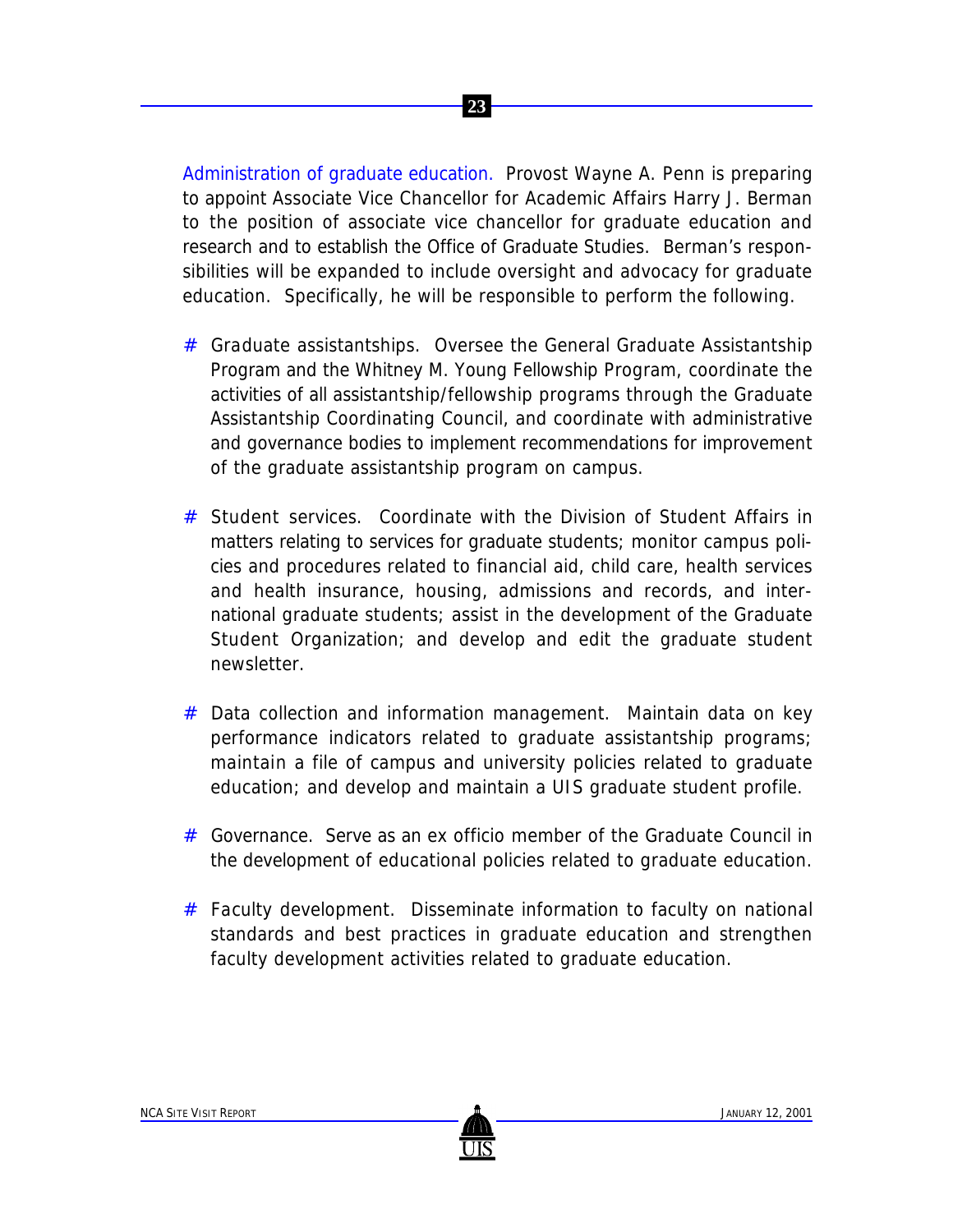Establishing Recognition for UIS in Graduate Education Arenas. Even in advance of his appointment as associate vice chancellor for graduate education and research, Berman had been working to establish a greater presence for UIS in the statewide, regional, and national graduate education communities.

 **24**

- # He is currently serving as president of the Illinois Association of Graduate Schools (IAGS). UIS hosted the organization's Fall 2000 meeting, giving the Illinois graduate deans the opportunity to visit the campus and become acquainted with UIS' graduate education enterprise.
- # Berman also serves as institutional representative to the Illinois Cooperative Educational Opportunity Program (ICEOP), a state-funded graduate fellowship program aimed at increasing the minority representation on college and university faculties. The program is administered by a board consisting largely of graduate deans or associated deans.
- # He is active in the Midwest Association of Graduate Schools (MAGS). He organized and participated in a panel discussion called "Changes and Trends in Master's Institutions" at the Spring 2000 MAGS meeting. Berman is also a member of the MAGS publication committee.
- # Berman is actively involved in and identified with national discussions focusing on graduate education in predominantly master's institutions. He participated in a panel called "Building a Graduate Community in Master's Programs" at the 1999 Council of Graduate Schools meeting and organized and participated in a panel on scholarship at master's institutions at the 2000 meeting.

In addition to Berman's activities, UIS participates in the Council of Graduate Schools' biennial survey of graduate assistant stipends and in CGS' ongoing data gathering related to post-baccalaureate certificates.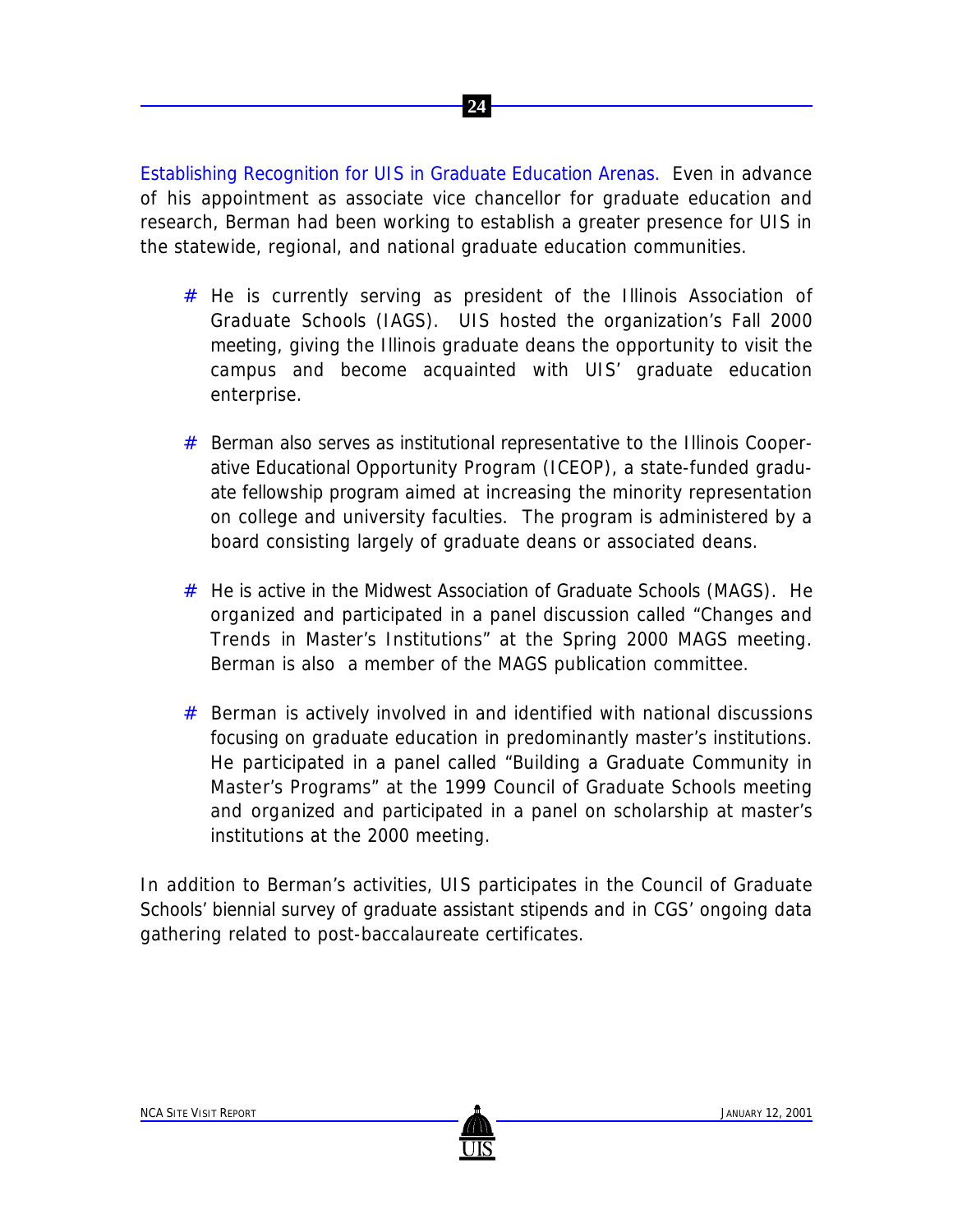#### **25**

#### **Conclusion**

The strongly worded concern expressed by the 1997 NCA Evaluation Team created the opportunity for campuswide deliberation on how to better comply with national norms related to the governance and administration of graduate education, while simultaneously honoring the distinctive features of UIS' culture and clienteles. As a result of that deliberation, the campus has identified criteria for faculty who will be engaged in graduate education. Furthermore, initial steps have been taken to establish an administrative advocate for graduate education and an organizational unit within which that administrator's activities will be carried out. Although notable progress has been made, the campus recognizes that at this point UIS has simply set the stage for a series of improvements that can now ensue.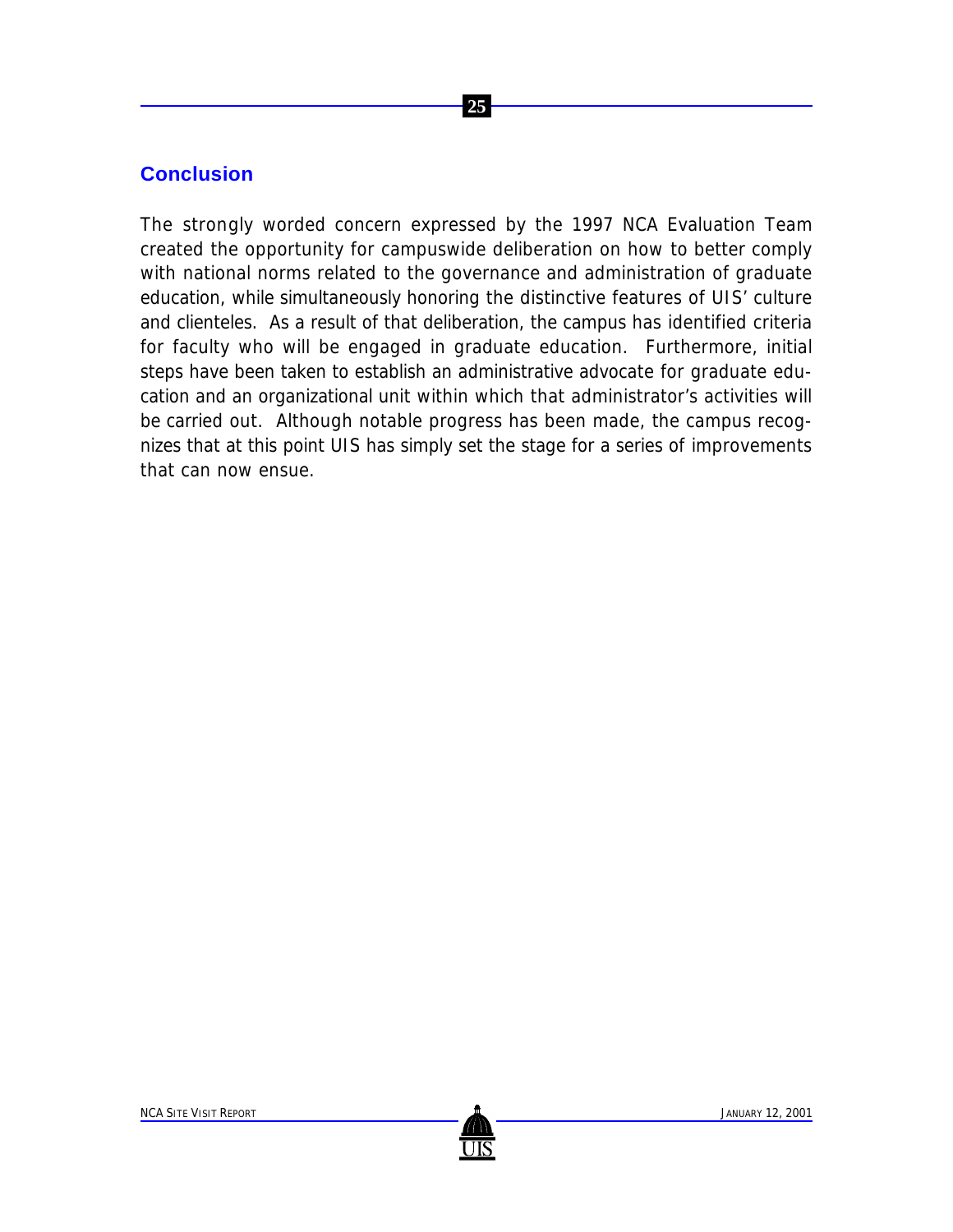## **IV. Capital Scholars Program**

 **26**

### **Background**

The University of Illinois at Springfield's self-study in 1997 included a request for NCA approval of the campus' plan to expand the scope of its offerings to include lower-division education through a curriculum and an administrative unit known as the Capital Scholars Program. At the time of the NCA comprehensive visit (November 3-5, 1997), the Illinois Board of Higher Education was considering approval of the proposal. The IBHE had determined that, although the Capital Scholars Program was not a new degree, the addition of a lower-level curriculum and an administrative unit to administer the program necessitated IBHE approval. Moreover, the campus would be seeking new IBHE funding to help support the program, which further justified IBHE review. UIS hoped to gain approval for the program in time to accept the first cohort of Capital Scholars in the fall of 1999.

By early fall 1997, the proposal had generated substantial controversy – not because of its academic merits or innovation but because of perceived negative implications for enrollment in other institutions. This controversy played an important part in the deliberations on the motion to authorize the Capital Scholars Program at the IBHE's meeting in November 1997. The motion failed on a tie vote. Although Chancellor Naomi Lynn believed (correctly, as it turned out) that the program would obtain IBHE approval at some point in the near future, planning activities for the program were suspended as a result of the failed motion.

Significant changes, however, had occurred at the IBHE by the spring of 1998. The previous chair of the Board had resigned and a new chair had been appointed. Of even greater importance, the long-time executive director had retired and a new executive director had been hired. Based on these new developments, the campus and university administrators continued to educate and provide documentation on the program's aims and scope to the IBHE staff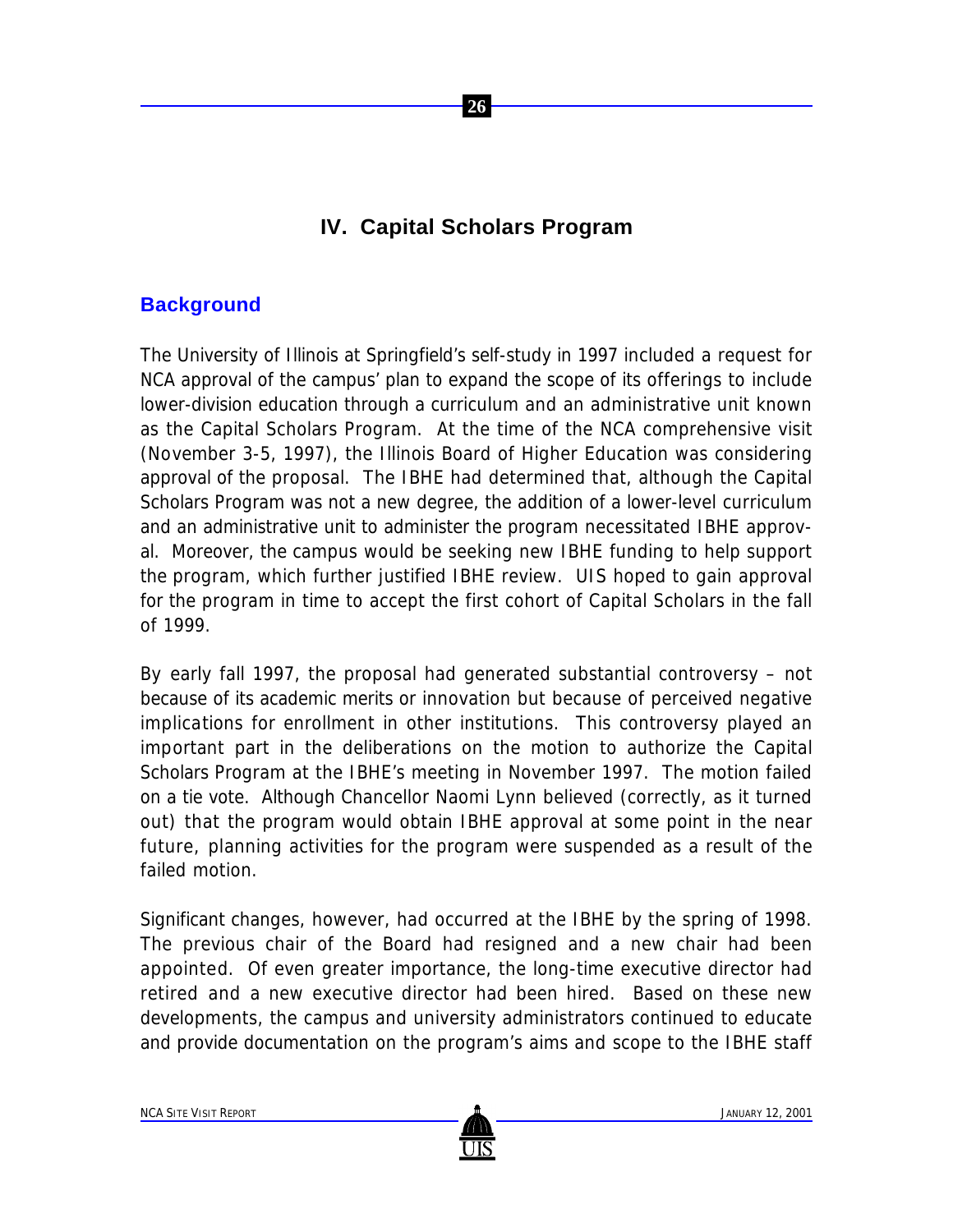and other stakeholders during the 1998-99 academic year. Finally, in October 1999 the IBHE executive director brought the UIS proposal forward to the Board with a recommendation for approval. The proposal was approved, and funding for the program was included in the IBHE's FY01 budget recommendation to the governor.

Although by early fall in 1999 the campus and university administrations anticipated the program would be approved, it would have been ill-advised – and impractical – to proceed with recruiting an initial class for the fall of 2000 in advance of the IBHE deliberation and budget recommendation. Therefore, when the program was approved in October 1999, the campus targeted fall 2001 for matriculation of the first cohort of Capital Scholars.

Had UIS' proposal been approved in November 1997 as hoped, the campus would likely have admitted its first class in Fall 1999. This focused visit would be occurring during the program's second full year, giving the NCA team an opportunity to see the program in operation. Such is not the case, however, and the team will necessarily be evaluating the status of plans for implementing the program rather than the success of the program *per se*.

In the months since the program's formal approval, the campus has worked to address the many details related to recruiting and serving a group of traditionally aged, first-year residential students. However, throughout the past three years – indeed, since planning began in the early 1990s – the fundamental nature of the program has remained unchanged. The program as it will be implemented continues to be structured as described in the 1997 institutional self-study report. The Capital Scholars Program will provide an integrated, interdisciplinary approach to general education rooted in research findings and the best contemporary thinking on the purposes of a college education.

The sections below review the educational model underlying the Capital Scholars Program and provide status reports on various facets of the program's implementation.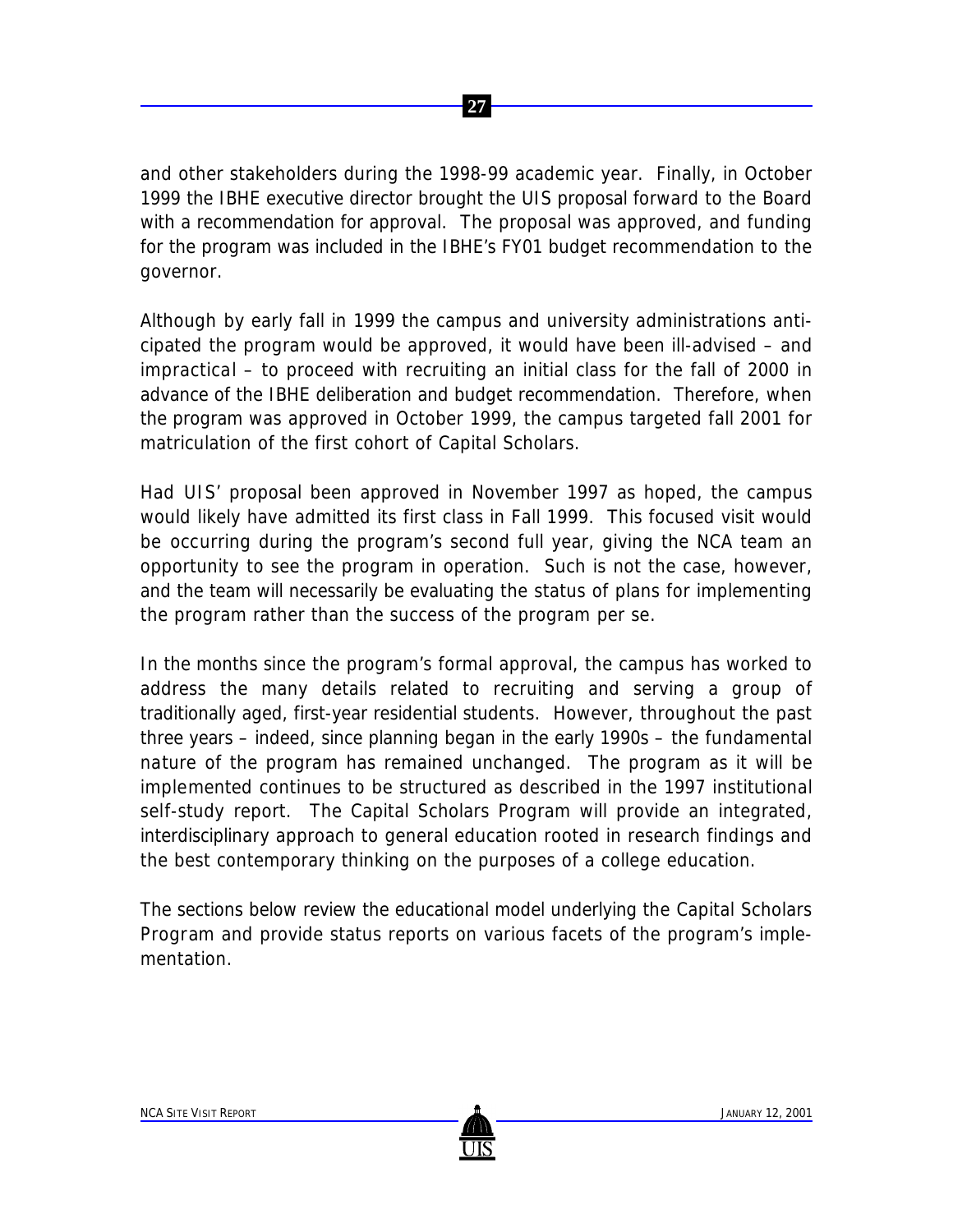#### **Program Overview**

The Capital Scholars Program provides academically well prepared and motivated students a unique opportunity to develop creative thinking, problemsolving, and leadership skills through a high quality educational experience based in the liberal arts. Focusing on the student's total growth in the personal, academic, social, and civic arenas, Capital Scholars features interdisciplinary and collaborative learning and is designed to develop student talents through small classes that encourage lively exchange between students and professors. Students learn actively, applying their skills to real community concerns. Problem-solving and research skills are emphasized throughout the four-year program.

 **28**

At the heart of Capital Scholars is the understanding that leadership is important and that it is only partly intuitive. Effective leaders *learn* their leadership skills, usually through trial and error. While not denying the experiential basis of good leadership, the Capital Scholars' philosophy stresses that preparation for leadership should not be hit or miss, but should be a component of higher education for highly qualified students. Capital Scholars courses incorporate the study of leadership, and the curriculum-wide focus on collaborative learning emphasizes leadership as an integral aspect of collaboration. An optional senior leadership seminar will also provide opportunity to combine the study of leadership with an internship in a community agency or organization where leadership skills can be observed and practiced.

During their baccalaureate experience at UIS, Capital Scholars will complete an integrated core of general education courses, develop speaking knowledge of a foreign language, complete one of UIS' 20 undergraduate majors, and participate in at least two of UIS' upper-division general education requirements (liberal studies colloquia, public affairs colloquia, or applied study internship).

#### **The Boyer Model of General Education**

Development of the Capital Scholars integrated core curriculum, which began in 1993-94, was based on a curricular model advocated by Ernest L. Boyer, in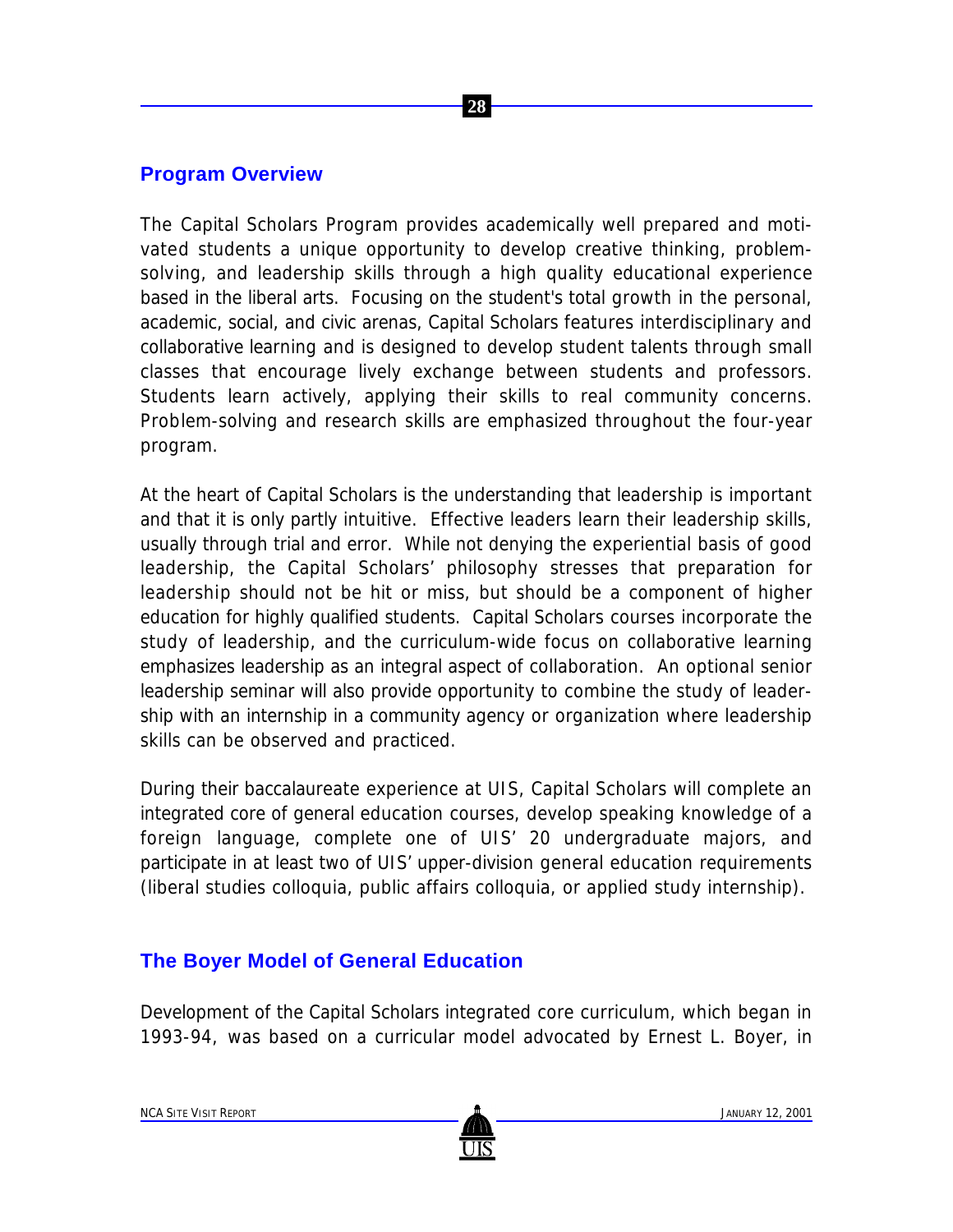*College, The Undergraduate Experience in America*. In that work, Boyer suggested an integrated core as an alternative to the distribution requirements typical of the general education component of the baccalaureate degree in most U.S. colleges and universities. As envisioned by Boyer, the integrated core is:

 **29**

. . . a program of general education that introduces students not only to essential knowledge, but also to connections across the disciplines, and, in the end, to the application of knowledge to life beyond the campus. The integrated core curriculum concerns itself with the universal experiences that are common to all people, with those shared activities without which human relationships are diminished and the quality of life reduced. (91)

#### **The Capital Scholars Program's Integrated Core Curriculum**

The Capital Scholars Program core curriculum was designed as an integrated whole to provide students a common foundation in skills, knowledge, values, and leadership. The curriculum includes 13 courses (40 semester hours) of interdisciplinary and disciplinary core courses. These courses are integrated vertically, from semester to semester, as well as horizontally when assignments are shared between classes taken the same semester. In combination, the courses of the integrated core curriculum provide students a broad understanding of the Western and non-Western heritage of their civilization and how that civilization operates, plus the skills and analytical abilities to think, write, and talk about their learning.

The integrated core curriculum is composed of a four-semester sequence in humanities and social science, a three-semester sequence in written and oral communication, a two-semester sequence in environmental science, a mathematics course, a course on the impact of technology on society, and a course in art and music. Capital Scholars students will also participate in a first-semester seminar introducing them to higher education and will complete a sequence of up to four foreign language courses emphasizing oral competency.

Humanities and Social Science Sequence. The four-semester sequence in humanities and social science, which will be organized around four themes, was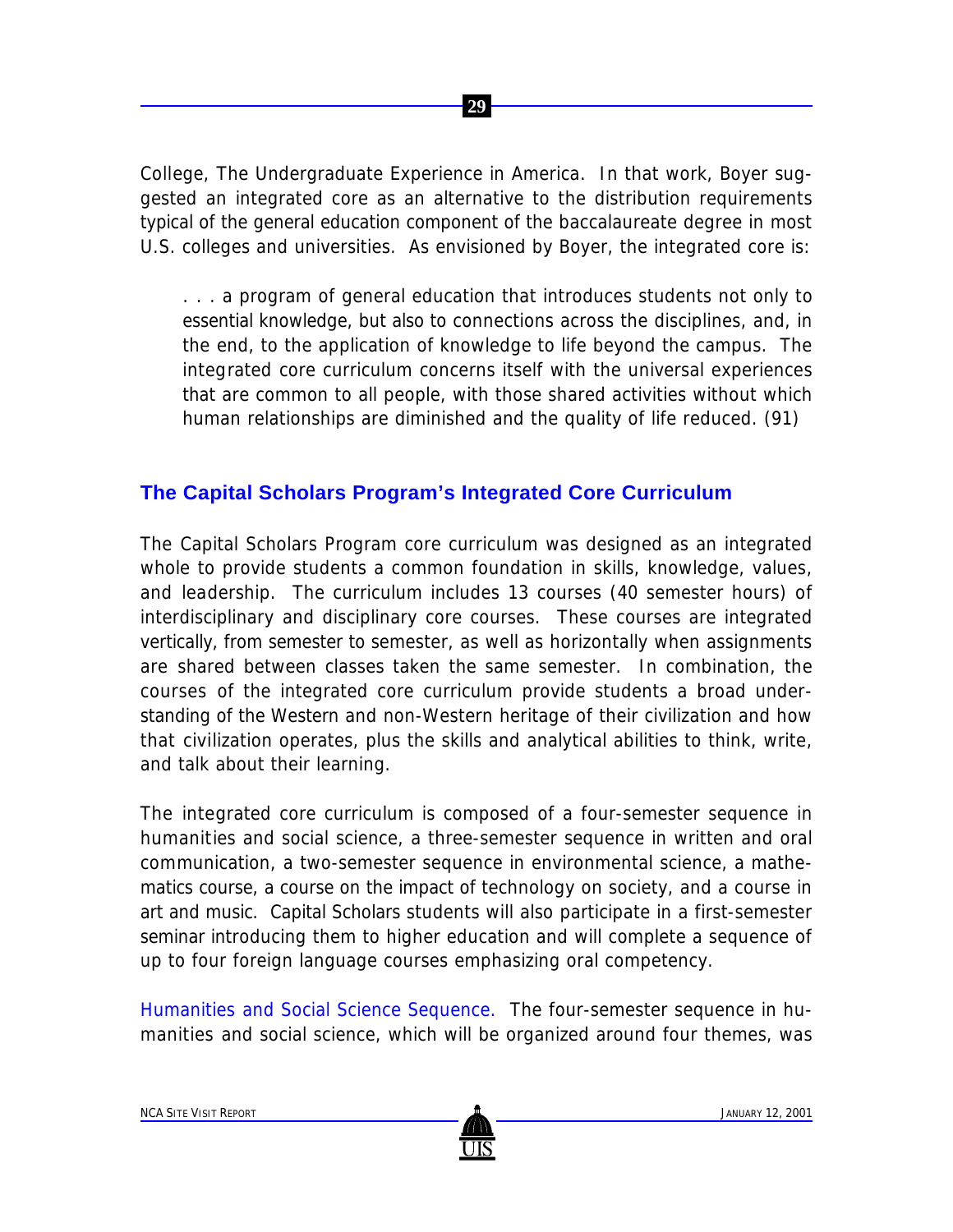

developed after considerable thought about the need for interdisciplinary connections. Broadly conceived, a humanistic approach is one that deals with the "intimate and the particular," with expressions of human value, artistic creations, and manifestations of the human spirit. A social science approach deals with the "general and abstract" and is a search for patterns, structural regularities, relationships.<sup>1</sup>

To the faculty and administrators who developed the Capital Scholars curriculum, it seemed clear that these two modes of thought provide their greatest insights when simultaneously focused on the same phenomena. The genius of Leonardo de Vinci, which epitomizes Renaissance humanism, is not diminished by knowing that such art served and grew out of fiercely inegalitarian social structures. Similarly, the social transformations of the industrial revolution are brought into clear focus as students read the "intimate and particular" interpretation arising from Dickens' artistic and moral vision.

The perspectives of the humanities and social sciences combine to produce a breadth of understanding that neither offers in isolation. The Capital Scholars curriculum integrates these disciplines by bringing faculty from both perspectives together to help students explore their intellectual heritage. Each course in the four-course sequence in humanities and social science is being jointly developed and will be jointly taught by faculty from both the humanities and the social science disciplines. Approximately equal time will be devoted to each perspective. In planning the curriculum, each year of the sequence was designed to provide the equivalent of three semester hours of humanities coursework and three of social science – six semester hours of each in the two-year sequence.

Oral and Written Communication Sequence. Oral and written communication are also addressed as an integrated sequence. This sequence consists of an English composition course in the first semester, an oral communication course in the second or third semester, and an advanced composition course in the fourth semester. The advanced course will be offered in three sections corresponding to students' majors: writing in the humanities and social sciences, writing in the sciences, and writing in the professions.

<sup>&</sup>lt;sup>1</sup>Sjoberg, Gideon. 1960. *The Preindustrial City*. New York: the Free Press. pp. 22, note 8.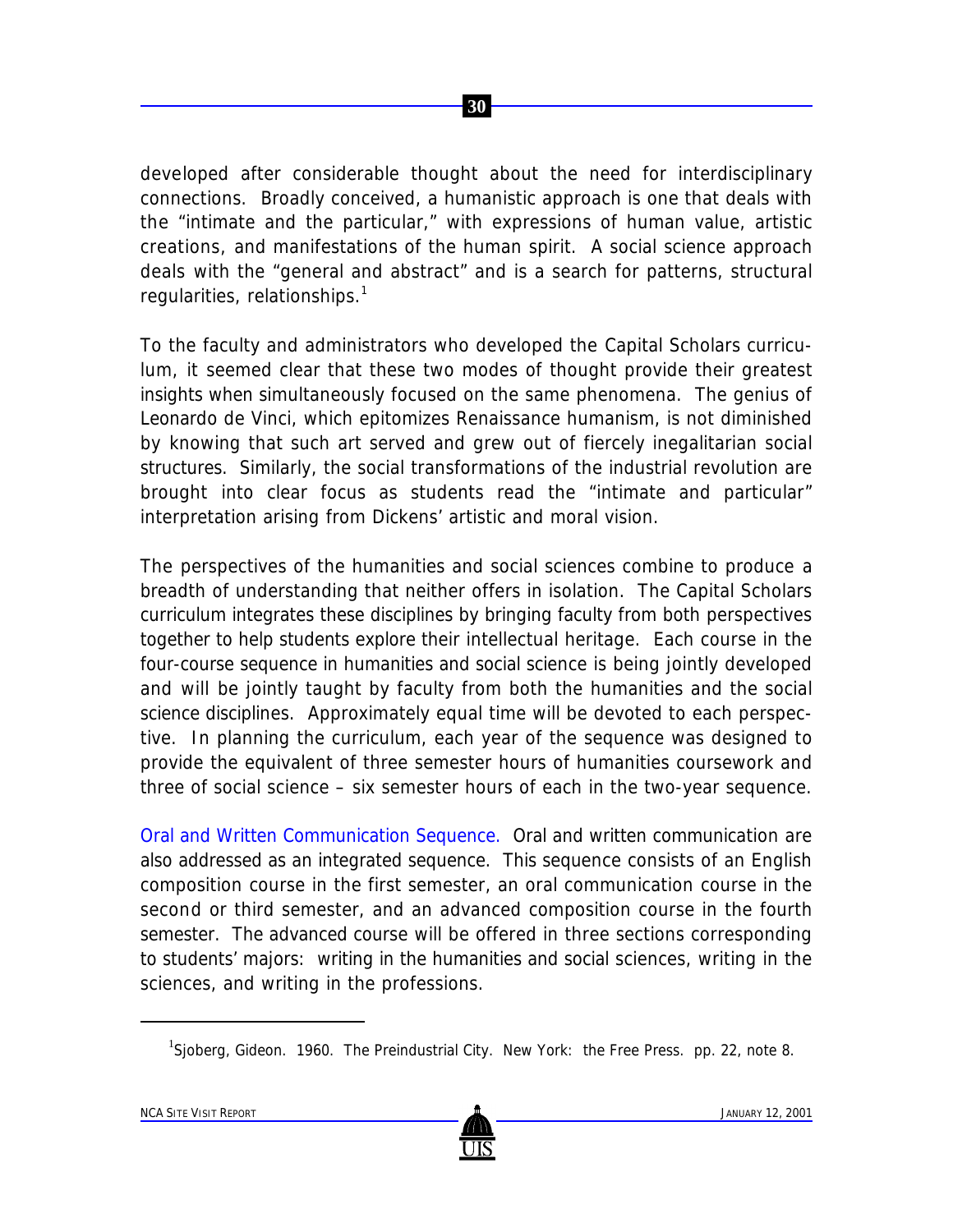Development of students' critical thinking and rhetorical skills, as well as their expressive abilities, will proceed sequentially with each course, building on the ones before it. The first course will also be linked with the first course in the humanities and social science sequence, which students will take concurrently. This linking will mean that many assignments will count toward and be evaluated in both the composition class, which will emphasize form, and the humanities and social science class, which will emphasize content.

 **31**

Biology and Chemistry of the Environment Sequence. The third course sequence in the integrated core curriculum is the two-semester sequence in biology and chemistry of the environment. Historically, introductory science education has been disciplinary and focused on providing a vocabulary, a set of skills, and background knowledge to prepare students for the next course in the discipline. In some institutions, science and non-science majors are segregated into separate introductory courses so that non-majors receive a less demanding exposure to the discipline. Nonetheless, these courses are usually still disciplinary (i.e., Biology 101, Chemistry 101, Physics 101). In contrast, the two-semester, eighthour sequence in environmental science in the Capital Scholars curriculum is designed specifically to provide a level of multidisciplinary scientific literacy appropriate for well-educated non-scientists. The sequence is equivalent to four hours of life science and four hours of physical science with lab.

The sequence will be taught by a team of biological and physical scientists and will be based on a series of modules that expose students to the full range of scientific activities. Each module will focus on a significant environmental problem or issue and will include literature reviews, hypothesis development, hands-on laboratory or field research and data gathering, data analysis, and communication of results. In short, the class will approach scientific literacy by having students *do* science rather than having them simply study the past results of science. Data show that students develop greater scientific literacy through this process and frequently become excited about the possibility of scientific careers.

For students who do continue as science majors, UIS' science programs are developing bridge courses in biology and chemistry. These courses will augment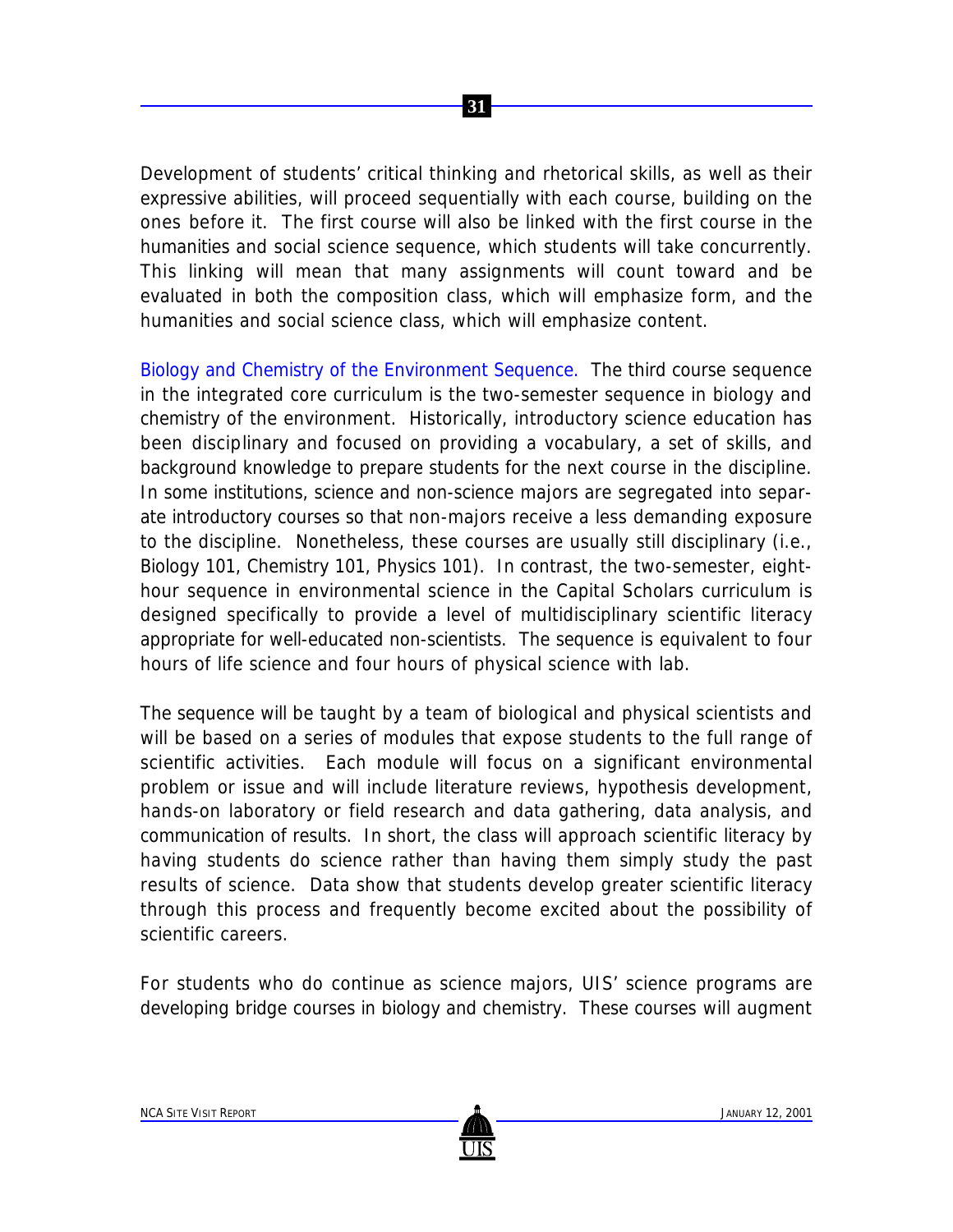the preparation provided in the Capital Scholars biology and chemistry of the environment sequence and prepare students to begin science majors.

 **32**

Non-sequenced Coursework. In addition to the sequenced courses, four standalone courses complete students' core general education curriculum: a first-year seminar, mathematics for general education, information technology and society, and art and music.

Students receive an introduction to UIS, to the interdisciplinary core curriculum and its goals, and to the personal and social transition they are making in entering higher education during the Capital Scholars seminar. The seminar also ensures that students have the skills necessary for academic success: study skills, library resources, familiarity with basic computer software, Internet access, etc. Each section will have approximately 20 students, with the professor serving as the initial academic adviser for students in his or her section.

Mathematics for general education is designed to be a capstone to high school mathematics for students who will not take other mathematics courses in college. It will deal with a range of topics selected to provide the kind of basic mathematics background college graduates will need in the twenty-first century. As an alternative, students may take calculus or statistics to complete their general education mathematics requirement.

A three-hour course in information technology and society completes the students' nine-hour social science requirement. This course examines the social implications of today's information technology for issues of access and privacy. It also examines the broader social change issue: Will the information revolution have social consequences as significant as the industrial revolution?

The course completing students' nine-hour requirement in the humanities and fine arts will be a course in art and music. Designed to expose students to a variety of musical and artistic genres – European and non-European, traditional, and popular  $-$  it will focus on issues of artistic creation, form, style, and appreciation.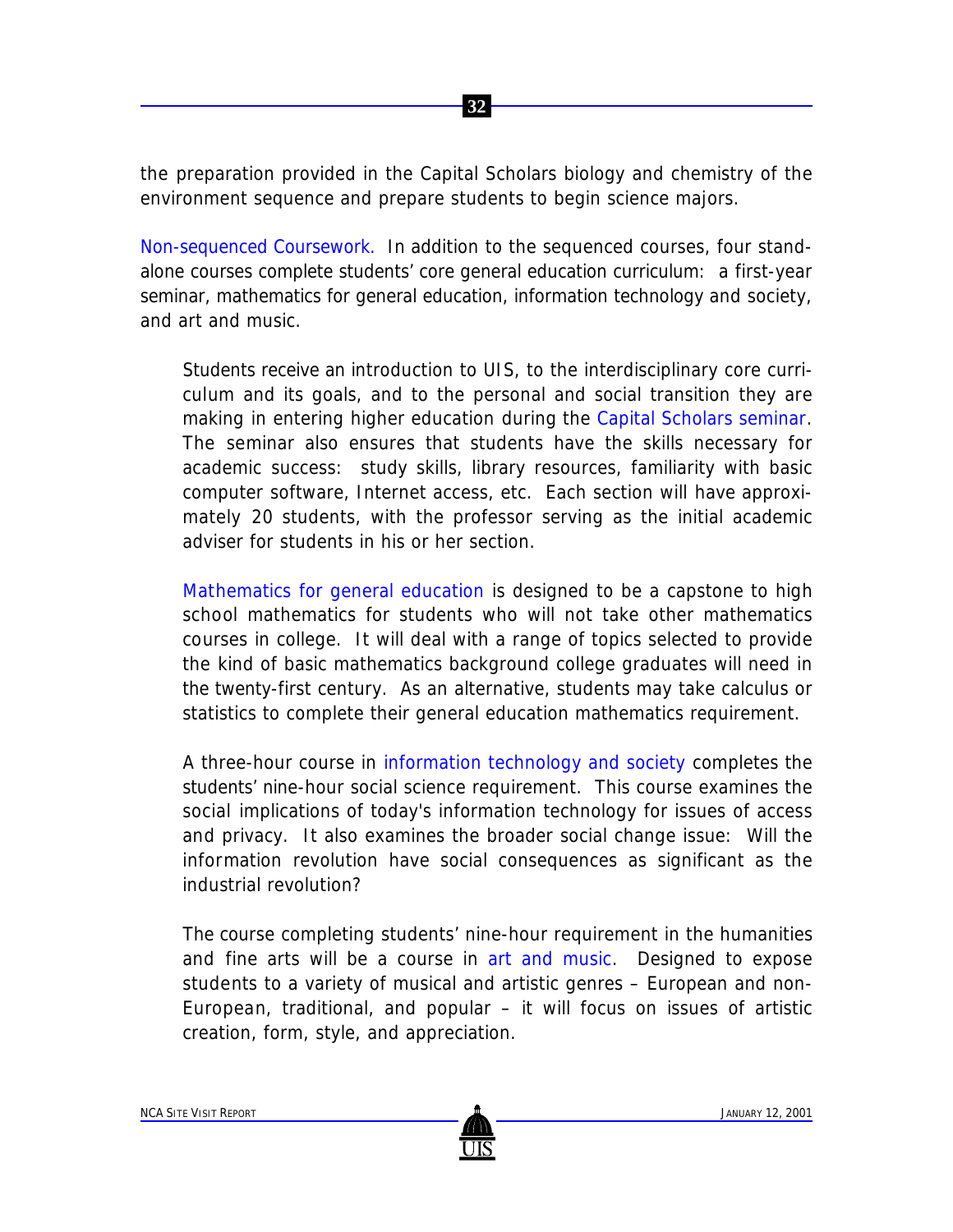#### **Student Enrollment Projections**

The Capital Scholars Program is aimed at high school graduates with strong academic skills and a strong background from their high school curricula. These students will be seeking a challenging baccalaureate experience. While it is impossible at this point to precisely state the academic qualifications that will be necessary for admission, UIS anticipates a first-year class of students with qualifications similar to those who would be admitted to the University of Illinois at Urbana-Champaign. Note: As of January 12, 2000, 59 students had been offered admission to the program. Their average ACT score is 25, and their average class rank is the 84th percentile.

 **33**

Curriculum planning and staffing are designed for a projected cohort of about 100 students. UIS is currently constructing a residence hall that will accommodate 212 students from the first and second cohorts. When funding is available to build a new classroom and office building, additional residence hall space will also be constructed. Each cohort will then be increased to approximately 200 students. Planning funds for the new classroom and office building are now available, and construction may be possible in time to increase the number of students admitted each year by the 2004-05 academic year. There are no plans to increase enrollment beyond a yearly cohort of 200 students.

#### **Academic Policies**

Academic policies applicable to Capital Scholars students will, for the most part, be the same as those for transfer students. Included are policies on grading, academic load, honors, probation and suspension, repeated courses, and UIS upper-division general education requirements (public affairs colloquia, liberal studies colloquia, and applied study term). Admissions policies, however, are different and are discussed in detail below.

Unlike historical UIS students, Capital Scholars will be required to live on campus, normally in the Lincoln Residence Hall. In addition, they must be fulltime students for their first two years.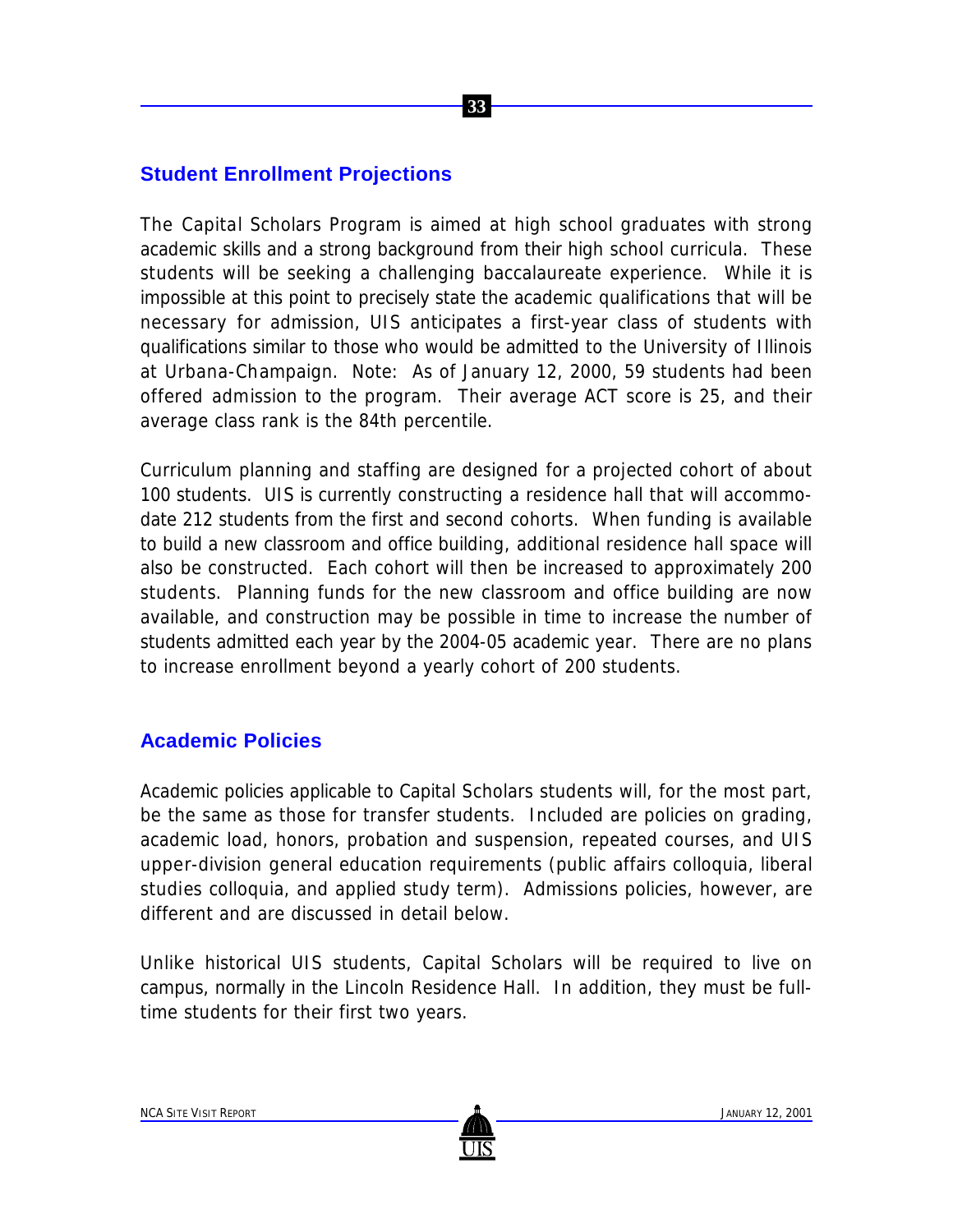Assessment policies will also be somewhat different and will include initial assessment of incoming students, assessment embedded in each course or course sequence, and an overall assessment of general education conducted at the time of graduation.

 **34**

## **Admissions Policies**

Admission is open to students from Illinois and elsewhere who have demonstrated high academic achievement and a potential for creativity and leadership. Students admitted to the program are expected to have excellent written and oral communication skills and to want a challenging intellectual experience in their college education.

To be considered for admission, students must have completed 15 units (one unit = one year's study) of high school work from among the following categories:

- $#$  four units of English emphasizing written and oral communications and literature;
- $#$  three units of social studies emphasizing history and government;
- # three units of mathematics including introductory through advanced algebra, geometry, and trigonometry, or fundamentals of computer programming (four units recommended);
- $#$  three units of laboratory science (four units recommended); and
- $#$  two units of a foreign language (four units recommended).

Selection Process. Students with these qualifications will be considered for admission based on a two-step process.

*Step one.* The first step will be an initial sort. Using a grid based on class rank and ACT or SAT scores, applicants will be placed into one of three categories. (The cut-off points for each category will be determined based on the overall qualifications of applicants.)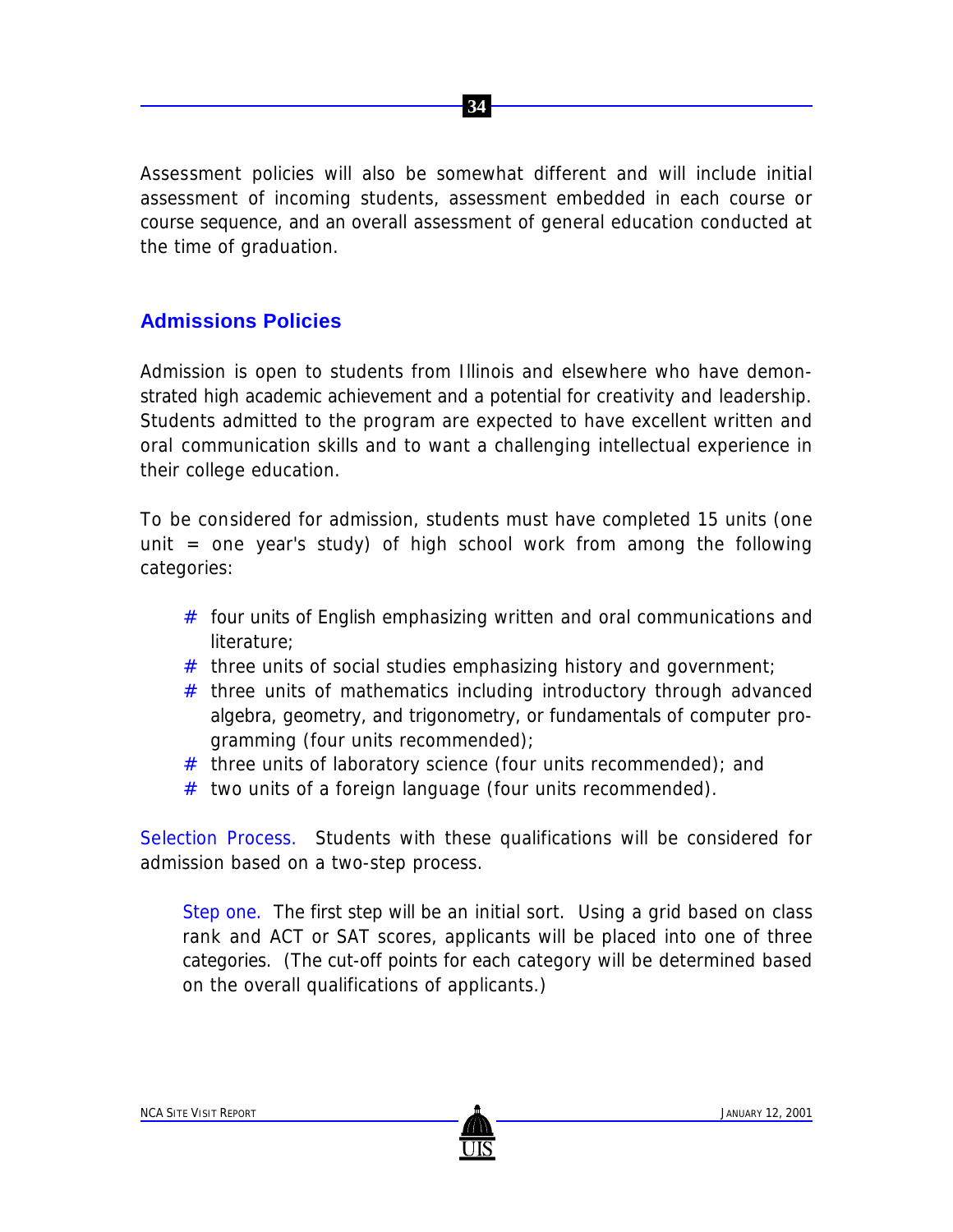a. Applicants will be admitted when their class rank and test scores indicate a strong probability that they have the skills and experience to succeed in the program.

 **35**

- b. Applicants will be reviewed by an admissions committee when their class rank and test scores suggest that they may be qualified for the program based on other criteria. The committee will also review applicants who were home schooled or applicants for whom class rank is not available or meaningful.
- c. Applicants will be rejected when their class rank and test scores indicate that it is highly unlikely that they could succeed in the Capital Scholars Program.

*Step two.* The second step will be an admissions committee review of category "b" applicants. Committee members will examine the applicants' transcripts, letters of recommendation, and personal statements. The committee's objective will be to select applicants who are qualified for and likely to succeed in the program based on the following further evidence.

- # They show unusual leadership or creative potential.
- $#$  They have overcome considerable adversity in reaching their present levels of achievement. Factors might include having physical disabilities, coming from homes with low socioeconomic status or from homes where English was not the first language, being firstgeneration college students, having experienced major family disruptions during high-school years, etc.
- # They come from unusually rigorous high schools or have completed unusually difficult curricula.
- # They plan to pursue majors leading to careers that meet the needs of the citizens and employers of the state of Illinois.

If the pool of qualified applicants is too large to accept all, the final decision on applicants in the review category will take into consideration geographic diversity, gender diversity, and special experiences applicants would bring to the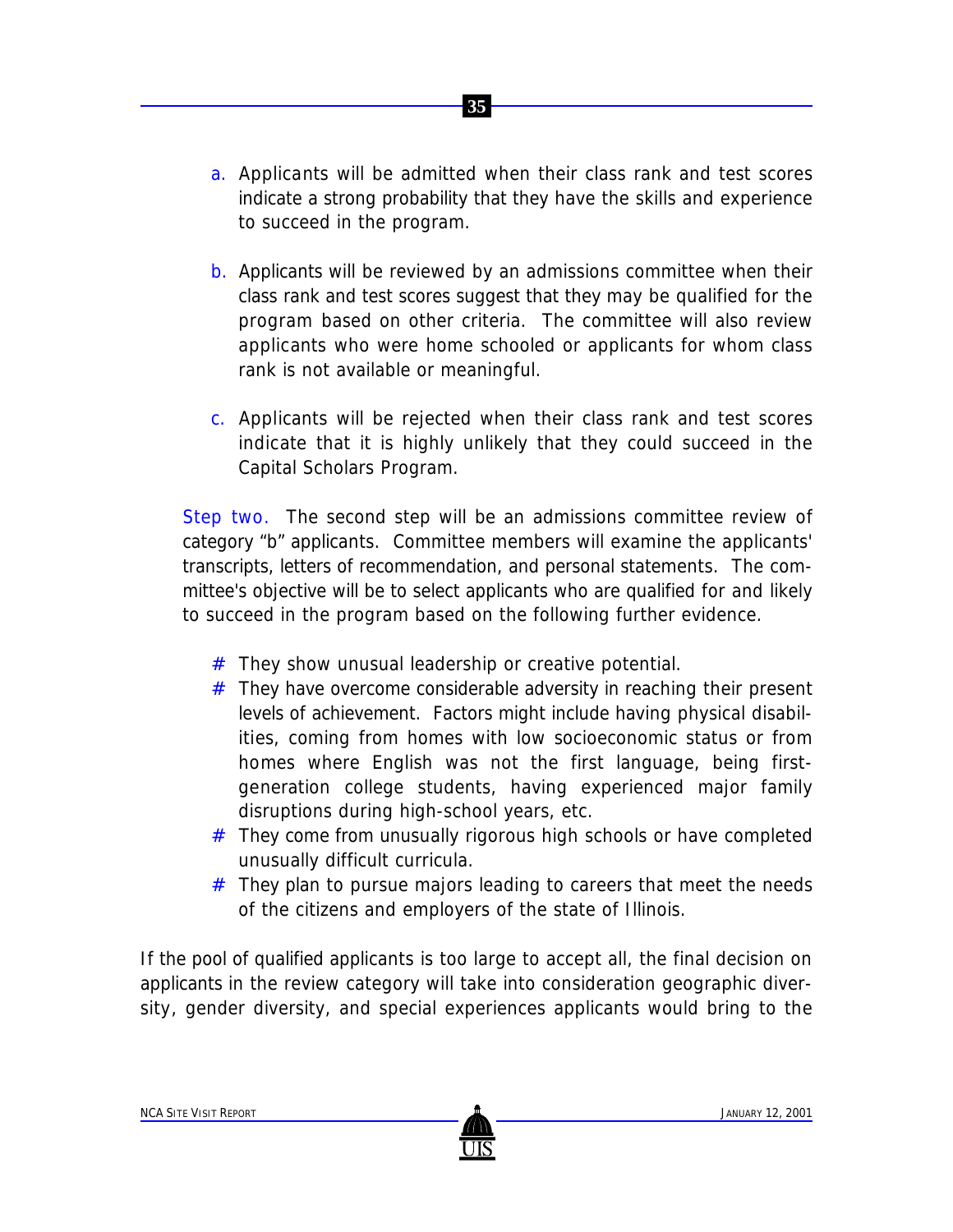student body (travel, foreign language abilities, athletic abilities, or other unusual achievements).

 **36**

## **Student Services**

Housing. The Capital Scholars Program brings many changes to the UIS campus, but none more visible than the new 59,000 square foot residence hall currently under construction near the heart of the campus. The three-story structure, named Lincoln Residence Hall, accommodates more than 200 students and features two wings meeting at a central pavilion. Each wing has its own lounge and laundry area. Additional central lounges are located on the second and third floors. One of the central lounges will be a fitness area for light workouts, cardiovascular exercise, and other fitness activities. The building also features more than 5000 square feet in public area amenity spaces, which the entire campus can enjoy. The Capital Scholars Program administrative offices will be located in the building.

Student living units are arranged in four-person clusters of two rooms and a shared bath each. Individually climate controlled, each student room has access to the campus data and telephone network and is wired for cable television. Building security will include a central desk operation, 24-hour electronic access to the student living areas, and video monitoring of remote areas.

The central pavilion of the residence hall features a glass-walled café and a large multipurpose room, as well as smaller meeting and seminar spaces. The café will be open extended hours to provide snack and convenience foods for students, as well as a comfortable environment for them to meet and socialize. The multipurpose room will be used for student activities and social events, as well as for speakers and other academic functions.

Food Service. UIS hired a consultant to assist in developing a food service that would appeal to traditionally-aged college students. Renovation on the cafeteria serving area to incorporate the recommended changes will begin soon. Residence hall students will participate in a flexible "declining balance" meal plan that will allow them to choose menu options at either the cafeteria or the Lincoln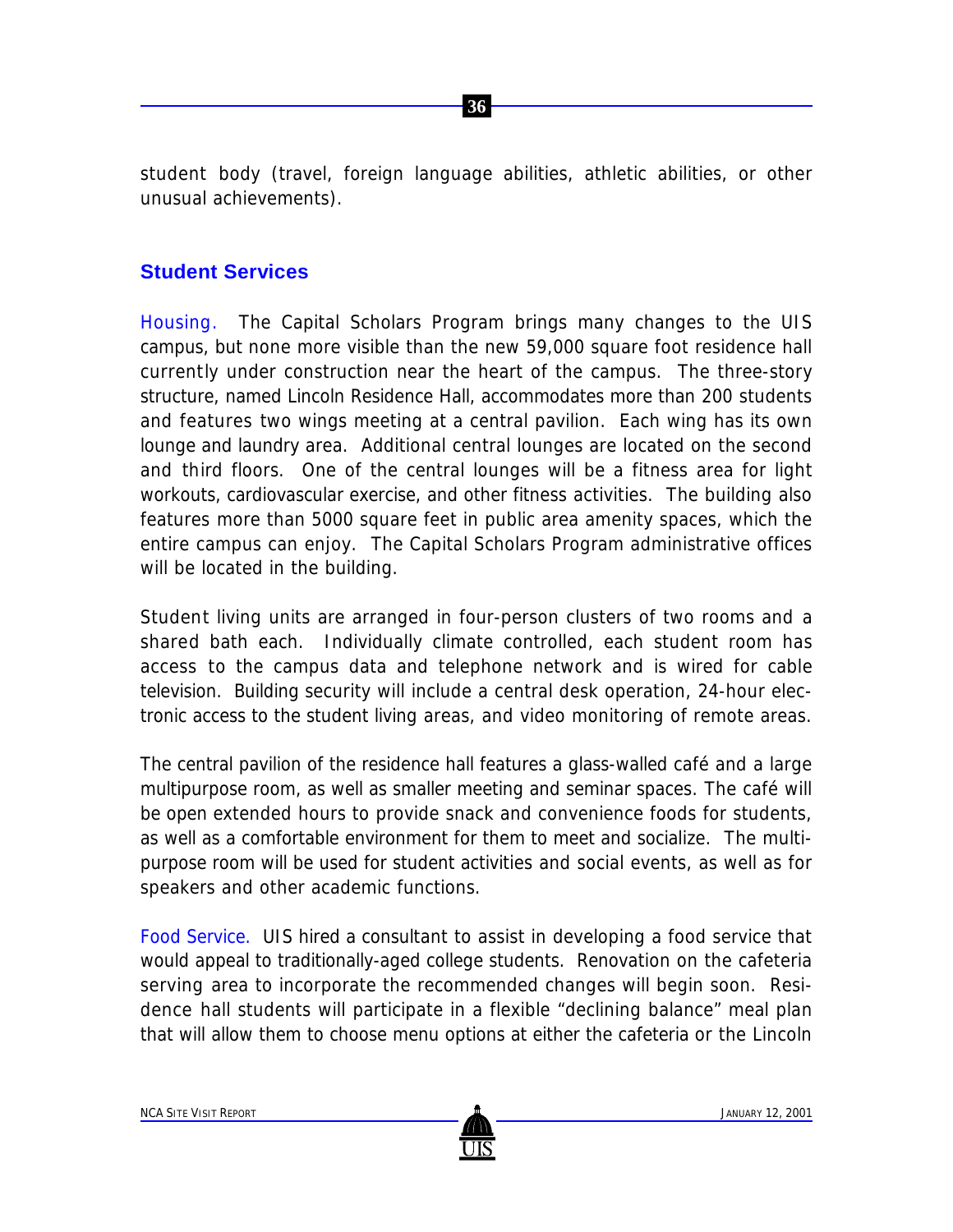Hall Café. Combined meal hours will be equally flexible – from 7:30 a.m. and 11:00 p.m. daily.

 **37**

Co-curricular Programs. Even in advance of approval of the Capital Scholars Program, UIS had seen an increase in the number of full-time residential students on campus. High priority has been placed on improving student life for these students and on attracting others like them. Through the reallocation of funds to the Student Life Office during FY00, the campus realized a dramatic increase in the number of events sponsored by registered student organizations. The 240 events in FY00 represented a 57% increase from the FY99 level. The Capital Scholars Program is expected to create the critical mass needed for additional strengthening of essential co-curricular programs.

Recreational and Intramural Activities. Recreation staff are meeting with housing staff to decide on the equipment for the fitness center that will be located in the Lincoln Residence Hall. In addition, UIS is in the process of developing an outdoor lighted basketball court, sand volleyball court, and a softball field/ intramural football field near the residence hall.

Academic Enrichment. Because UIS' students have been predominately parttime commuters, many of the activities that bridge academic and student life at other campuses (i.e., student musical performance, student theater, speech and debate teams) have been poorly developed or nonexistent at UIS. To begin to address this need, three new faculty positions have been authorized to be filled by the fall of 2001. Two faculty members are being hired in the communication program, each of whom will be assigned half-time to develop extra-curricular activities in theater and intercollegiate speech and debate. A third faculty position will be filled by a person with credentials in music. This faculty member will teach the Capital Scholars art and music course and will devote one half time to encouraging and developing extracurricular music performance groups among the student body.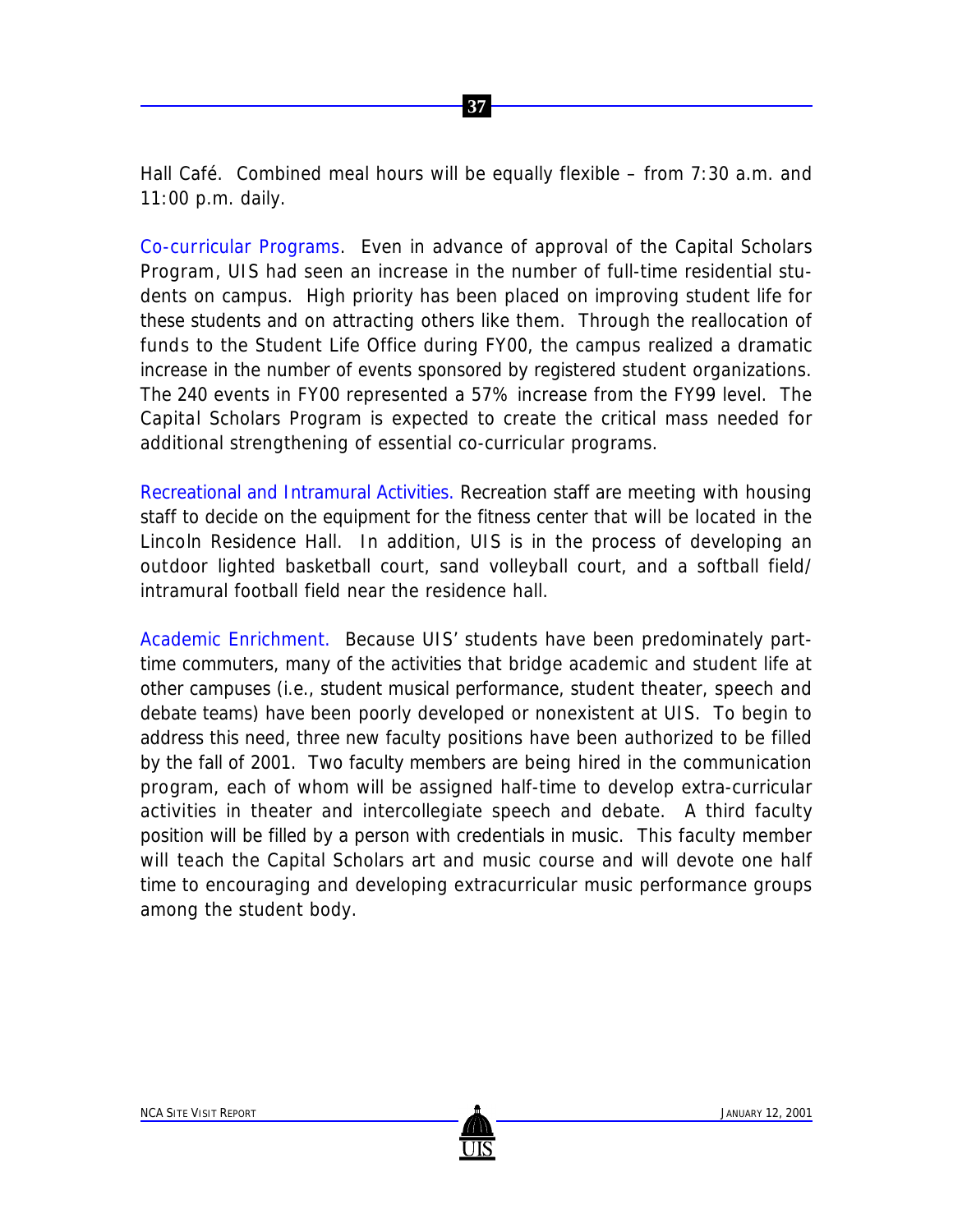## **Administration and Staffing**

The Capital Scholars Program will be part of the College of Liberal Arts and Sciences. A director (.5 FTE), who will report to the dean of the college, was appointed as of January 1, 2000. An associate director, also half-time, was appointed in December 2000. A search is currently underway for a full-time academic professional assistant to the director, and a full-time secretary will be hired this summer. The director and associate director are faculty members who will also teach in the program.

 **38**

The program's administrative offices will be located in the Lincoln Residence Hall when it is completed.

### **Resources**

As noted in this report's discussion of strategic planning, one of the principal concerns of the 1997 NCA team was the adequacy of resources to meet UIS' broad array of existing and new commitments. That concern, of course, was shared by the faculty, the campus administration, and the university administration. Although the program eliminations and consolidation described in Section II will result in the freeing of some resources over time, the campus understood that the Capital Scholars Program could not proceed without a substantial infusion of new resources.

UIS is pleased to report that the IBHE and the university administration have provided the needed funds, not simply to launch the program but to support it at the level of quality to which the campus aspires.

Table III.1 shows the projections of revenues to support the Capital Scholars Program and the anticipated expenditures of those funds.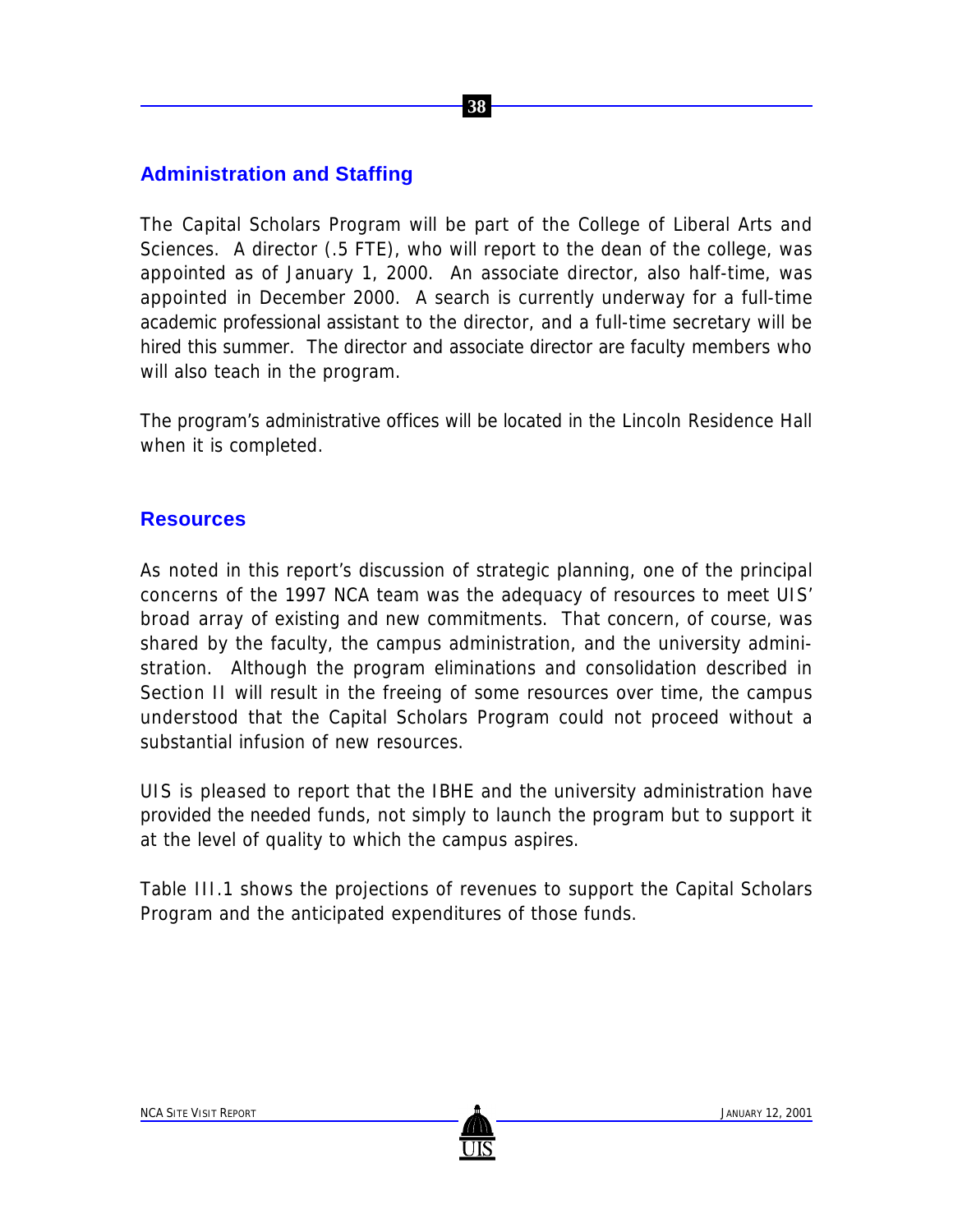## **Revenue**

Existing State Resources. Since the time of the merger with the University of Illinois (FY96), the campus has kept \$254,000 segregated from recurring commitments for use by the Capital Scholars Program.

New State Funding. The IBHE and the university administration allocated \$1,050,000 of new state funding in this fiscal year for the program. The campus anticipates additional state funding from the IBHE and the university administration to rise incrementally to \$2,000,000 in FY05.

Application Fees. A small amount of revenue will be generated from the Capital Scholars application fee. Revenue from this fee will help offset some of the additional expenses incurred by the Admissions Office in processing student applications.

Tuition. Capital Scholars will pay the same tuition as UIS upper-division transfer students. Over time, tuition will cover an increasing proportion of the costs specifically associated with the program, rising to 46% in FY09.

Capital Scholars Fee. Capital Scholars will pay a \$300 a year fee to offset costs associated with enrichment activities.

## **Expenditures**

Table III.1 shows both the major categories and the detail on expenditure of these funds. Program-related expenditures have been conceptualized as relating to one of three categories: 1) academic program needs/instructional support, 2) student recruitment/admissions needs, and 3) student services/residential life/recreational needs.

Examination of the detail in the table indicates that the campus has attempted to identify not just the minimum expenses associated with initiation of the program, but also to imagine and project a budget that will amply fund the delivery of curricular and co-curricular experiences.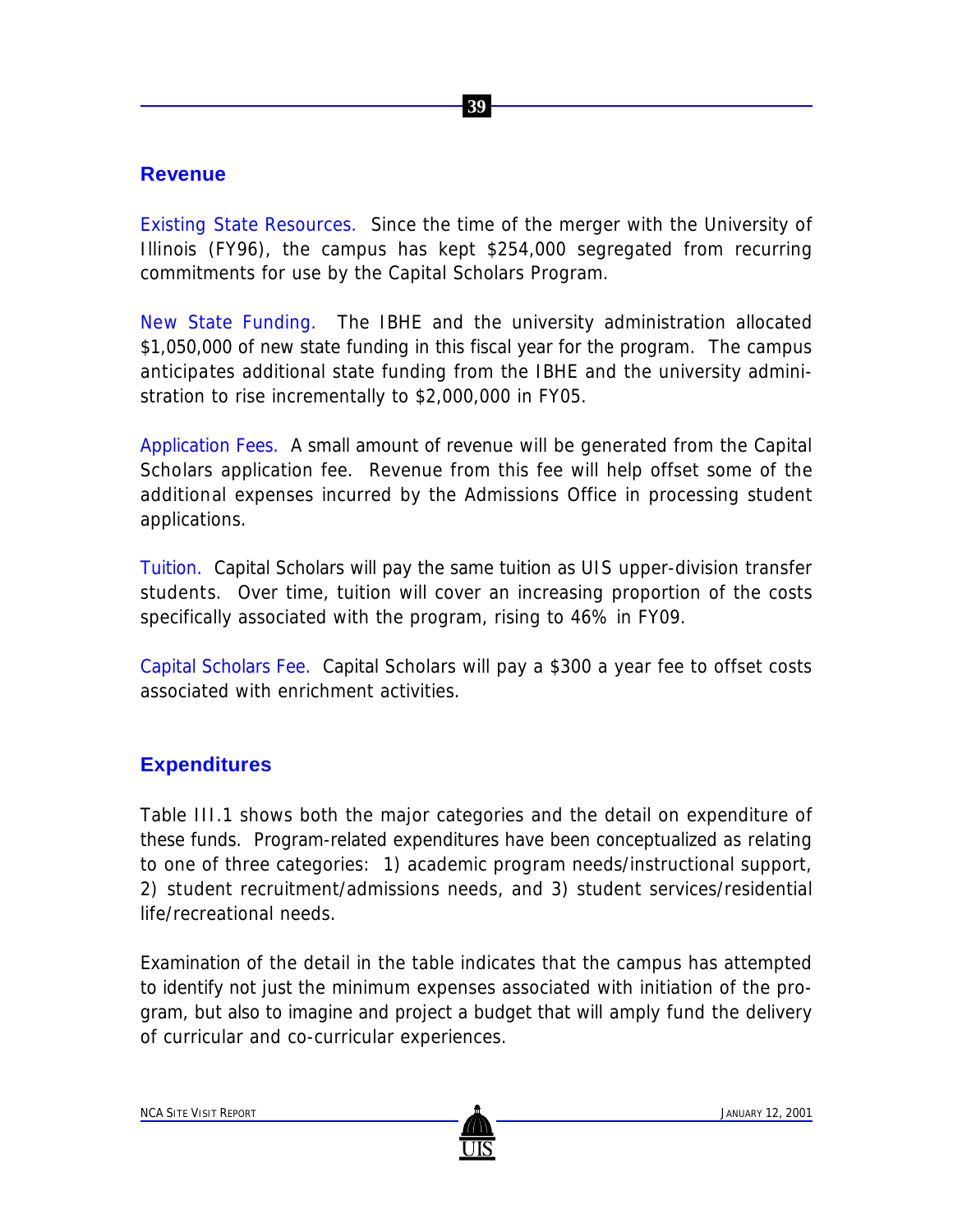## **Conclusion**

The University of Illinois at Springfield is at a remarkable juncture in its history. In addition to the recent introduction of doctoral education (described in the next section of this report) and the imminent change in the campus' top leadership, UIS is set to welcome its long-awaited first cohort of the Capital Scholars Program next fall.

The Capital Scholars Program will bring an academically strong and ethnically diverse group of traditionally-aged, lower-division students to the campus. Although UIS will continue to serve its traditional clientele of upper-division transfer and master's students, the Capital Scholars Program will alter the mix of students on campus. A greater proportion of undergraduates will be full-time students taking classes and pursuing activities on campus during the day. And, as noted in the 1996 *UIS Vision Statement*, their presence will create a critical mass for establishing a fuller array of co-curricular cultural and social activities – activities that will enliven and enrich the campus for all.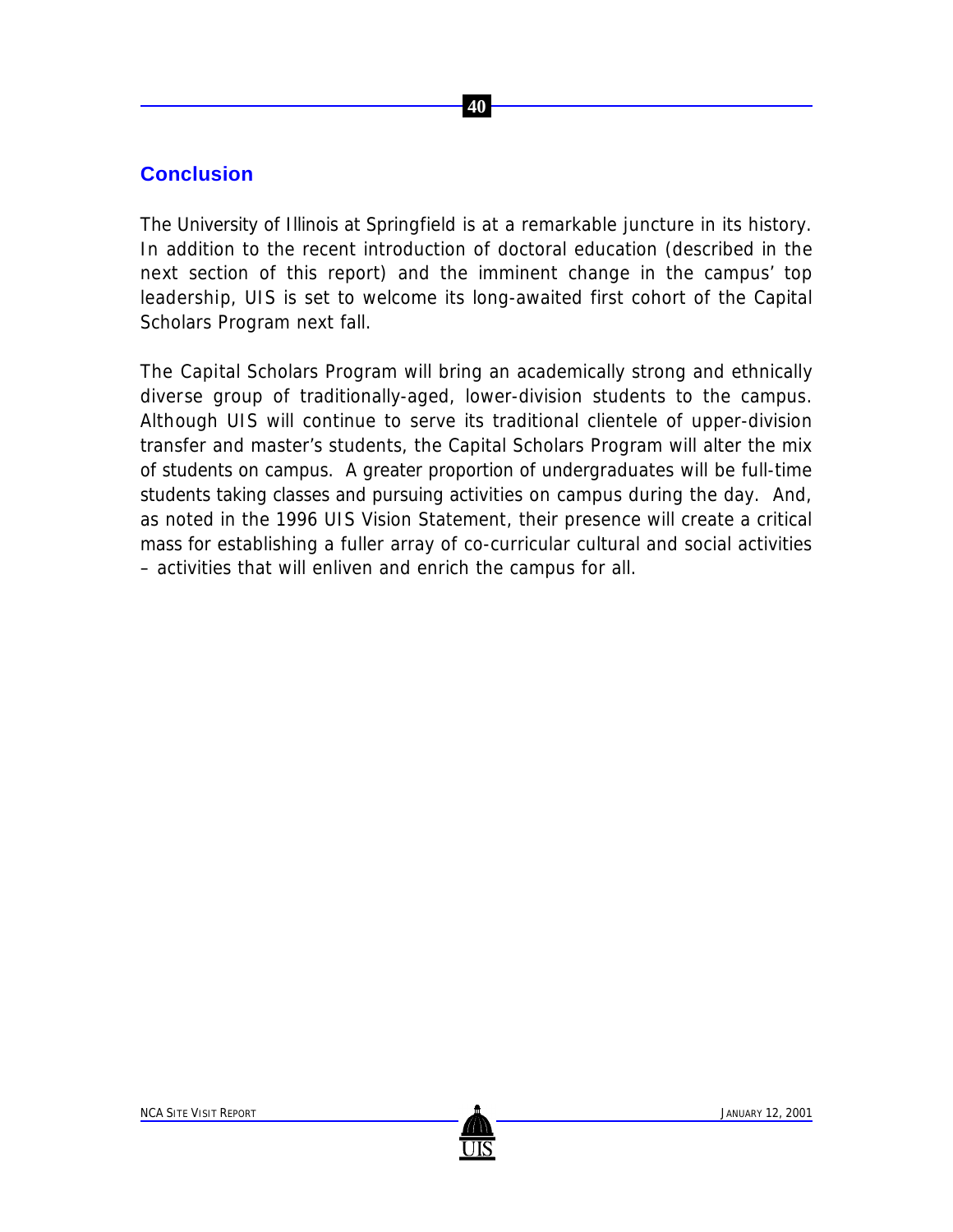## **V. Doctor of Public Administration**

 **41**

## **Background**

The University of Illinois at Springfield's self-study for the 1997 NCA comprehensive visit included a request to expand the scope of the campus' offerings to include a doctorate in public administration. Ten years in development, the degree offering had finally received approval from the Illinois Board of Higher Education in February 1997. Needing only NCA approval to proceed, UIS was posed to accept its first doctoral students in the fall of 1998. The 1997 NCA team recommended approval of the campus' request for institutional change, but also recommended that the implementation of the degree be reviewed during a focused visit in three years.

Brief Overview of Implementation. After the doctor of public administration (DPA) proposal was approved by the Illinois Board of Higher Education, an interdisciplinary DPA Planning Committee was formed that consisted of faculty from several academic departments on campus, including the public administration department. Informational materials, faculty search criteria, student recruitment criteria and materials, and catalog copy were developed during 1997 and approved by the appropriate college and campus committees, including the Graduate Council and Campus Senate. Work on the curriculum began in 1997 and has continued to the present.

By the spring of 1998, a director with the academic rank of professor with tenure, two faculty members at the rank of assistant professor (tenure track), and an assistant to the director (academic professional) had been hired. The program office was established shortly thereafter. As soon as the new director and faculty arrived on campus for the fall semester, the DPA Planning Committee was reorganized into the DPA Program Committee. Membership included the new director and faculty, faculty members from the master of public administration program, and interdisciplinary faculty. The initial group of DPA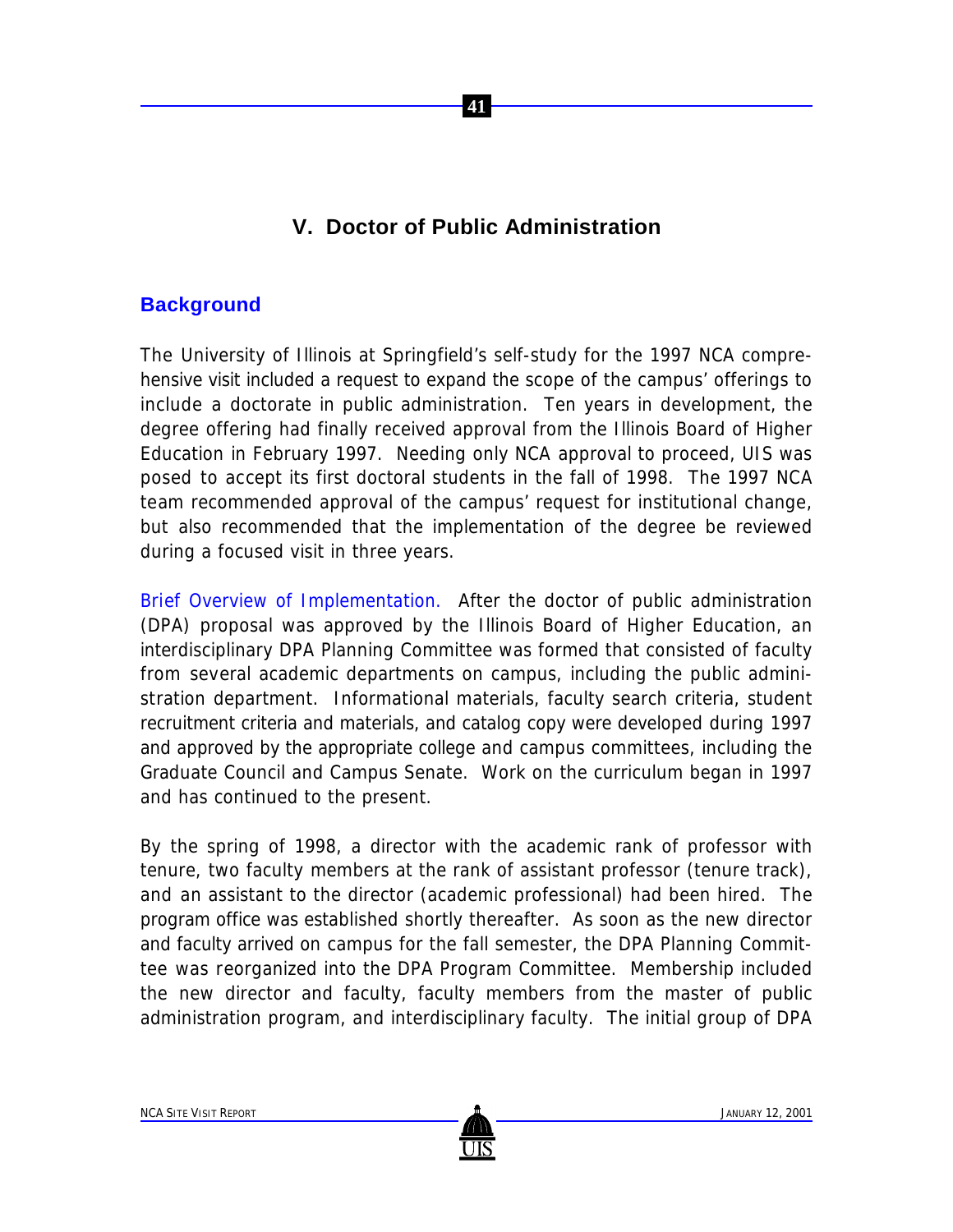students began in August 1998; the first graduates are expected in the 2001-02 academic year.

 **42**

The sections below provide a status report on various facets of the implementation of the DPA program. Attachment F provides a updated implementation plan, which has served as a working document for the campus throughout the program development process.

## **Program Purposes and Philosophy**

Mission Statement. The Doctor of Public Administration program is practitioner oriented. It is an advanced degree primarily intended for professionals who work in public and nongovernmental organizations and are interested in conceptual development and research in public policy and administration. Many prospective students for the DPA hold or aspire to key administrative and professional positions in state or local government or nongovernmental organizations. The DPA program is especially designed to develop a high level of competence in these current and future public policy and management professionals. Graduates of the DPA program are expected to contribute significant new knowledge about and perspectives on the conduct of state government, the management of nongovernmental organizations, and the understanding of comparative state policy and administration. Their knowledge of public issues and processes and their ability to understand and use research will enrich the quality of their public service.

Program Objectives. The DPA program's objectives are:

- $#$  to enhance the knowledge, competence, and leadership capacity of managers and professionals in both public and nongovernmental organizations;
- $#$  to increase the intellectual and professional resources of state and local governments;
- # to contribute to the national pool of knowledge about state government and policy;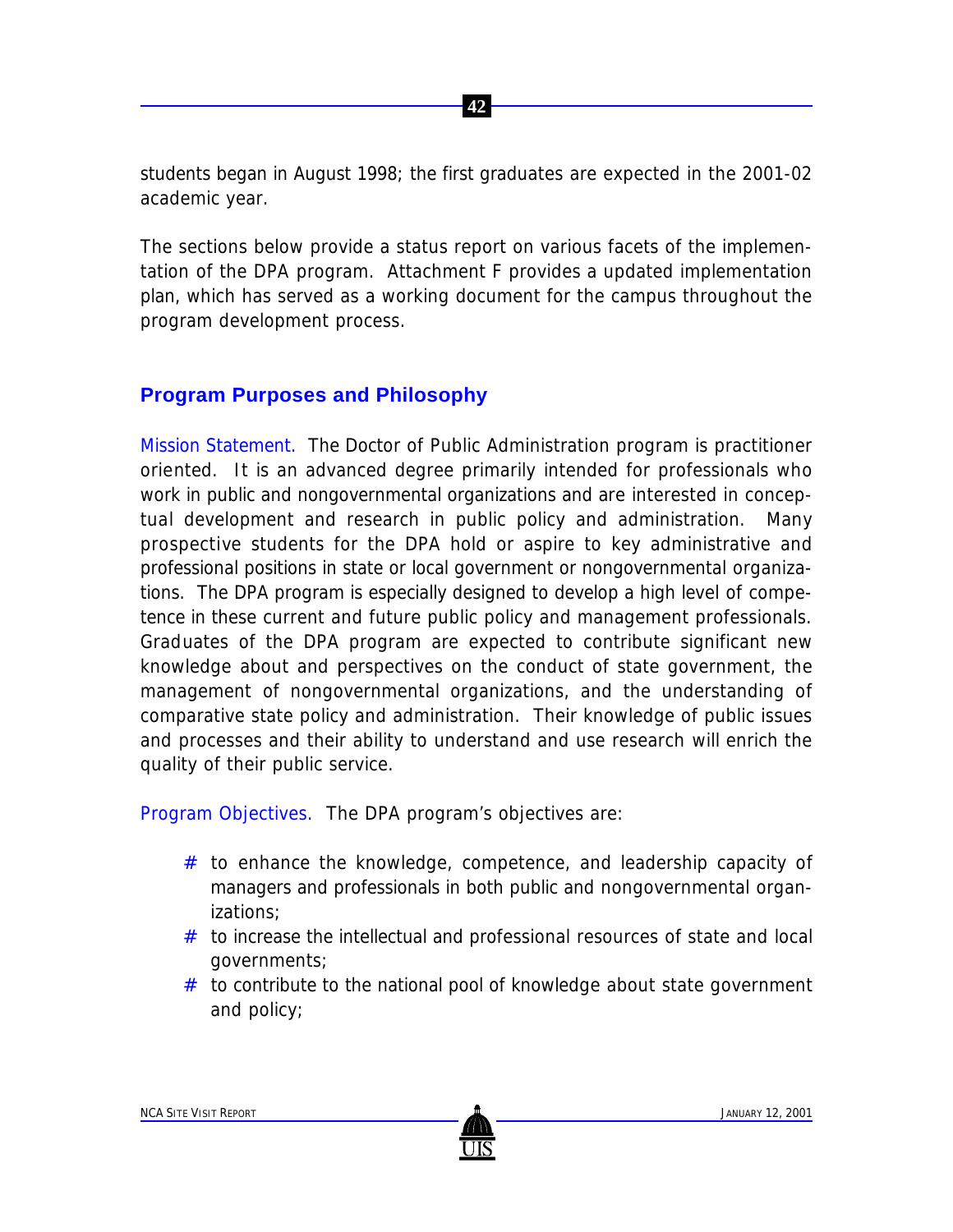- $#$  to enhance the overall public affairs effort of the University of Illinois at Springfield; and
- $#$  to strengthen the field of public administration within Illinois.

 **43**

Target Clientele. Although the DPA program was designed to be principally practitioner-oriented, it has sufficient rigor to prepare students for careers either in research and teaching in a university setting or as professionals in governmental or nonprofit organizations in which research and conceptual development skills are valued. The program is intended to serve primarily part-time students who have already demonstrated strong analytical abilities in their current jobs. Most of these students are interested in improving their positions in state government or nonprofit agencies. A few, however, are interested in changing careers to move into research and teaching, with some of these choosing to leave their positions to become doctoral research associates in anticipation of the change.

In addition to the in-service professionals who make up the largest number of current and future students, a few students are at earlier points in their careers. Most of these are interested in research and teaching careers.

In general, the doctor of public administration program clientele is a diverse group of individuals in terms of age (25-55), ethnicity, gender, and interests. Specifically, students generally can be expected to fall into one or more of the following categories:

- # professional managers and policy professionals currently employed in public and nongovernmental organizations in Illinois who hold master's degrees in fields related to public affairs;
- # international students and non-Illinois resident students who relocate to Springfield for the DPA program;
- $#$  part-time students who remain employed full or part time while DPA students; and/or
- $#$  individuals who work toward the DPA full time.

Program Focus. The DPA program focuses on research and teaching in the core curriculum. The concentrations focus on state government administration and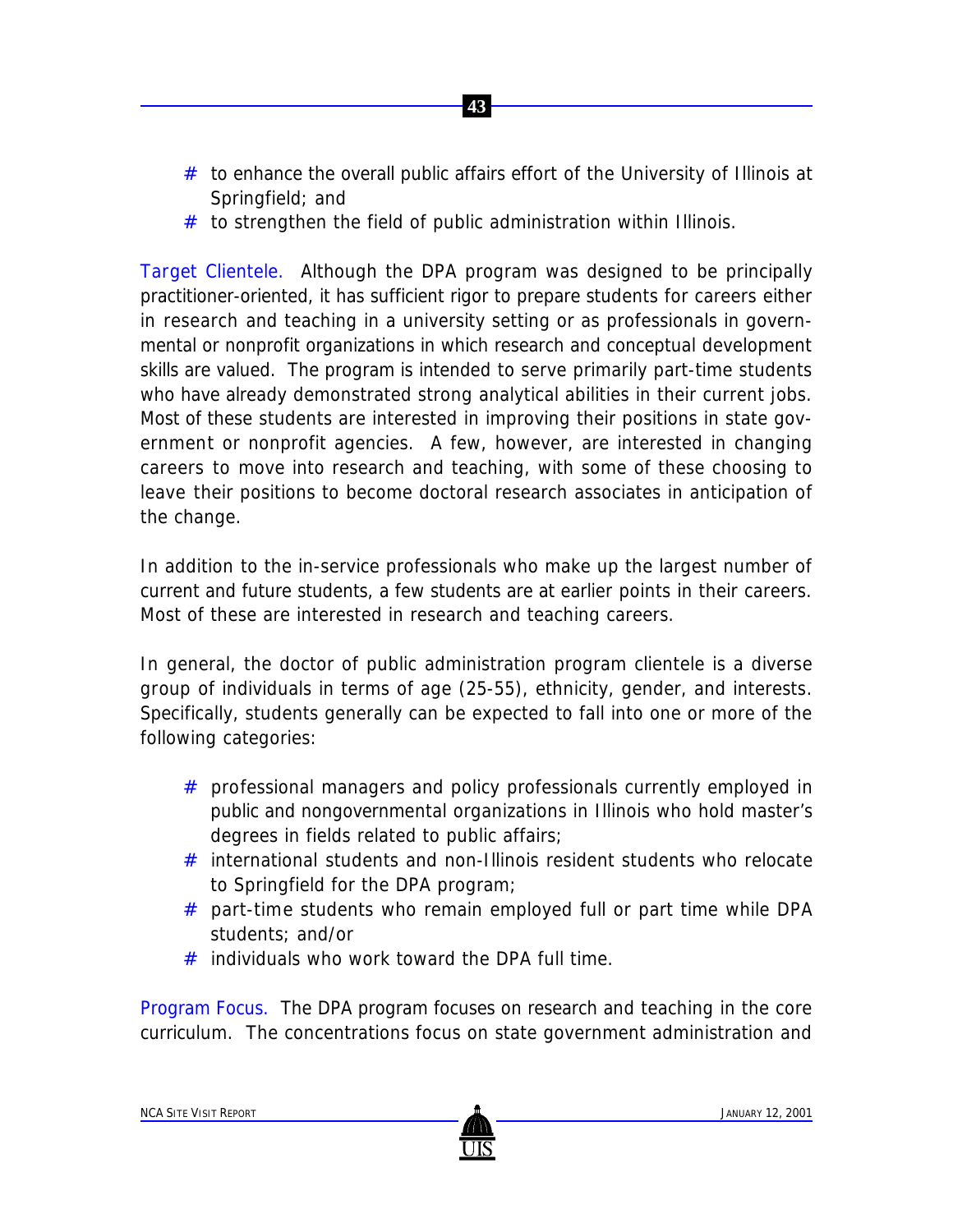nonprofit organization administration. These areas of concentration were selected because of 1) the campus' location in the state capital; 2) the number of nonprofit organizations in the arts and human services located in or near Springfield – and the fact that these organizations are often supported in part by contracts with state agencies; and 3) the nationwide lack of doctoral programs in public administration that focus on state government issues.

 **44**

In fact, other doctoral programs in public administration in Illinois and elsewhere tend to focus on local governments/urban issues or national/international issues. Since UIS faculty expertise already emphasizes state government (because of the campus' mission in public affairs), the focus of the DPA program builds on the strengths of the campus, while meeting a need for scholarship on state government issues.

In addition to the concentrations in state government and nonprofit management, students have the opportunity to build individualized concentrations in other, related fields. These include areas such as educational administration, criminal justice, health policy, and environmental studies and build on strengths of other departments within the college and the rest of the campus. With the participation of UIS departments that can offer specialized courses at the doctoral level, some of these individualized concentrations may become formal concentrations in the future.

## **Initial Advising, Supervisory Committee, and Dissertation Committee**

Initial Advising. When they first enroll in the program, DPA students are assigned advisers, who provide the written permission necessary to register for DPA courses. Students and advisers together develop plans of study, which include any needed prerequisite courses. Students may change advisers as they proceed through the program, but are expected to select permanent advisers before completing 16 hours in the program.

Supervisory Committees. For their three-member Supervisory Committees, students generally first select their permanent advisers and then work with those advisers, the DPA director, the assistant to the director, or other faculty

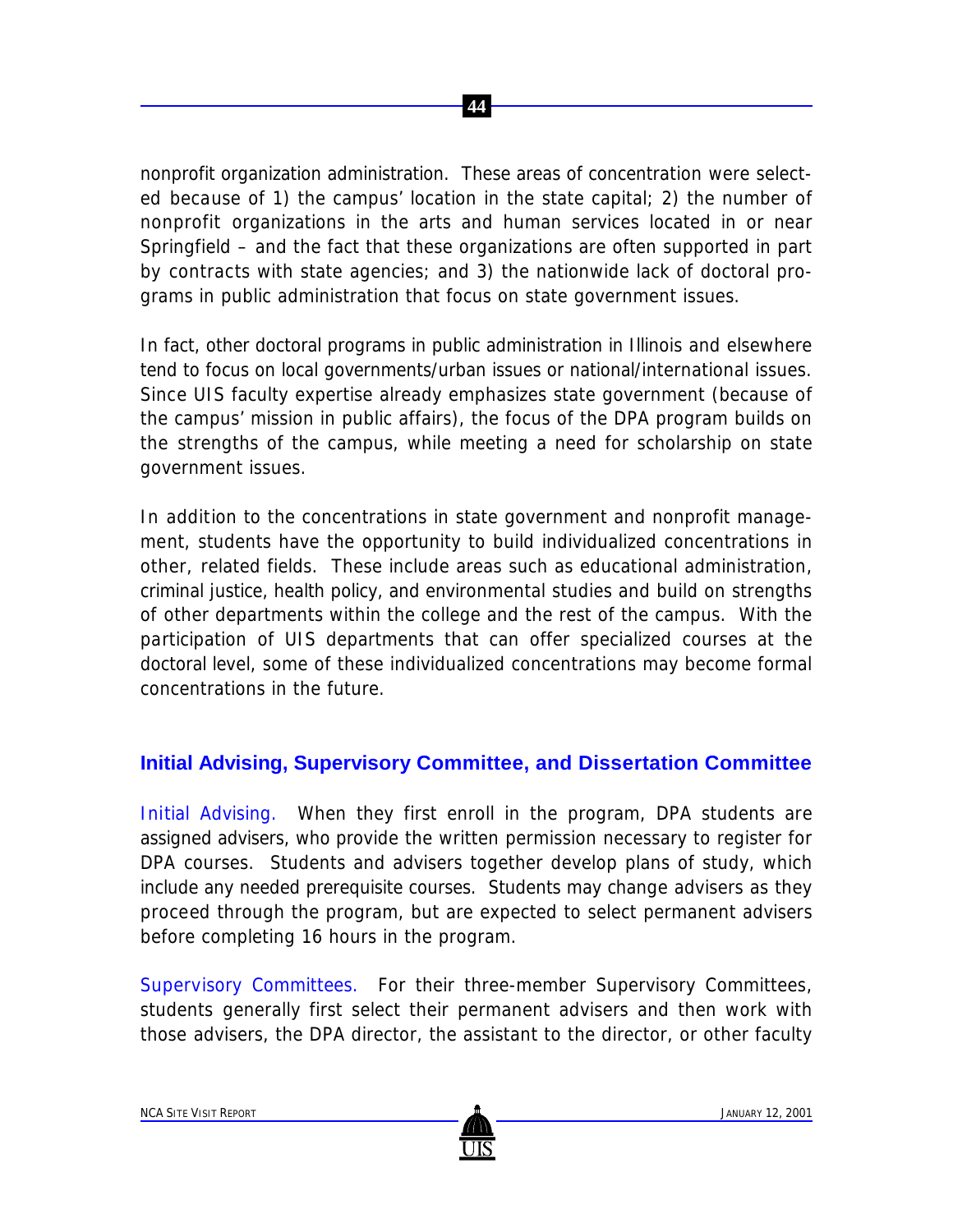

to select the remaining members of their committees. The composition of the Supervisory Committee must be approved by the DPA director and the dean of the College of Public Affairs and Administration. Students must have established their Supervisory Committees by the time they complete 16 hours of coursework toward the DPA.

Dissertation Committees. The Dissertation Committee will consist of the Supervisory Committee plus at least one faculty member from outside the DPA program (assigned by the dean as the campus representative). The student's adviser is the chair of the Dissertation Committee. Students may add additional faculty members from inside the DPA program or other UIS faculty, as appropriate. Faculty from outside UIS may also be members of the committee. This is especially desirable if a student has taken courses in his or her concentration outside UIS. The chair of the Dissertation Committee must be a UIS faculty member and will generally be a DPA faculty member.

Qualifications for Committee Membership. To be eligible to serve as a Supervisory or Dissertation Committee member, faculty must be eligible under the rules of the Campus Senate, Graduate Council, and their individual colleges to be engaged in graduate education. In addition, they must have a terminal degree (e.g., Ph.D., D.P.A., Ed.D., J.D.) in an appropriate field for the dissertation topic; be an active scholar with a well-developed research/scholarship agenda and an active and relevant scholarship/research record, using the Boyer definition of scholarship; and have expertise in the subject matter of the dissertation. Committee members from outside UIS should be similarly qualified. The requirement of active scholarship in an appropriate field is particularly important and will be a strong consideration in the approval of committee members.

### **Curriculum Overview**

The doctor of public administration curriculum was developed initially by the DPA Planning Committee and was approved by the Graduate Council and the Campus Senate. Subsequent changes in the curriculum and requirements have been made as part of the implementation process.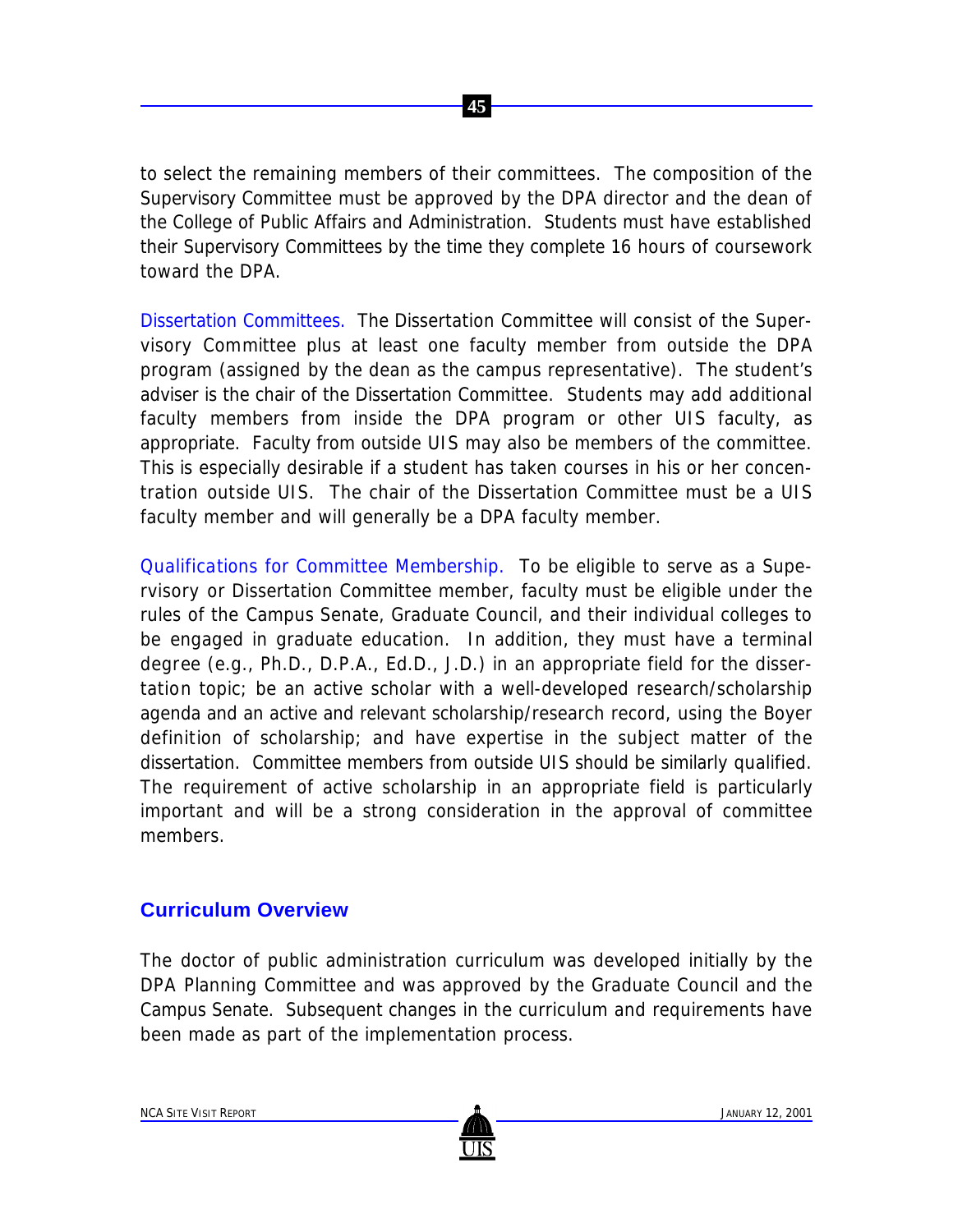The DPA curriculum consists of six parts: prerequisite courses, core courses, research courses, concentrations, the comprehensive examination, and the dissertation. Each component is intended to contribute to students' knowledge and expertise in public administration theory and practice and to their expertise in their concentration areas, as well as to prepare them for research and development of new knowledge. These curricular components are discussed in the paragraphs below. The final subsection discusses criteria for doctoral-level courses.

 **46**

Prerequisite Courses. The program requires five prerequisite courses to ensure that students have the background in theory and practice necessary to be successful in the core courses. Students with a master's degree in public administration will probably have completed these prerequisites as part of their earlier studies. Students who have completed master's degrees in other fields, however, may need to take some or all of the prerequisites listed below.

- # a one-semester undergraduate or graduate courses in economics (prerequisite to PAD 603);
- $#$  a graduate-level course on the American political system or a graduate degree in public administration, political studies, or the equivalent (prerequisite to PAD 601);
- $#$  a graduate course in multivariate statistical analysis and analytical tools, completed within the past five years (prerequisite to PAD 611 and PAD 612);
- # a graduate course in public budgeting and finance (prerequisite to PAD 603); and
- $#$  a graduate course in public policy (prerequisite to PAD 604).

Prerequisite courses may be completed at UIS or at another accredited institution. Since students' undergraduate and master's degrees are from a variety of institutions, the DPA committee has been flexible in accepting courses to fulfill the program prerequisites. The committee, however, has not accepted experiential learning as a substitute for a prerequisite.

Core Courses. Core courses are offered at the advanced level on the basis of master's-level prerequisite coursework. Courses are taught in seminar format and require significant written work. Some courses include individual and/or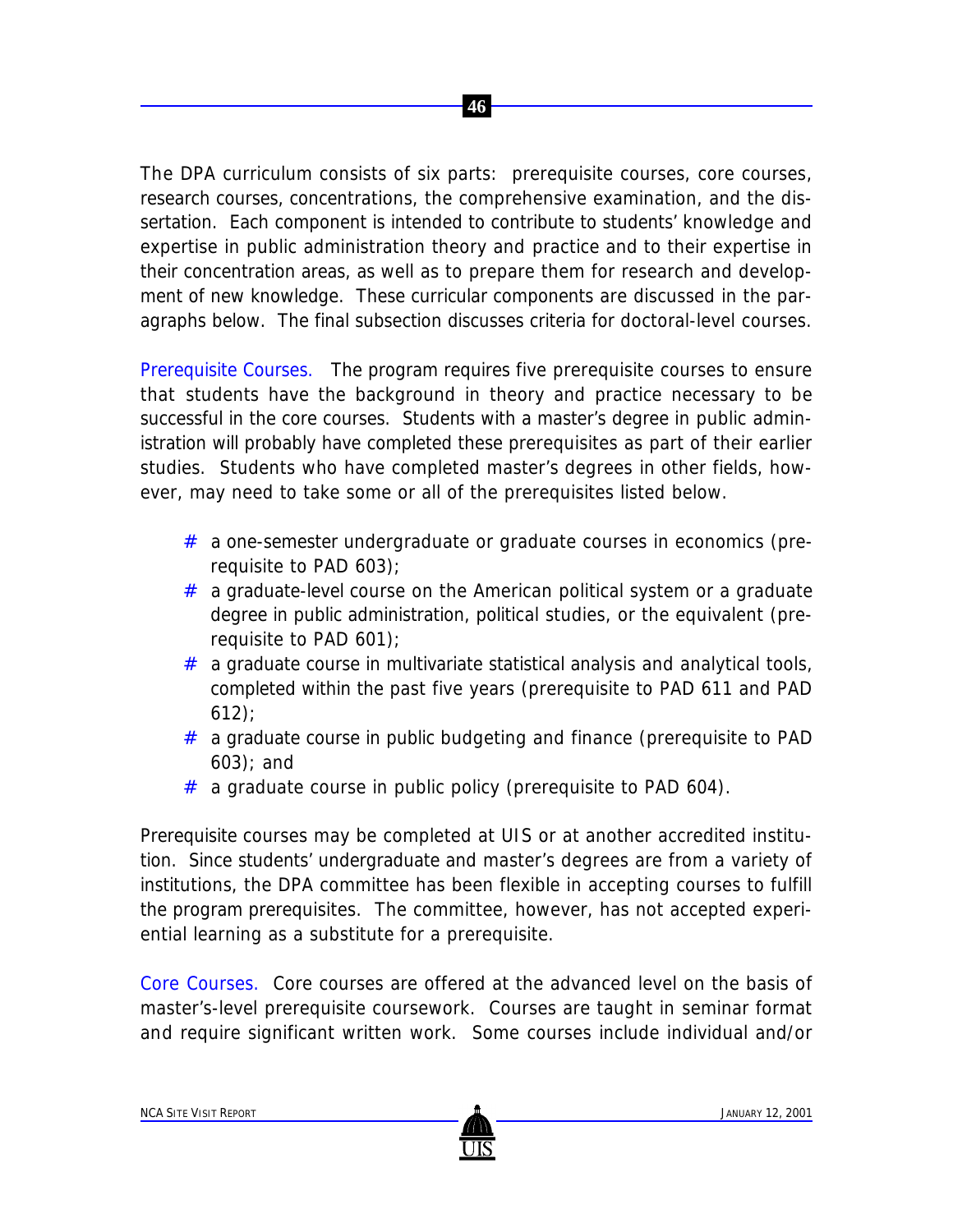group projects that may lead to publishable articles. *Note:* All DPA courses are four semester hours except as indicated.

 **47**

- PAD 601 Advanced Seminar in Public Administration Theory and Organizational Analysis
- PAD 602 Advanced Seminar in Organizational Behavior in Public Systems
- PAD 603 Advanced Seminar in Financial Management and Fiscal Policy
- PAD 604 Advanced Seminar in Public Policy Processes and Analysis
- PAD 605 Administrative Ethics and Public Service

Required Research Methods Courses. These courses provide students with the quantitative and qualitative methods knowledge and skills for future work on dissertations and in subsequent professional, teaching, and research positions. The research methods course (PAD 613) sets the framework for research design and implementation, based on the other two courses.

- PAD 611 Advanced Seminar in Quantitative Methods
- PAD 612 Advanced Seminar in Qualitative Methods
- PAD 613 Advanced Seminar in Research Methods (Prerequisites: PAD 611 and PAD 612)

Elective/Concentration Courses. As noted above, two formal concentrations are currently listed in the catalog: state government and nonprofit management. In addition, students may choose the special interest concentration. Each concentration must include at least 20 hours of coursework. The state government concentration requires the completion of PAD 631, PAD 632, PAD 633, and eight hours of electives. Nonprofit management requires a minimum of PAD 623, PAD 624, and PAD 625 plus eight hours of electives. The following is a list of courses offered to fulfill concentration requirements.

- PAD 621 Program Evaluation
- PAD 622 Advanced Seminar in Human Resources Management
- PAD 623 Nonprofit History and Philanthropy
- PAD 624 The Nonprofit Organization in a Market Economy
- PAD 625 Nonprofit Leadership
- PAD 631 Intergovernmental Relations

NCA SITE VISIT REPORT **A CONSTRUCTED ASSESSED A** CONSTRUCTION OF THE CONSTRUCTION OF THE CONSTRUCTION OF THE CONSTRUCTION OF THE CONSTRUCTION OF THE CONSTRUCTION OF THE CONSTRUCTION OF THE CONSTRUCTION OF THE CONSTRUCTION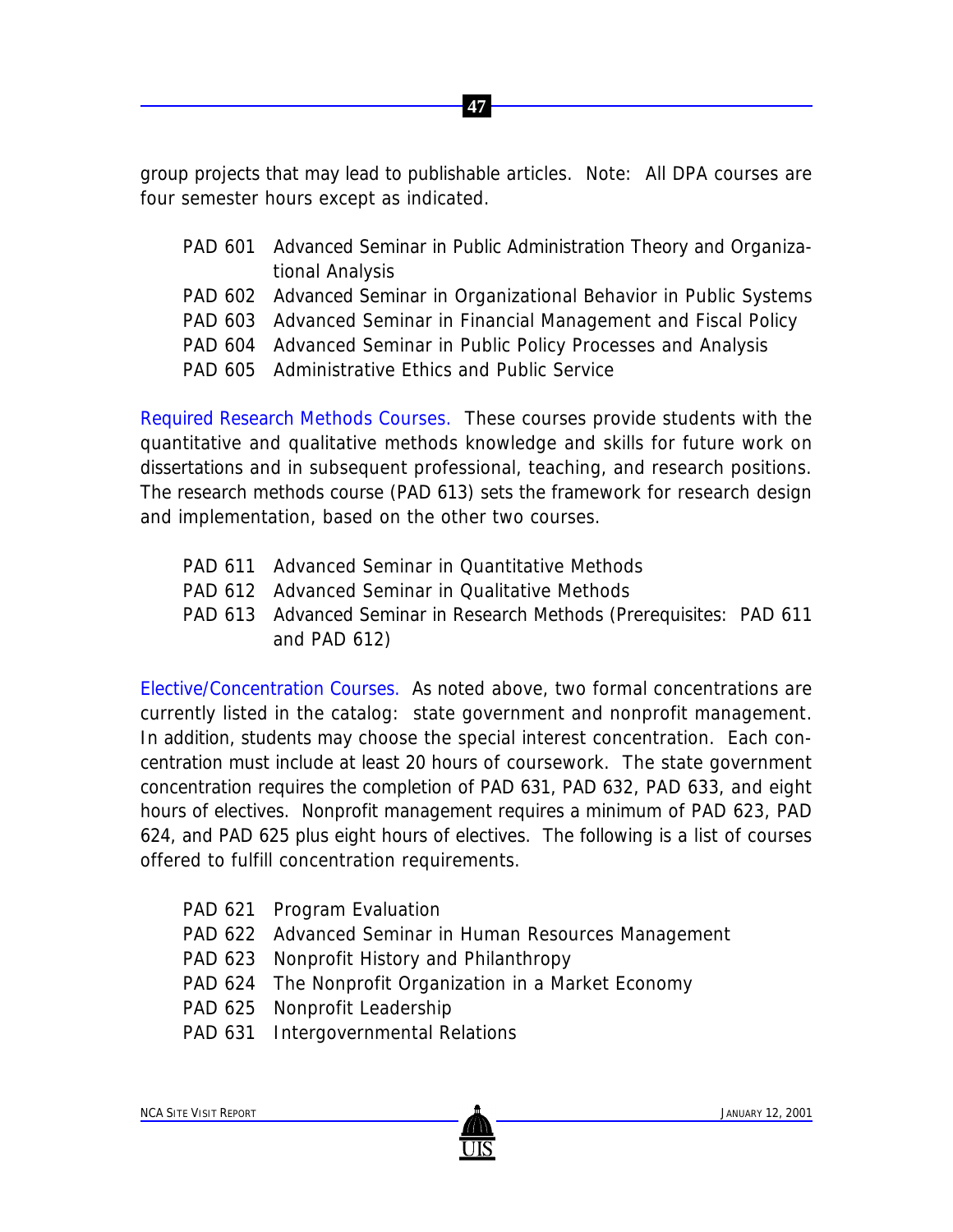- PAD 632 Legislative and Administrative Politics
- PAD 633 Special Topics in State Government
- PAD 699 Independent Study/Tutorial (1-4 hours)

Dissertation Courses. PAD 687 Dissertation Proposal Preparation Seminar will be offered for the first time in Spring 2001 as a two-hour course. The DPA Program Committee will consider whether to expand it to a four-hour course based on the initial experience.

 **48**

PAD 687 will guide students through the process of designing and developing the dissertation outline and proposal. It has been the experience of doctoral programs in public administration that part-time students benefit greatly from a more structured mentoring process in the initial stages of their dissertation research. Assistance in a small class setting with development of the dissertation proposal and the plan for completion appears to be an excellent supplement for the student's work with his or her dissertation adviser and committee.

Students are required to present their dissertation proposals to their Supervisory Committees before formal dissertation work begins. Generally these proposal presentations will take place shortly after the completion of the Dissertation Proposal Preparation Seminar.

- PAD 687 Dissertation Proposal Preparation Seminar (2-4 hours)
- PAD 690 Dissertation (1-12 hours)

Comprehensive Examination. The original DPA program proposal required both a preliminary and comprehensive examination. After considerable study of examination policies and procedures in other doctoral programs in public administration, the DPA Program Committee concluded that two examinations were not necessary or desirable for the type of mid-career, experienced students who are enrolled in the UIS program.

The preliminary examination was intended to test students' knowledge of the material in the core and research courses, while the comprehensive examination was to test students' knowledge and expertise in their concentrations. As a result of its analysis of doctoral examination policies and procedures in public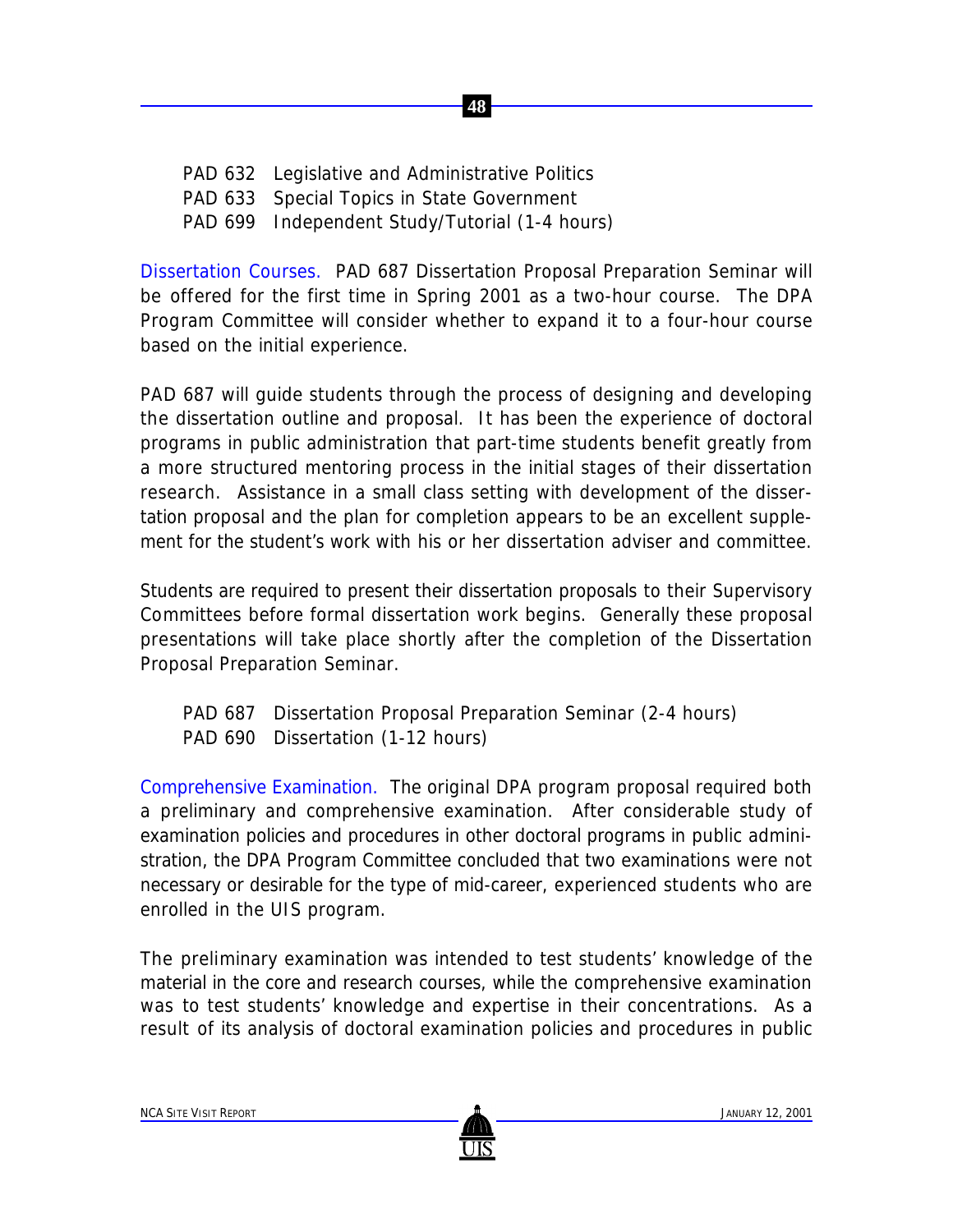administration, the committee concluded that one comprehensive examination that tests students' knowledge of and ability to integrate the core theories and their concentrations would be a much better gauge of their readiness to complete their dissertations. Students are required to complete all core, research, and concentration courses before taking the exam. These examinations will necessarily be individualized (to either individual students or groups of students within the same concentrations) because they will include material from the concentrations as well as from the core and research courses.

 **49**

The new policy was adopted in Fall 2000. No preliminary examinations had been offered prior to the policy change since no students had completed all core and research courses. The comprehensive examinations, which will be written and graded by a committee of DPA faculty, will be offered beginning in Spring 2001. At this writing, the committee is preparing the first of these examinations.

Doctoral-level Course Criteria. To ensure the quality of courses at the doctoral level, the DPA program has adopted standards for course offerings. DPA courses, by virtue of their doctoral-level academic status, are more demanding both intellectually and in workload than master's-level courses. Therefore, a definite distinction must exist between DPA courses and master's-level courses that is clear in the syllabus of any proposed course. The following guidelines identify DPA course characteristics.

- # The objective of each DPA course is for students to gain an advanced understanding of the subject matter of the course and to think critically and evaluatively about the subject. Students should be able to articulate the core information in the course.
- # DPA courses use primary literature and original sources, both empirical and theoretical.
- # DPA courses use both current and classic literature, as appropriate.
- $#$  The syllabus should demonstrate currency in the field. In addition to the syllabus, the instructor should provide a supplemental reading list or bibliography beyond the required reading list.
- $#$  All courses require written product(s).
- # All courses include some form of student presentations, discussion leadership, or similar activities by students.
- # The predominant pedagogy for DPA courses should be seminar/discussion. Lectures should be used rarely, as necessary and appropriate.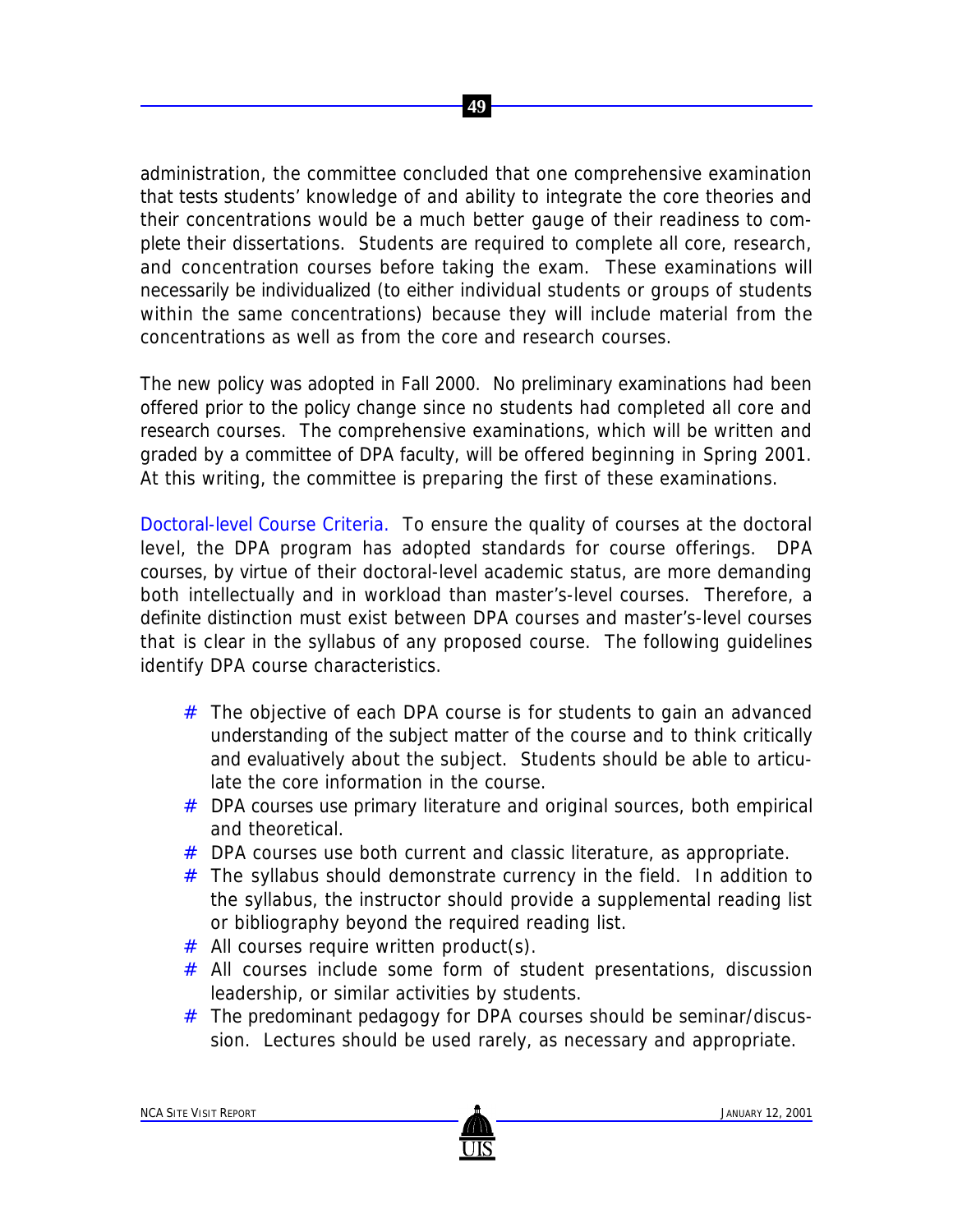Master's (500-level) courses approved as DPA electives should meet these criteria to the extent possible and may require extra work (i.e., papers, readings, leadership of class discussions). At the time master's-level courses are approved for a DPA plan of study, there should be an agreement between the instructor, the DPA program, and the student on the course requirements. Students must petition the program to use a master's-level course in a plan of study. The student's adviser and the DPA director must approve the petition.

 **50**

## **Admissions Process**

Admission to the DPA program is decided by the DPA program committee based on applications received each semester. Although most students seek admission for the fall semester, students may also be admitted in the spring. Admission requirements are:

- $#$  a master's degree, with a minimum grade-point average of 3.25 in graduate work;
- # satisfactory performance on the Graduate Record Examination (GRE) taken within the past five years.
- # completion of prerequisite coursework. Students may be admitted before prerequisites are fulfilled, but must complete each prerequisite before taking the core course to which it applies.
- # demonstration of writing skills through submission of a recent copy of a research paper, report, or study.
- $#$  demonstration of the ability to succeed in doctoral studies by the recommendations of at least three individuals knowledgeable about the applicant, at least one of whom is an academic reference.
- # demonstration of personal commitment to academic excellence through a three- to five-page statement of academic and career goals.
- # proof of English proficiency for international students who are not native English speakers through a score of at least 575 on the TOEFL.

In addition to the criteria above, applicants' goals and objectives must, in the judgment of the committee, be an appropriate fit with the mission and capacity of the DPA program. In a few cases, otherwise well-qualified students have not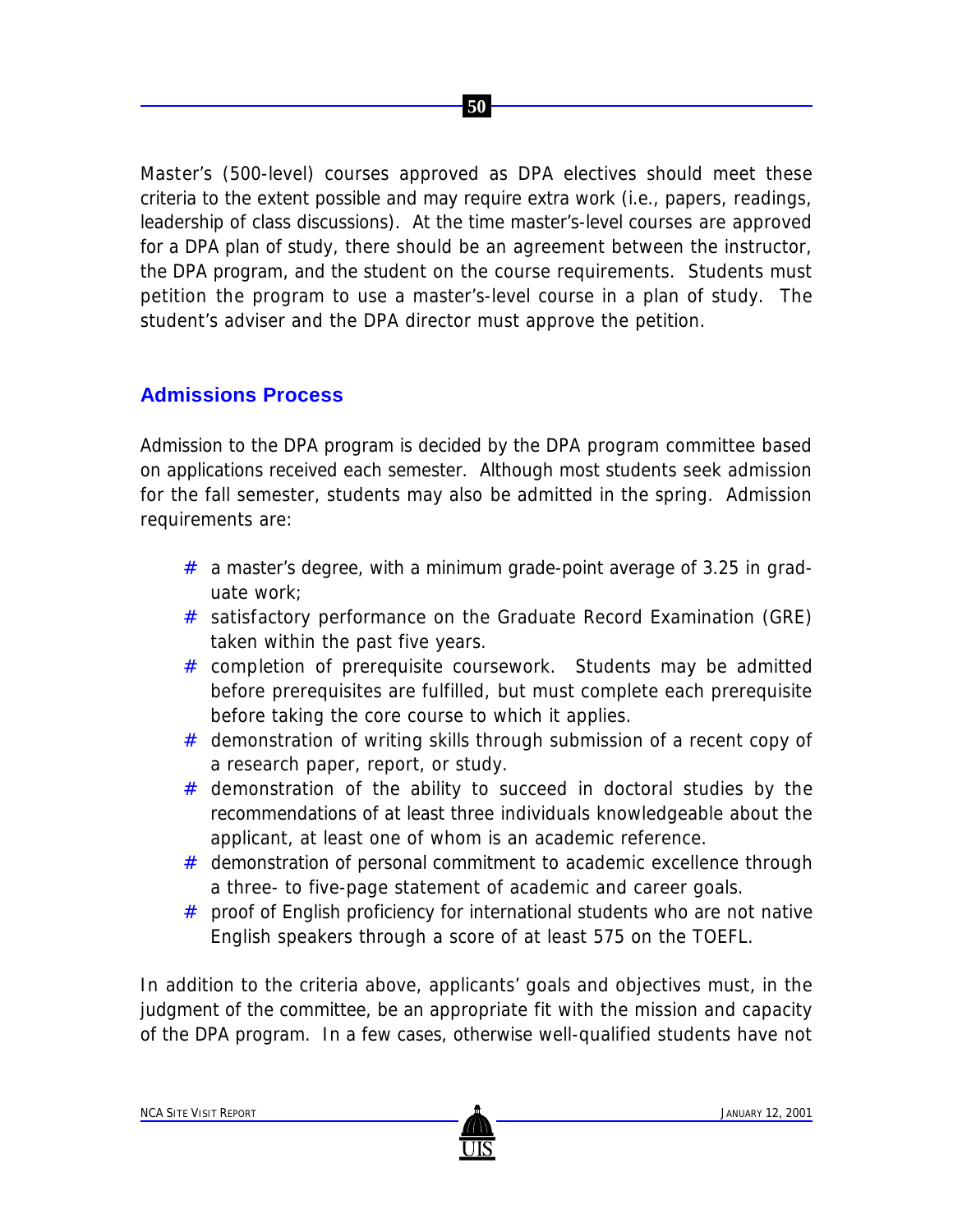been admitted because their educational goals were not within the capacity of the program. These students had applied because they wanted to study for a doctorate in a local program. Faculty advised them of other nearby doctoral programs that might fit their goals better.

 **51**

Occupational Background of Applicants. Applicants to and students in the DPA program include directors and senior staff members from state agencies, local government, and nonprofit organizations; faculty from nearby community and four-year colleges; mid-career professionals; and some younger, recent MPA graduates. Both applicants and students are diverse in terms of demographics, race/ethnicity, and gender, as well as in interests within the general areas of public administration and public policy.

Admission and Enrollments. The following table shows the application and admission patterns of the program since Fall 1998. Total enrollments include continuing enrollment of students as well as new students. Enrollment fluctuates by semester since it is somewhat dependent on student responsibilities in their employment. In addition, some attrition has occurred when students determined they could not make the time commitment to the program after starting it or withdrew for other reasons.

| <b>Semester</b> | <b>Applications</b> | <b>New Enrollments</b> | <b>Total Enrollment</b> |
|-----------------|---------------------|------------------------|-------------------------|
| Fall 1998       | 33                  | 23                     | 23                      |
| Spring 1999     | 9                   | 4                      | 16                      |
| Fall 1999       | 18                  | 8                      | 20                      |
| Spring 2000     | 3                   |                        | 16                      |
| Fall 2000       | 15                  | 8                      | 21                      |

In January 2001, there were 28 active students and two new admissions. Spring 2001 enrollments were not available at the time of this writing.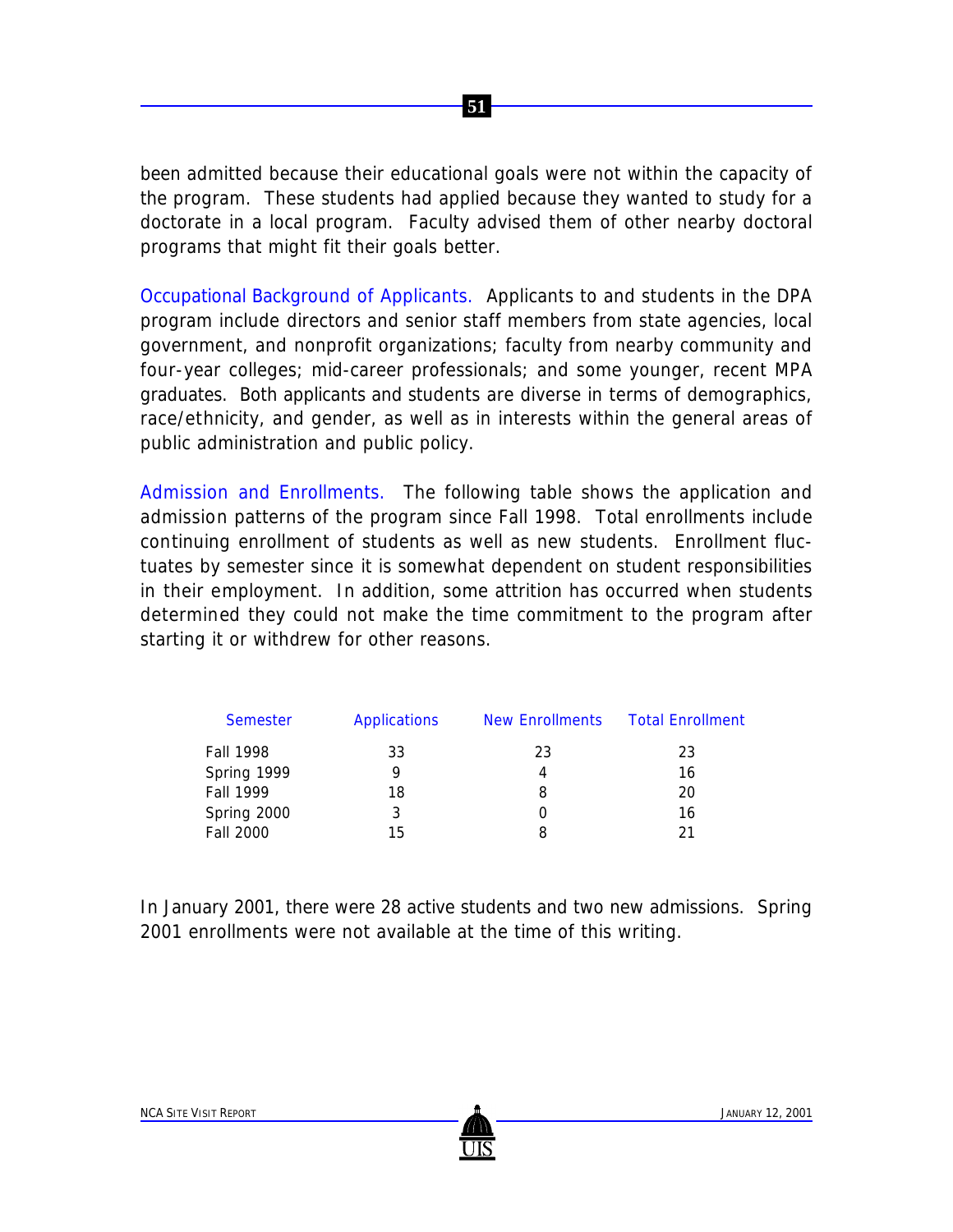## **Organizational Placement and Staffing**

The DPA program is part of the Department of Public Administration in the College of Public Affairs and Administration. The department offers both the master's and the doctorate in public administration. Each has a director, and one of these individuals is elected as the department chair. Each program also has a distinct faculty, although several MPA faculty members participate in the development, refinement, and delivery of the DPA curriculum.

 **52**

DPA Faculty Membership. Criteria for DPA faculty membership and for recruitment of DPA faculty were developed by the program to ensure faculty quality. To be qualified to teach doctoral-level courses and to serve on dissertation committees, faculty are expected to meet the following qualifications:

- # hold a terminal degree (e.g., Ph.D., DPA, Ed.D., J.D.) in an appropriate field;
- $#$  be an active scholar with a well-developed research/scholarship agenda and an active and relevant scholarship/research record, using the Boyer definition of scholarship; and
- $#$  have sufficient background in the subject matter of the course to teach it at an advanced level, be current in the subject, and demonstrate that currency in the syllabus of the course.

Staffing. The doctorate program began in Fall 1998 with three new faculty members. The DPA Program Committee included these three new faculty members plus three from the master's program. All met the criteria above. In addition, interdisciplinary faculty members of the original DPA Planning Committee have remained as affiliated faculty of the program and serve on its Faculty Advisory Committee to maintain the interdisciplinary, campuswide nature of the program. To support DPA faculty and students, the program hired an academic professional as assistant to the director in the spring of 1998.

Two personnel changes have occurred since the program began.

# One faculty member resigned at the end of the 1998-99 academic year when she and her husband were offered tenure-track positions at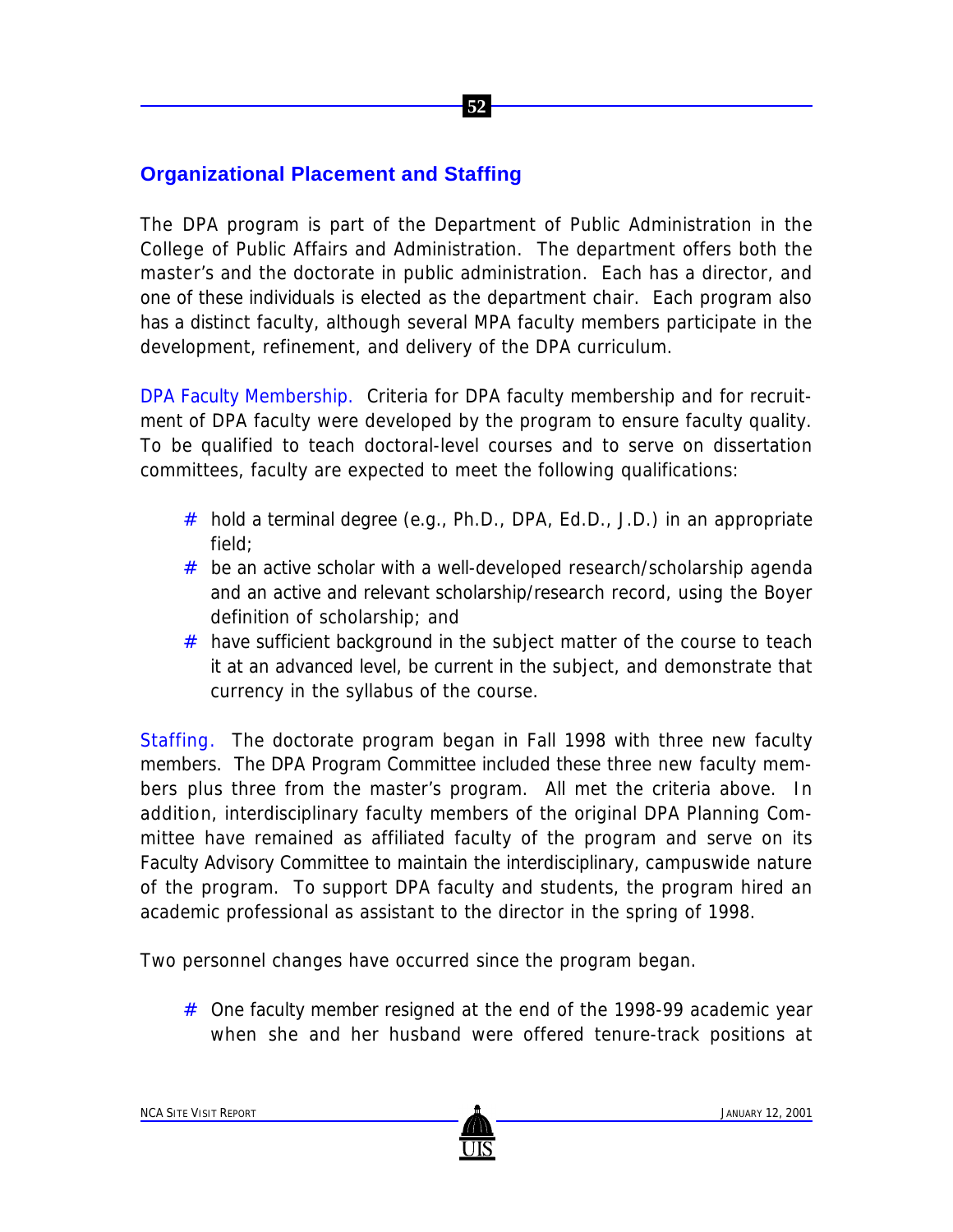

another institution. She had come to UIS in the hope that they could both obtain faculty positions in the DPA program. When this did not happen, she sought other employment.

 $#$  The DPA director, who was also chair of the Department of Public Administration, resigned both administrative positions during the 1999- 00 academic year to concentrate on her research and teaching. She has remained on the faculty as a productive senior faculty member who is currently under contract for two books, has published several articles since joining UIS, and is managing editor of a professional journal. When she resigned, the MPA program director was elected department chair and the dean of the College of Public Affairs and Administration (also a public administration scholar and faculty member in both the DPA and MPA programs) assumed responsibilities as interim director.

Staffing Levels. The DPA implementation plan authorized two additional faculty members (for a total of five). The fourth search was scheduled for the 1998-99 academic year to start in Fall 1999. The fifth search was to take place in the 1999-00 academic year for Fall 2000. This would have completed the hiring of the five authorized positions for the program.

The search in 1998-99, however, was not successful. After the departure of the faculty member who left to take a position with her husband, the DPA had two faculty members (in addition to the MPA faculty members) rather than the four anticipated. Further, the program was in need of a director. Another search was conducted in the 1999-00 academic year for two positions (one new and one replacement). That search was also unsuccessful.

During the 2000-01 academic year, a search committee was formed and a search conducted for the director with rank of associate or full professor and a faculty member at the assistant or associate rank. This search appears at this time to be successful. An offer was made in January 2001 to a well-qualified individual for the position of DPA director. Negotiations are underway. Several interviews for the faculty position remain and will be conducted in mid-January 2001. UIS expects that an offer will be made for the faculty position as well and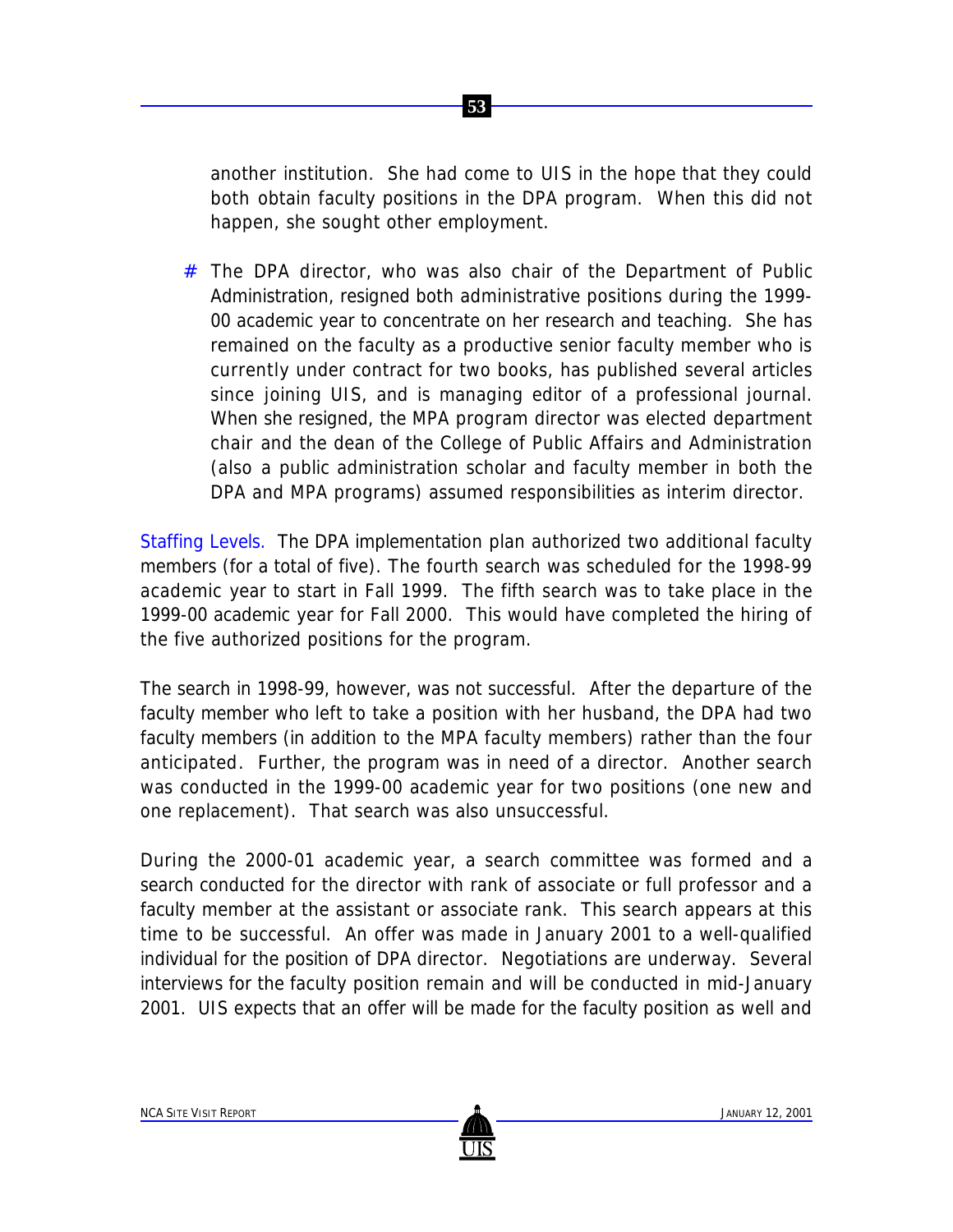that the campus will have acceptances of both positions to start in August 2001.

 **54**

Under the direction of the new director, the DPA program will search for the fifth authorized and funded DPA position in the 2001-02 academic year, with the faculty member expected to arrive in August 2002. This will complete the planned DPA faculty hires by 2002, slightly later than planned originally.

Adjunct Faculty. Because the faculty hiring process was not completed as quickly as originally planned, the program has made use of two adjunct faculty members with experience teaching doctoral students. The first, a professor of public administration at the University of Nebraska at Omaha and a well-know scholar of public policy, was hired to teach PAD 604 Advanced Seminar in Public Policy Processes and Analysis in Spring 2000. The second is a professor of public administration and nonprofit organization scholar at Southern Illinois University-Edwardsville. He is teaching PAD 623 Nonprofit History and Philanthropy in Spring 2001. Both courses use the weekend format, which was well received by students in the Spring 2000 seminar.

Three MPA faculty members are also teaching in the DPA program during the 2000-01 academic year in courses for which they have strong expertise. DPA program faculty expect that MPA faculty will continue to teach for them and, similarly, that DPA faculty will teach in the MPA program as time and workloads permit.

*Note:* UIS' program is exploring further collaboration with the Department of Public Administration at Southern Illinois University-Edwardsville, which does not offer a doctorate.

### **Governance**

The DPA Program Committee has jurisdiction over the curriculum and faculty of the DPA program, within the context of the University of Illinois rules and procedures. Tenure recommendations will originate in the DPA program, then proceed through the Department of Public Administration, the College of Public Affairs and Administration, and the campuswide Tenure Review Committee.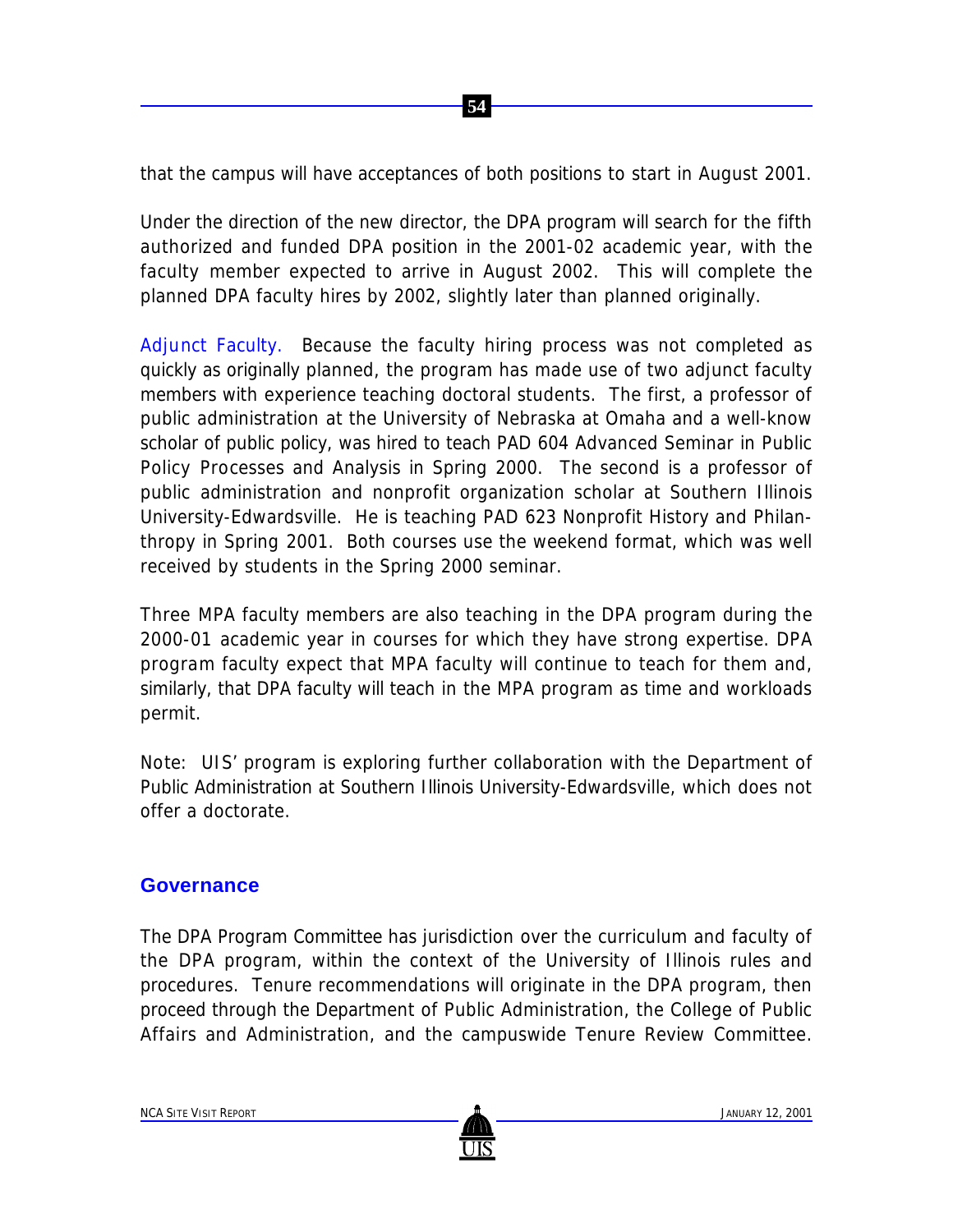Promotion decisions will follow a similar route. MPA and DPA program bylaws have been adopted, and departmental bylaws are being developed within the context of the University of Illinois Statutes. The absence of a permanent DPA director has slowed this process somewhat, but it is expected to be completed in the 2001-02 academic year after the new DPA director is in place.

 **55**

### **Resources**

The DPA program began with a budget of \$300,000 for faculty, staff, and doctoral research associate salaries; travel, equipment, supplies, and operational expenses; and telecommunication. The initial budget was sufficient to fund approximately 3.5 faculty and four doctoral research associates (at a stipend of \$18,000 for the academic year, plus tuition and fees).

An additional appropriation of \$150,000 was requested and received as part of the UIS budget beginning in the 2000-01 academic year. This total amount of \$450,000 is adequate to fund five faculty members, one staff member, and six doctoral research associates, including all salary, travel, contractual, and operational expenses.

The program would benefit from additional doctoral research associate funding. Private as well as public support for more of these positions will be sought in the future, as well as support for named professorships or chairs in public administration and additional research, travel, and operational support. Overall, the DPA funding is adequate, especially in the context of the overall UIS budget.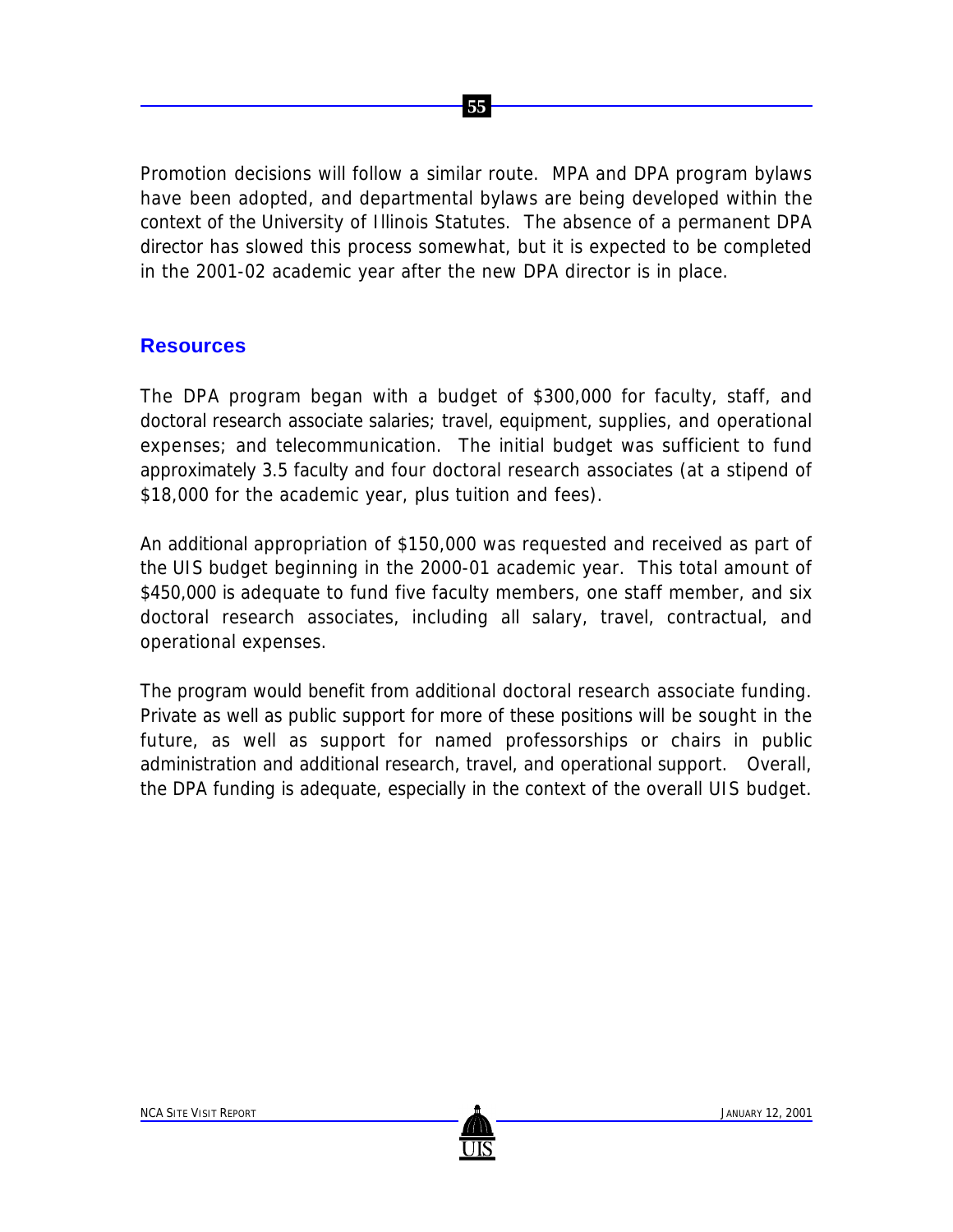# **University of Illinois at Springfield NCA Focused Visit Report February 12-13, 2001**

**Appendix**

| Figure 1.1   | UIS Strategic Planning Process of the Planning and Budgeting<br>Committee |
|--------------|---------------------------------------------------------------------------|
| Table II.1   | Department/Program Degree Offerings by Level as of Fall 1986              |
| Table II.2   | Department/Program Degree Offerings by Level as of Fall 1997              |
| Table II.3   | Department/Program Degree Offerings by Level as of Fall 2000              |
| Table III.1  | Capital Scholars Budget Projections, Expansive-Complete Program           |
| Attachment A | SSU-UIS Development Planning Committee Charge                             |
| Attachment B | Fall 2000 Planning and Budgeting Retreat Attendees                        |
| Attachment C | Agendas: Campus Senate Planning and Budgeting Committee                   |
|              | Retreats (2000, 1999, 1998)                                               |
| Attachment D | Guiding Principles for Revised Graduate Faculty Policy                    |
| Attachment E | Campus Senate Resolution 29-16: Graduate Education Policy                 |
| Attachment F | Doctor of Public Administration Implementation Plan Overview              |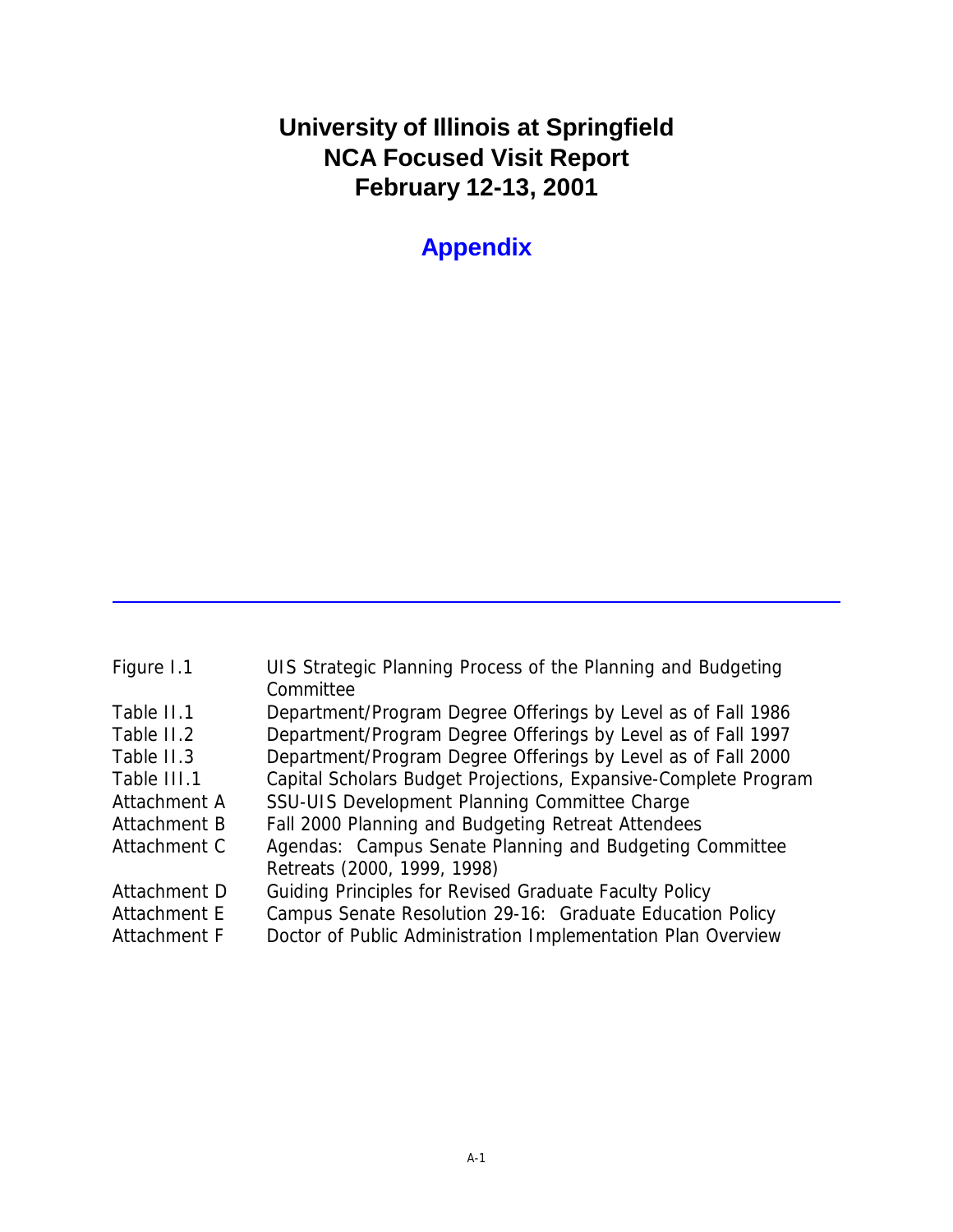strategic planning chart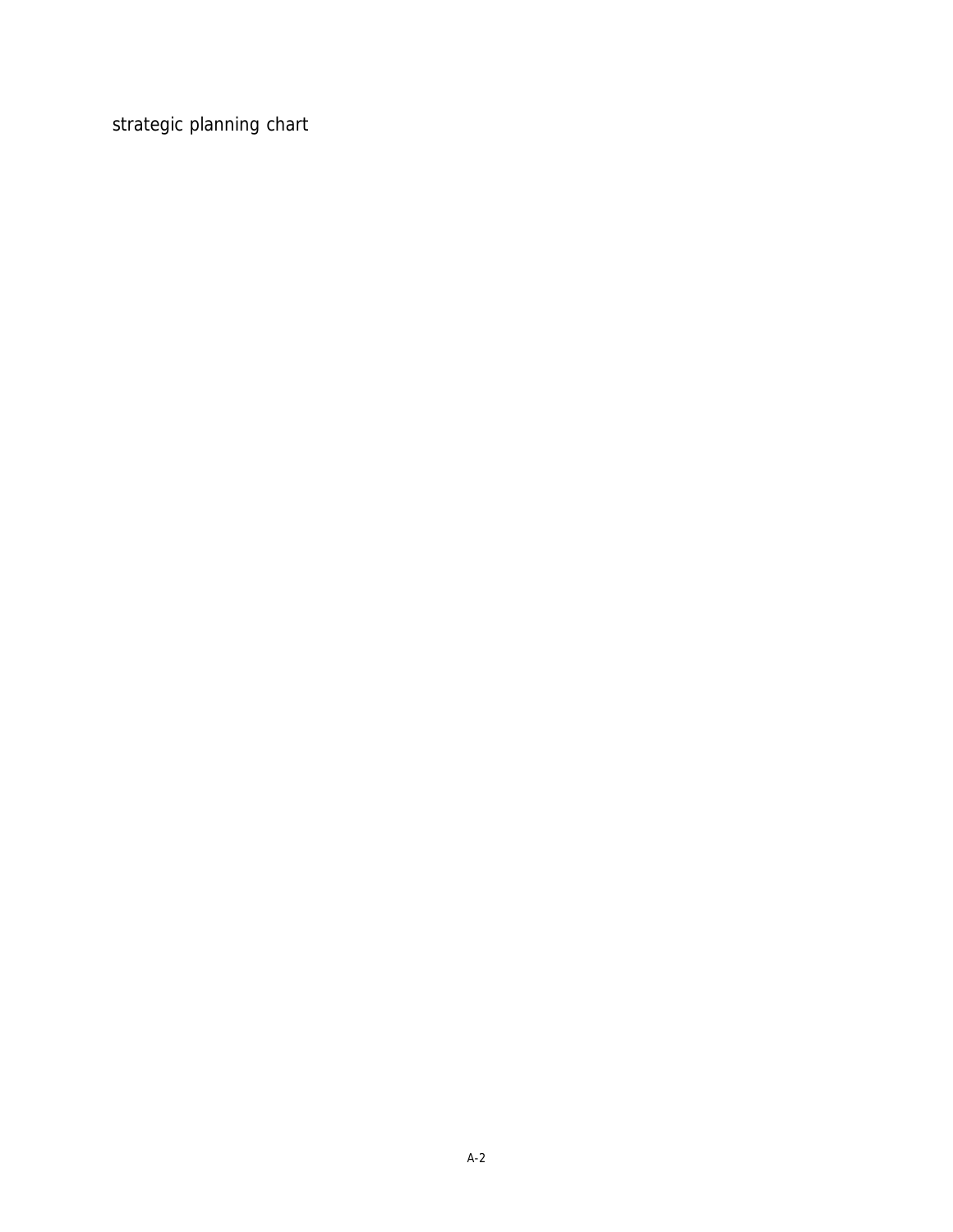**Figure I.1 University of Illinois at Springfield Strategic Planning Process of the Planning and Budgeting Committee**

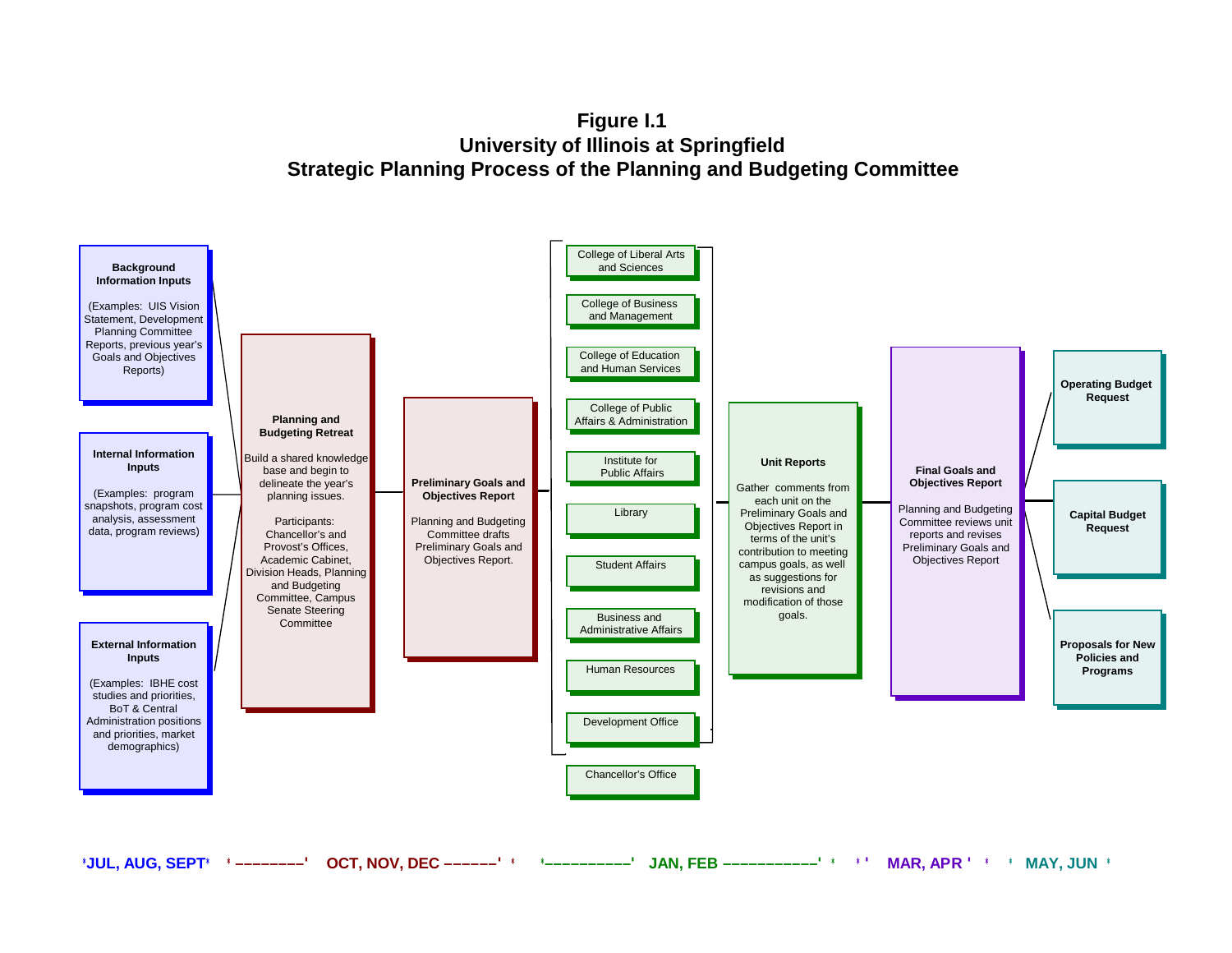(rev. 01/12/01)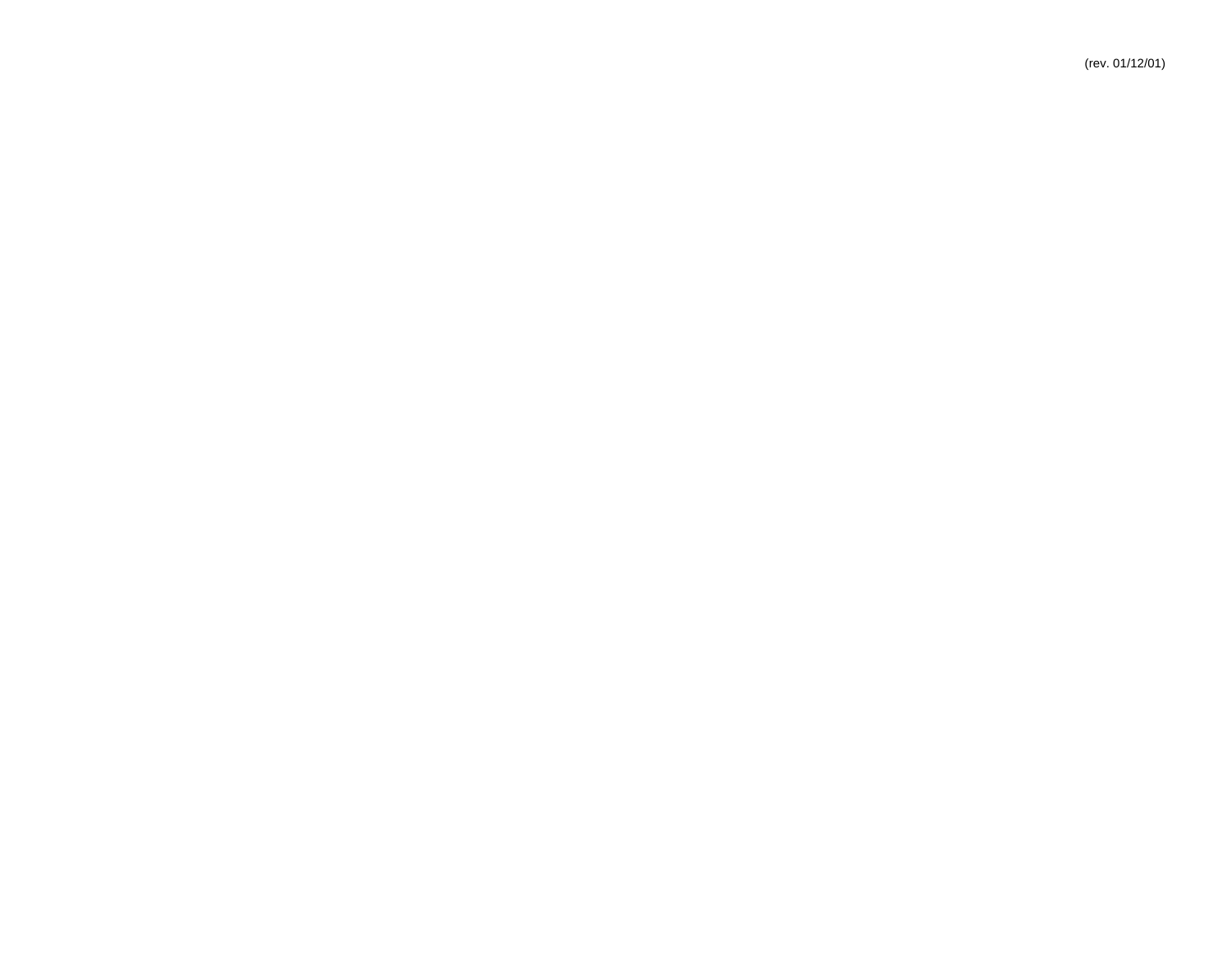#### **Table II.1: Department/Program Degree Offerings by Level as of Fall 1986**

| Baccalaureate Only (9)                                                                                                                                                                                                           | Baccalaureate/Master's (13)                                                                                                                                                                                                                                                                                                                                                                                                                                  | Master's Only (9)                                                                                                                                                                                                                                                                                           |  |
|----------------------------------------------------------------------------------------------------------------------------------------------------------------------------------------------------------------------------------|--------------------------------------------------------------------------------------------------------------------------------------------------------------------------------------------------------------------------------------------------------------------------------------------------------------------------------------------------------------------------------------------------------------------------------------------------------------|-------------------------------------------------------------------------------------------------------------------------------------------------------------------------------------------------------------------------------------------------------------------------------------------------------------|--|
| Chemistry, B.S.<br>Computer Science, B.A.<br>Creative Arts, B.A.<br>Labor Relations, B.A.<br>Management, B.A.<br>Medical Technology, B.S.<br>Nursing, B.S.N.<br>Social Justice Professions, B.A.<br>Sociology/Anthropology, B.A. | Accountancy, B.A. and M.A.<br>Biology, B.A. and M.A.<br>Child, Family, and Community Services, B.A. and M.A.<br>Communication, B.A. and M.A.<br>Economics, B.A. and M.A.<br>Health Services Administration, B.A. and M.A.<br>History, B.A. and M.A.<br>Individual Option, B.A. and M.A.<br>Legal Studies, B.A. and M.A.<br>Literature, B.A. and M.A.<br>Mathematical Systems, B.A. and M.A.<br>Political Studies, B.A. and M.A.<br>Psychology, B.A. and M.A. | Business Administration, M.B.A.<br>Community Arts Management, M.A.<br>Educational Administration, M.A.<br>Environmental Studies, M.A.<br>Gerontology, M.A.<br>Human Development Counseling, M.A.<br>Management Information Systems, M.A.<br>Public Administration, M.P.A.<br>Public Affairs Reporting, M.A. |  |

#### **Table II.2: Department/Program Degree Offerings by Level as of Fall 1997**

| Baccalaureate Only (10)                                                                                                                                                                                                                                          | Baccalaureate/Master's (12)                                                                                                                                                                                                                                                                                                                                                                                                                    | Master's Only (9)                                                                                                                                                                                                                                                                                 |  |
|------------------------------------------------------------------------------------------------------------------------------------------------------------------------------------------------------------------------------------------------------------------|------------------------------------------------------------------------------------------------------------------------------------------------------------------------------------------------------------------------------------------------------------------------------------------------------------------------------------------------------------------------------------------------------------------------------------------------|---------------------------------------------------------------------------------------------------------------------------------------------------------------------------------------------------------------------------------------------------------------------------------------------------|--|
| Chemistry, B.S.<br>Clinical Laboratory Science, B.S.<br>Computer Science, B.A.<br>Criminal Justice, B.A.<br>Health Services Administration, B.A.<br>Management, B.A.<br>Nursing, B.S.N.<br>Psychology, B.A.<br>Sociology/Anthropology, B.A.<br>Visual Arts, B.A. | Accountancy, B.A. and M.A.<br>Biology, B.A. and M.A.<br>Business Administration, B.B.A. and M.B.A.<br>Child, Family & Comm. Services, M.A./Social Work, B.S.W.<br>Communication, B.A. and M.A.<br>Economics, B.A. and M.A.<br>English, B.A. and M.A.<br>History, B.A. and M.A.<br>Legal Studies, B.A. and M.A.<br>Liberal Studies/Individual Option, B.A. and M.A.<br>Mathematical Sciences, B.A. and M.A.<br>Political Studies, B.A. and M.A. | Community Arts Management, M.A.<br>Educational Administration, M.A.<br>Environmental Studies, M.A.<br>Gerontology, M.A.<br>Human Development Counseling, M.A.<br>Management Information Systems, M.A.<br>Public Administration, M.P.A.<br>Public Affairs Reporting, M.A.<br>Public Health, M.P.H. |  |

Note: Degrees in red were affected when UIS focused its academic program in AY98-99. Those lined out were either consolidated, eliminated, or tran: was added as a consolidation of the M.A. in gerontology and the M.A. in child, family, and community services but was not a part of UIS' academic prog

### **Table II.3: Department/Program Degree Offerings by Level as of Fall 2000**

| Baccalaureate Only (10)                                                                                                                                                                                                                                           | Baccalaureate/Master's (10)                                                                                                                                                                                                                                                                                                                       | Master's Only (7)                                                                                                                                                                                                            |  |
|-------------------------------------------------------------------------------------------------------------------------------------------------------------------------------------------------------------------------------------------------------------------|---------------------------------------------------------------------------------------------------------------------------------------------------------------------------------------------------------------------------------------------------------------------------------------------------------------------------------------------------|------------------------------------------------------------------------------------------------------------------------------------------------------------------------------------------------------------------------------|--|
| Chemistry, B.S.<br>Clinical Laboratory Science, B.S.<br>Criminal Justice, B.A.<br>Economics, B.A.<br>Management, B.A.<br>Mathematical Sciences, B.A. <sup>1</sup><br>Psychology, B.A.<br>Social Work, B.S.W.<br>Sociology/Anthropology, B.A.<br>Visual Arts, B.A. | Accountancy, B.A. and M.A.<br>Biology, B.S. and M.S.<br>Business Administration, B.B.A. and M.B.A.<br>Communication, B.A. and M.A.<br>Computer Science, B.S. and M.S.<br>English, B.A. and M.A.<br>History, B.A. and M.A.<br>Legal Studies, B.A. and M.A.<br>Liberal Studies/Individual Option, B.A. and M.A.<br>Political Studies, B.A. and M.A. | Educational Leadership, M.A.<br>Environmental Studies, M.A.<br>Human Development Counseling, M.A.<br>Human Services, M.A.<br>Management Information Systems, M.S.<br>Public Affairs Reporting, M.A.<br>Public Health, M.P.H. |  |

 $\overline{1}$  The M.A. in mathematical sciences was redesignated as a master's degree in computer science in June 1997 but did not appear in the campus catalog Programs in green (M.A. in human services and the doctor of public administration) were added between 1997 and 2000.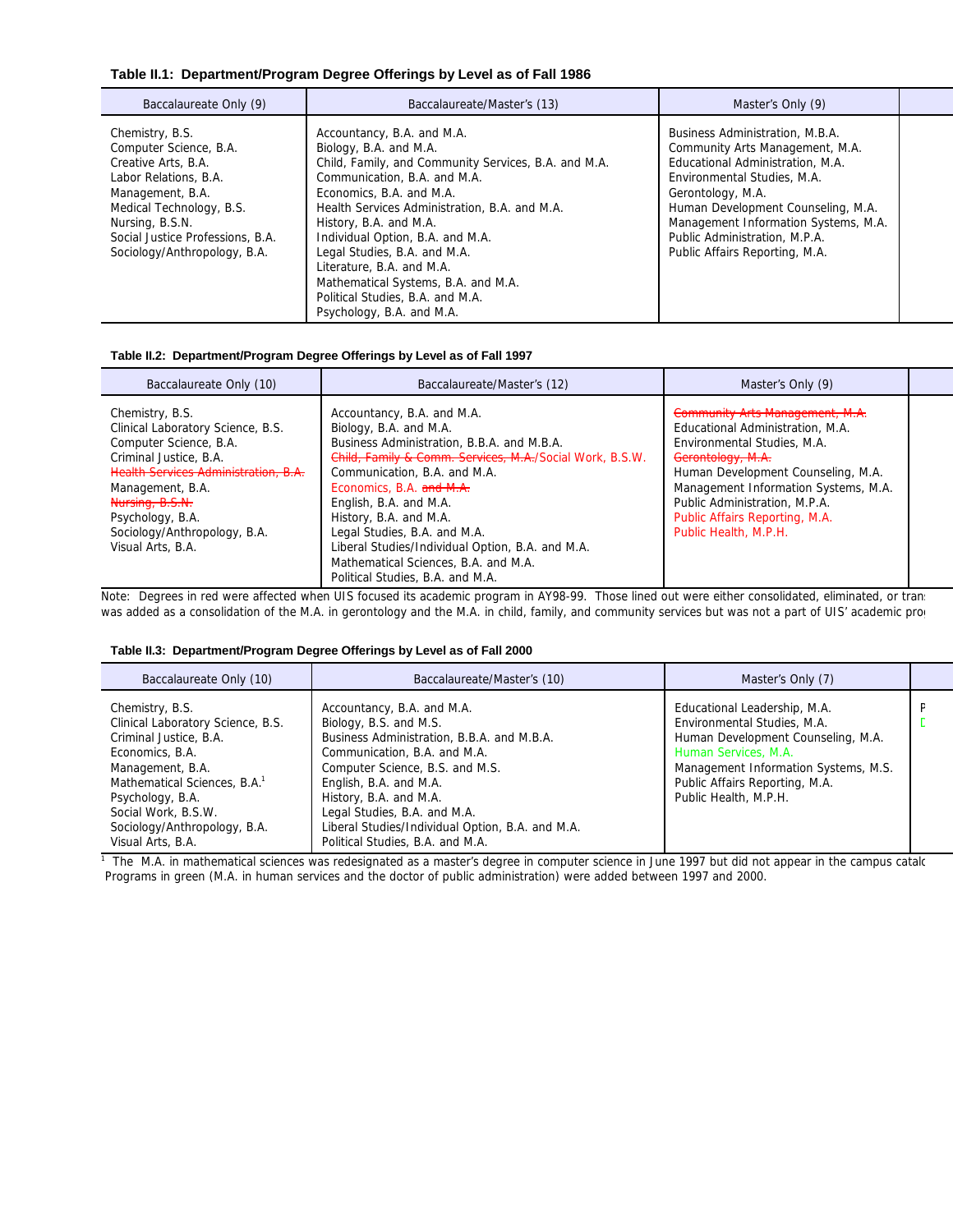A-4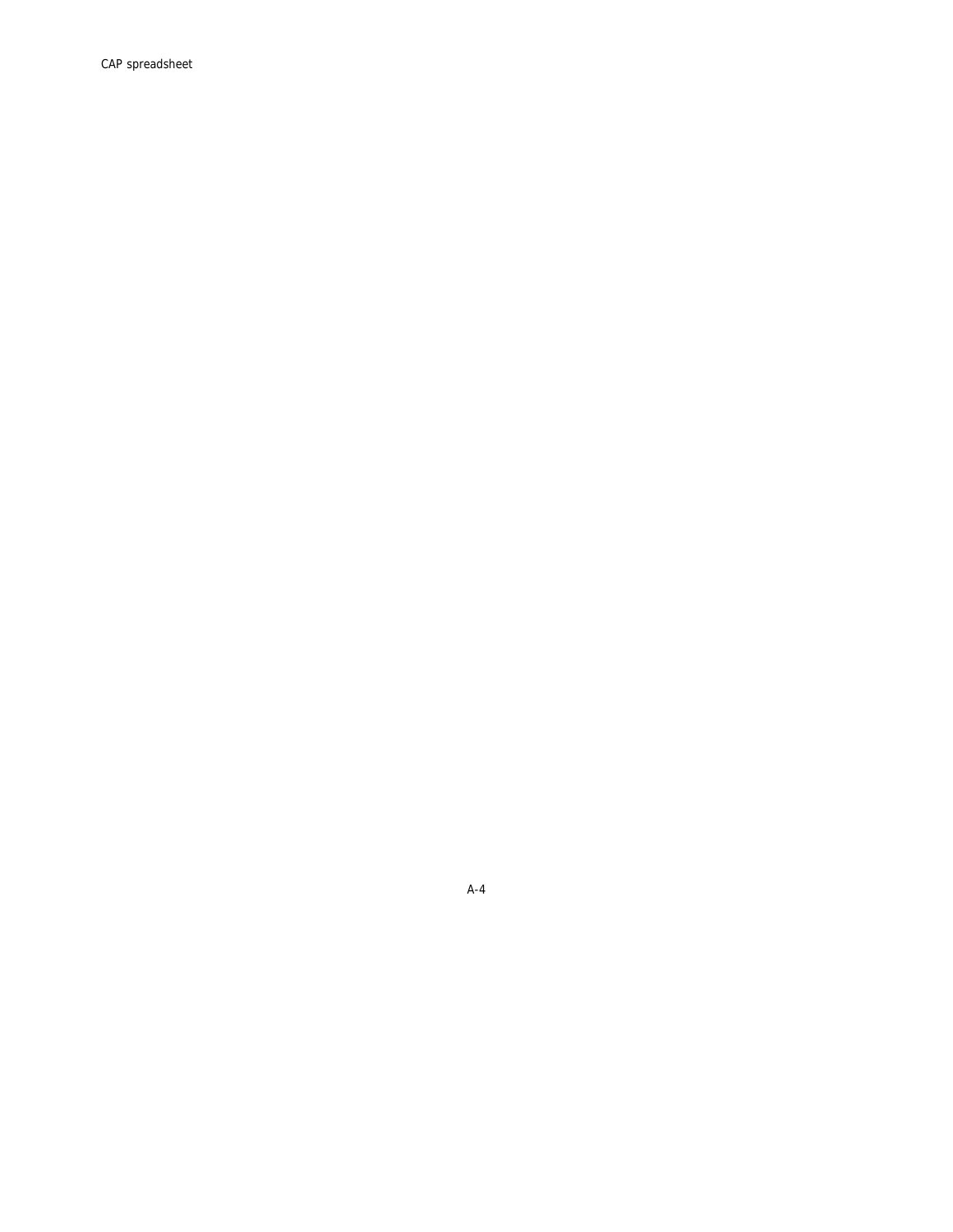### Table III.1 Capital Scholars Budget Projections Expansive-Complete Program

| <b>Revenue Sources</b>          |                         | <b>FY01</b><br>(Fall 00) | <b>FY02</b><br>(Fall 01) | <b>FY03</b><br>(Fall 02) | <b>FY04</b><br>(Fall 03) | <b>FY05</b><br>(Fall 04) | <b>FY06</b><br>(Fall 05) | <b>FY07</b><br>(Fall 06) | <b>FY08</b><br>(Fall 07) | <b>FY09</b><br>(Fall 08) |
|---------------------------------|-------------------------|--------------------------|--------------------------|--------------------------|--------------------------|--------------------------|--------------------------|--------------------------|--------------------------|--------------------------|
| <b>Existing State Resources</b> |                         | 254.0                    | 254.0                    | 254.0                    | 254.0                    | 254.0                    | 254.0                    | 254.0                    | 254.0                    | 254.0                    |
| Carryover Funds from Prior Year |                         |                          | 200.0                    |                          |                          |                          |                          |                          |                          | . .                      |
| New State Funding               |                         | 1,050.0                  | 0.006,                   | .550.0                   | 1,800.0                  | 2,000.0                  | 2,000.0                  | 2.000.0                  | 2.000.0                  | 2,000.0                  |
| <b>Application Fees</b>         |                         | 6.0                      | 12.0                     | 12.0                     | 12.0                     | 12.0                     | 12.0                     | 12.0                     | 12.0                     | 12.0                     |
| Tuition                         |                         |                          | 265.0                    | 503.5                    | 718.2                    | 1.176.6                  | .415.1                   | .629.8                   | 1.823.2                  | 1,823.2                  |
| CSP Fee (\$300)                 |                         |                          | 27.0                     | 51.3                     | 51.3                     | 78.3                     | 102.6                    | 102.6                    | 102.6                    | 102.6                    |
|                                 | <b>Total Resources:</b> | 1.310.0                  | 2.058.0                  | 2.370.8                  | 2.835.5                  | 3.520.9                  | 3.783.7                  | 3.998.4                  | 4.191.8                  | 4.191.8                  |

| <b>Expenditures</b>                                 |           | <b>FY01</b><br>(Fall 00) |                          | <b>FY02</b><br>(Fall 01) |       | <b>FY03</b><br>(Fall 02) |         | <b>FY04</b><br>(Fall 03) |         | <b>FY05</b><br>(Fall 04) |         | <b>FY06</b><br>(Fall 05) |       | <b>FY07</b><br>(Fall 06) |         | <b>FY08</b><br>(Fall 07) |         | <b>FY09</b><br>(Fall 08) |         |
|-----------------------------------------------------|-----------|--------------------------|--------------------------|--------------------------|-------|--------------------------|---------|--------------------------|---------|--------------------------|---------|--------------------------|-------|--------------------------|---------|--------------------------|---------|--------------------------|---------|
| <b>Academic Program Needs/Instructional Support</b> |           |                          |                          |                          |       |                          |         |                          |         |                          |         |                          |       |                          |         |                          |         |                          |         |
| <b>Lower Division Faculty</b>                       |           | \$                       | 180.0                    | - \$                     | 315.0 | \$                       | 495.0   | \$                       | 495.0   | \$                       | 810.0   | -S                       | 990.0 | \$                       | 990.0   | \$                       | 990.0   | -S                       | 990.0   |
| Additional Faculty To Support Day Classes           |           |                          | . .                      |                          |       |                          | 42.0    |                          | 126.0   |                          | 126.0   |                          | 126.0 |                          | 252.0   |                          | 252.0   |                          | 252.0   |
| Director (.50 FTE)                                  |           |                          | 50.0                     |                          | 50.0  |                          | 50.0    |                          | 50.0    |                          | 50.0    |                          | 50.0  |                          | 50.0    |                          | 50.0    |                          | 50.0    |
| Associate Director (.50 FTE)                        |           |                          | . .                      |                          | 33.6  |                          | 33.6    |                          | 33.6    |                          | 33.6    |                          | 33.6  |                          | 33.6    |                          | 33.6    |                          | 33.6    |
| Administrative Assistant                            |           |                          | 35.0                     |                          | 35.0  |                          | 35.0    |                          | 35.0    |                          | 35.0    |                          | 35.0  |                          | 35.0    |                          | 35.0    |                          | 35.0    |
| Secretary                                           |           |                          |                          |                          | 20.0  |                          | 20.0    |                          | 20.0    |                          | 20.0    |                          | 20.0  |                          | 20.0    |                          | 20.0    |                          | 20.0    |
| Graduate Assistants CSP (4)                         |           |                          | 7.0                      |                          | 28.0  |                          | 28.0    |                          | 28.0    |                          | 28.0    |                          | 28.0  |                          | 28.0    |                          | 28.0    |                          | 28.0    |
| Capital Scholars Program Expenses                   |           |                          | 46.4                     |                          | 57.0  |                          | 67.0    |                          | 45.0    |                          | 47.5    |                          | 47.5  |                          | 47.5    |                          | 47.5    |                          | 47.5    |
| Academic Enrichment Staff (2.0 FTE)                 |           |                          |                          |                          | 90.0  |                          | 90.0    |                          | 90.0    |                          | 90.0    |                          | 90.0  |                          | 90.0    |                          | 90.0    |                          | 90.0    |
| Foreign Language Instructors                        |           |                          |                          |                          | 69.0  |                          | 93.0    |                          | 93.0    |                          | 93.0    |                          | 93.0  |                          | 93.0    |                          | 93.0    |                          | 93.0    |
| Academic Enrichment Expenses                        |           |                          |                          |                          | 40.4  |                          | 40.4    |                          | 40.4    |                          | 40.4    |                          | 40.4  |                          | 40.4    |                          | 40.4    |                          | 40.4    |
| Applied Study Term Staff (1.0 FTE)                  |           |                          | ۰                        |                          | ۰     |                          |         |                          | 43.0    |                          | 43.0    |                          | 43.0  |                          | 43.0    |                          | 43.0    |                          | 43.0    |
| Graduate Assistants CTL (2)                         |           |                          |                          |                          | 14.0  |                          | 14.0    |                          | 14.0    |                          | 14.0    |                          | 14.0  |                          | 14.0    |                          | 14.0    |                          | 14.0    |
| Library Staffing (3.0 FTE)                          |           |                          | $\overline{\phantom{a}}$ |                          | 100.0 |                          | 100.0   |                          | 100.0   |                          | 100.0   |                          | 100.0 |                          | 100.0   |                          | 100.0   |                          | 100.0   |
| <b>Library Materials</b>                            |           |                          |                          |                          | 20.0  |                          | 20.0    |                          | 20.0    |                          | 20.0    |                          | 20.0  |                          | 20.0    |                          | 20.0    |                          | 20.0    |
| Instructional Computing Staff (1.0 FTE)             |           |                          |                          |                          | 40.0  |                          | 40.0    |                          | 40.0    |                          | 40.0    |                          | 40.0  |                          | 40.0    |                          | 40.0    |                          | 40.0    |
| Instructional Computing Expenses                    |           |                          |                          |                          | 30.0  |                          | 65.0    |                          | 65.0    |                          | 65.0    |                          | 65.0  |                          | 65.0    |                          | 65.0    |                          | 65.0    |
|                                                     | Subtotal: |                          | 318.4                    | -9                       | 942.0 |                          | 1.233.0 |                          | 1,338.0 |                          | 1,655.5 |                          | 835.5 |                          | 1,961.5 |                          | 1,961.5 |                          | 1.961.5 |

| <b>Student Recruitment/Admissions Needs</b>                                                                                                                                                                                              |                            |      | <b>FY01</b><br>(Fall 00)                        |      | <b>FY02</b><br>(Fall 01)                                         |     | <b>FY03</b><br>(Fall 02)                                         |    | <b>FY04</b><br>(Fall 03)                                          |    | <b>FY05</b><br>(Fall 04)                                          |      | <b>FY06</b><br>(Fall 05)                                          |      | <b>FY07</b><br>(Fall 06)                                          |      | <b>FY08</b><br>(Fall 07)                                          |      | <b>FY09</b><br>(Fall 08)                                          |
|------------------------------------------------------------------------------------------------------------------------------------------------------------------------------------------------------------------------------------------|----------------------------|------|-------------------------------------------------|------|------------------------------------------------------------------|-----|------------------------------------------------------------------|----|-------------------------------------------------------------------|----|-------------------------------------------------------------------|------|-------------------------------------------------------------------|------|-------------------------------------------------------------------|------|-------------------------------------------------------------------|------|-------------------------------------------------------------------|
| Admissions Staff (4.25 FTE)<br><b>Admissions Expenses</b><br>Financial Aid Staff (3.0 FTE)<br><b>Financial Aid Expenses</b><br>Awards and Grants<br>Scholarships<br>Marketing Office Staff (4.5 FTE)<br><b>Marketing Office Expenses</b> |                            | \$   | 180.4<br>175.5<br>127.0<br>14.1<br>90.0<br>47.0 | Ŝ.   | 180.4<br>181.2<br>127.0<br>14.1<br>80.0<br>35.0<br>120.0<br>47.0 | -S  | 180.4<br>181.2<br>127.0<br>16.8<br>80.0<br>75.0<br>150.0<br>47.0 | \$ | 180.4<br>181.2<br>127.0<br>18.1<br>80.0<br>150.0<br>170.0<br>47.0 | \$ | 180.4<br>181.2<br>127.0<br>18.1<br>80.0<br>300.0<br>170.0<br>47.0 | Ŝ.   | 180.4<br>181.2<br>127.0<br>21.6<br>80.0<br>400.0<br>170.0<br>47.0 | \$   | 180.4<br>181.2<br>127.0<br>22.1<br>80.0<br>450.0<br>170.0<br>47.0 | Ŝ.   | 180.4<br>181.2<br>127.0<br>24.6<br>80.0<br>500.0<br>170.0<br>47.0 | s.   | 180.4<br>181.2<br>127.0<br>28.6<br>80.0<br>500.0<br>170.0<br>47.0 |
|                                                                                                                                                                                                                                          | Subtotal:                  | s    | 634.0                                           | \$   | 784.7                                                            | -S  | 857.4                                                            | -S | 953.7                                                             | s  | 1,103.7                                                           | s.   | 1,207.2                                                           | -S   | 1,257.7                                                           | s    | 1,310.2                                                           | s.   | 1,314.2                                                           |
| <b>Student Services/Residential Life/Recreation</b>                                                                                                                                                                                      |                            |      |                                                 |      |                                                                  |     |                                                                  |    |                                                                   |    |                                                                   |      |                                                                   |      |                                                                   |      |                                                                   |      |                                                                   |
| VCSA/Dean of Students Staff (2.0 FTE)<br>VCSA/Dean of Students Expenses<br><b>Disability Services Staff</b>                                                                                                                              |                            | \$   | 100.0<br>17.0                                   | \$   | 100.0<br>17.0                                                    | Ŝ.  | 100.0<br>17.0                                                    | \$ | 100.0<br>17.0                                                     | \$ | 100.0<br>17.0                                                     | \$   | 100.0<br>17.0                                                     | \$   | 100.0<br>17.0<br>$\overline{\phantom{a}}$                         | Ŝ.   | 100.0<br>17.0<br>$\overline{\phantom{a}}$                         | s.   | 100.0<br>17.0                                                     |
| <b>Disability Services Expenses</b><br>Health Services Staff (2.0 FTE)<br><b>Health Services Expenses</b>                                                                                                                                |                            |      | 25.0<br>5.0                                     |      | 11.3<br>48.8<br>12.0                                             |     | 11.3<br>48.8<br>12.0                                             |    | 11.3<br>89.5<br>12.0                                              |    | 11.3<br>89.5<br>15.0                                              |      | 11.3<br>89.5<br>20.0                                              |      | 11.3<br>89.5<br>20.0                                              |      | 11.3<br>89.5<br>20.0                                              |      | 11.3<br>89.5<br>20.0                                              |
| Counseling Center Staff (1.0 FTE)<br><b>Counseling Center Expenses</b>                                                                                                                                                                   |                            |      | 35.0                                            |      | 35.0<br>1.0                                                      |     | 35.0<br>1.1                                                      |    | 35.0<br>1.3                                                       |    | 35.0<br>1.3                                                       |      | 80.0<br>1.6                                                       |      | 80.0<br>1.8                                                       |      | 80.0<br>1.9                                                       |      | 80.0<br>1.9                                                       |
| Career Services Staff (1.0 FTE)<br><b>Career Services Expenses</b><br>Minority Affairs Expenses                                                                                                                                          |                            |      |                                                 |      | 30.0<br>4.5<br>7.0                                               |     | 30.0<br>4.5<br>7.0                                               |    | 30.0<br>5.0<br>7.0                                                |    | 30.0<br>5.0<br>7.0                                                |      | 30.0<br>5.5<br>7.0                                                |      | 30.0<br>5.5<br>7.0                                                |      | 30.0<br>6.0<br>7.0                                                |      | 30.0<br>6.0<br>7.0                                                |
| International Affairs Expenses<br>Student Life Staff (1.5 FTE)<br><b>Student Life Expenses</b>                                                                                                                                           |                            |      | 27.0                                            |      | 5.0<br>42.0<br>20.0                                              |     | 5.0<br>42.0<br>20.0                                              |    | 5.0<br>42.0<br>20.0                                               |    | 5.5<br>42.0<br>20.0                                               |      | 7.0<br>42.0<br>20.0                                               |      | 7.0<br>42.0<br>20.0                                               |      | 10.5<br>42.0<br>20.0                                              |      | 11.5<br>42.0<br>20.0                                              |
| Housing Non-Residential Space<br>Police Department Staff (3.0 FTE)<br><b>Police Department Expenses</b>                                                                                                                                  |                            |      |                                                 |      | 52.3<br>87.4<br>76.8                                             |     | 86.7<br>87.4<br>66.8                                             |    | 87.3<br>87.4<br>66.8                                              |    | 87.5<br>87.4<br>66.8                                              |      | 88.5<br>87.4<br>66.8                                              |      | 89.6<br>87.4<br>66.8                                              |      | 91.7<br>87.4<br>66.8                                              |      | 94.3<br>87.4<br>66.8                                              |
|                                                                                                                                                                                                                                          | Subtotal:                  | s    | 209.0                                           | - \$ | 550.1                                                            | -S  | 574.6                                                            | s. | 616.6                                                             | s  | 620.3                                                             | -S   | 673.6                                                             | -S   | 674.9                                                             | s.   | 681.1                                                             | s.   | 684.7                                                             |
|                                                                                                                                                                                                                                          | <b>Total Expenditures:</b> | s    | 1,161.4                                         | \$   | 2,276.8                                                          | -\$ | 2,665.0                                                          | \$ | 2,908.3                                                           | \$ | 3,379.5                                                           | \$   | 3,716.3                                                           | -\$  | 3,894.1                                                           | s    | 3,952.8                                                           | \$   | 3,960.4                                                           |
| <b>Expenditures Over/(Under) Resources:</b>                                                                                                                                                                                              |                            | - \$ | 148.6                                           | - \$ | $(218.8)$ \$                                                     |     | $(294.2)$ \$                                                     |    | $(72.8)$ \$                                                       |    | 141.4                                                             | - \$ | 67.4                                                              | - \$ | 104.3                                                             | - \$ | 239.0                                                             | - \$ | 231.4                                                             |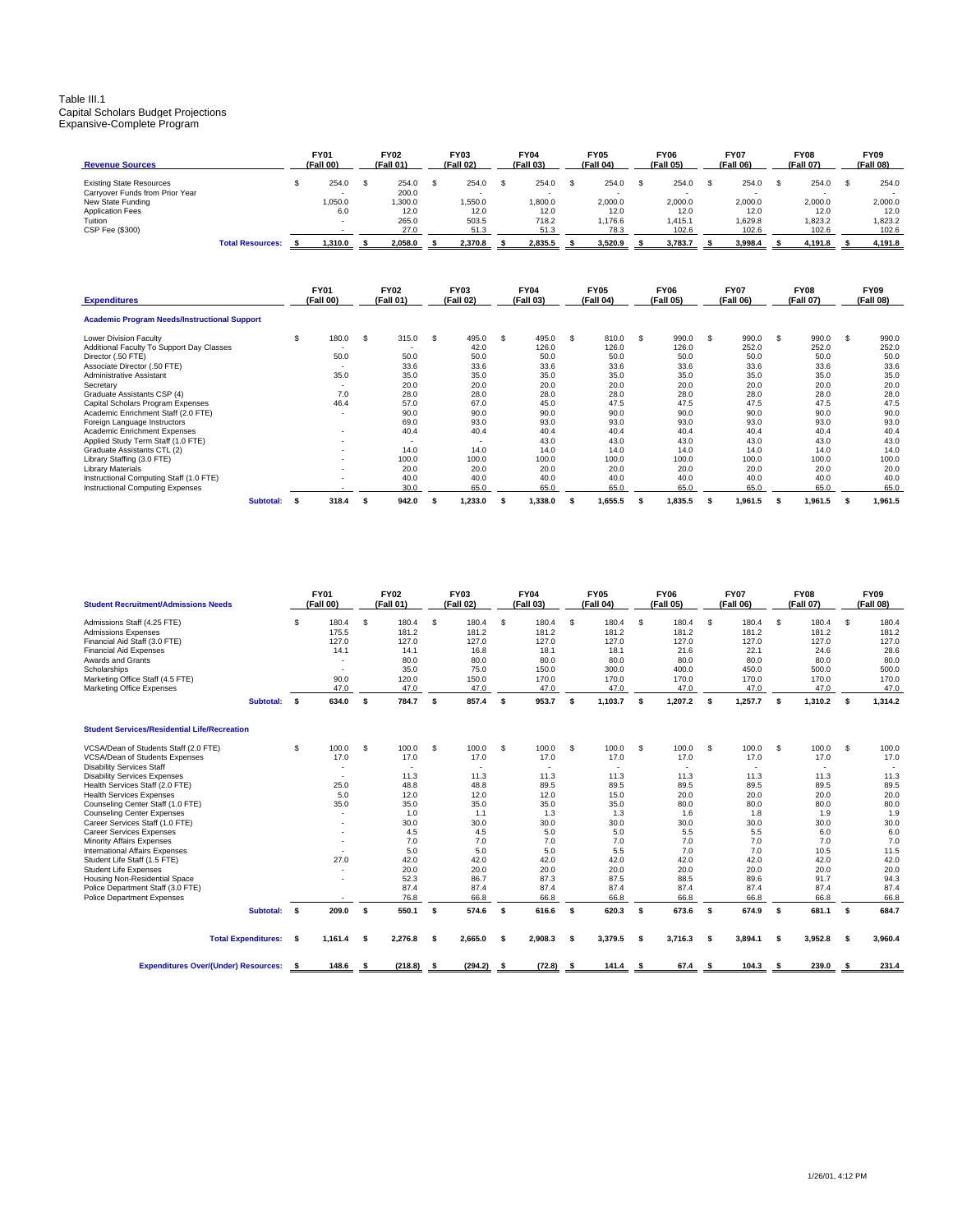### **SSU-UIS Development Planning Committee Charge**

The SSU-UIS development planning committee is charged to review the academic planning for SSU in the changed context of its position as UIS.

Much work in institutional planning was done for *Toward 2000: A Strategic Plan for Sangamon State University* and much of it is likely to remain relevant. It is therefore expected that the SSU-UIS development plan will draw upon that work. The main emphasis will be on academic program, as it was in the *Strategic Plan: Phase II report*.

The product of this committee's effort should be a recommended academic development plan for UIS for the next several years.

The plan should either proceed from the following assumptions or, having found the assumptions inappropriate, explain its divergence from them:

- (1) UIS, like all campuses of the UI, will perform the three traditional university functions of teaching, research, and public service. UIS will place primary emphasis on teaching and secondary emphasis on research and public service. It is not desired that UIS become a Research I University, nor will t emphasize doctoral education.
- (2) UIS will expect some growth, but at a moderate pace and with a specified limit. Its character as a comparatively small campus will be preserved.
- (3) UIS will seek new clarity of focus and concentration in its offerings. In the near future the character and programs of UIS should be consolidated and focused on a rejuvenated mission of the campus as part of the University of Illinois. New initiatives will be pursued only as adequate resources become available.
- (4) Whatever UIS does, it will be expected to do those things extremely well, and the range of endeavors will be limited accordingly.

The plan should include the following:

- (1) A statement defining the academic vision and principal foci of UIS. What will be UIS's distinction within the UI family and the State?
- (2) A recommendation as to whether UIS should move to a four-year undergraduate program, and if so, at what parameters (size, programmatic emphases, timing and phase-in, relationship to the existing upperdivision programs). What kind of special undergraduate program could UIS offer that would be unique in public education?
- (3) Specific attention, on a discipline-by-discipline basis, to potential for collaboration in teaching, research, and public service between UIS and the UIC and UIUC campuses.
- (4) Specific attention to off-campus programs, their priority within the overall vision and their costs and benefits.
- (5) Specific attention to non-degree instructional programs, research programs and public service programs, their priority within the overall vision, and their costs and benefits.
- (6) In light of the vision and above recommendations and of market surveys to be conducted, an analysis of which programs should be strengthened or enlarged, which kept at a steady state, added, suspended, transferred, or phased out.
- (7) A recommendation as to whether the academic organization of the campus should be consolidated or changed and if so, to what new configuration.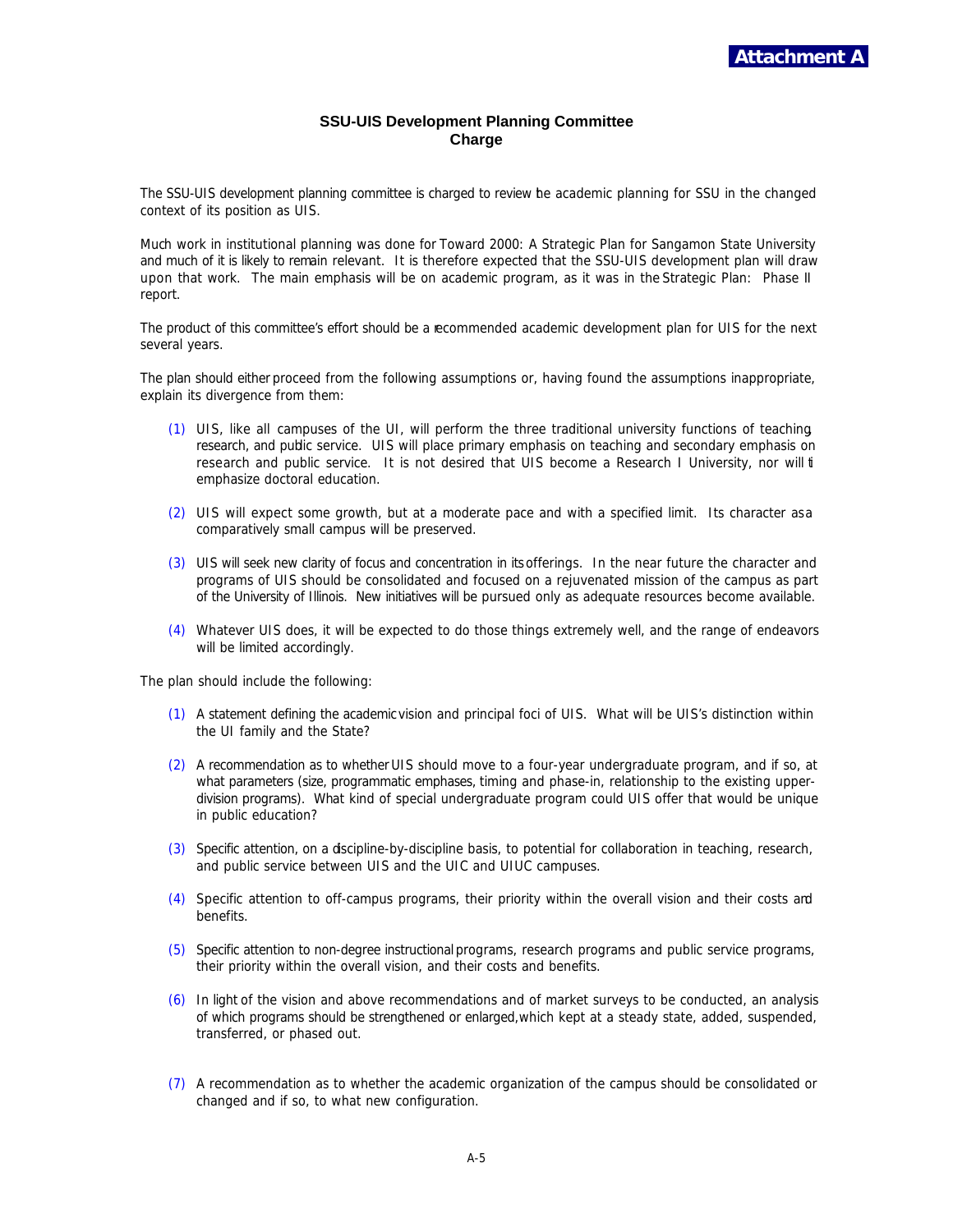(8) A budgetary analysis of the cost implications of the recommendations. In consequence of this analysis, priorities should be drawn and two sets of recommendations should be offered: one with reasonable assumptions of revenue growth over the period (~5 years) and one assuming only inflationary growth. Some degree of reallocation would be expected under either scenario. In addition, recommendations for revenue-generating and other financial strategies would be appropriate.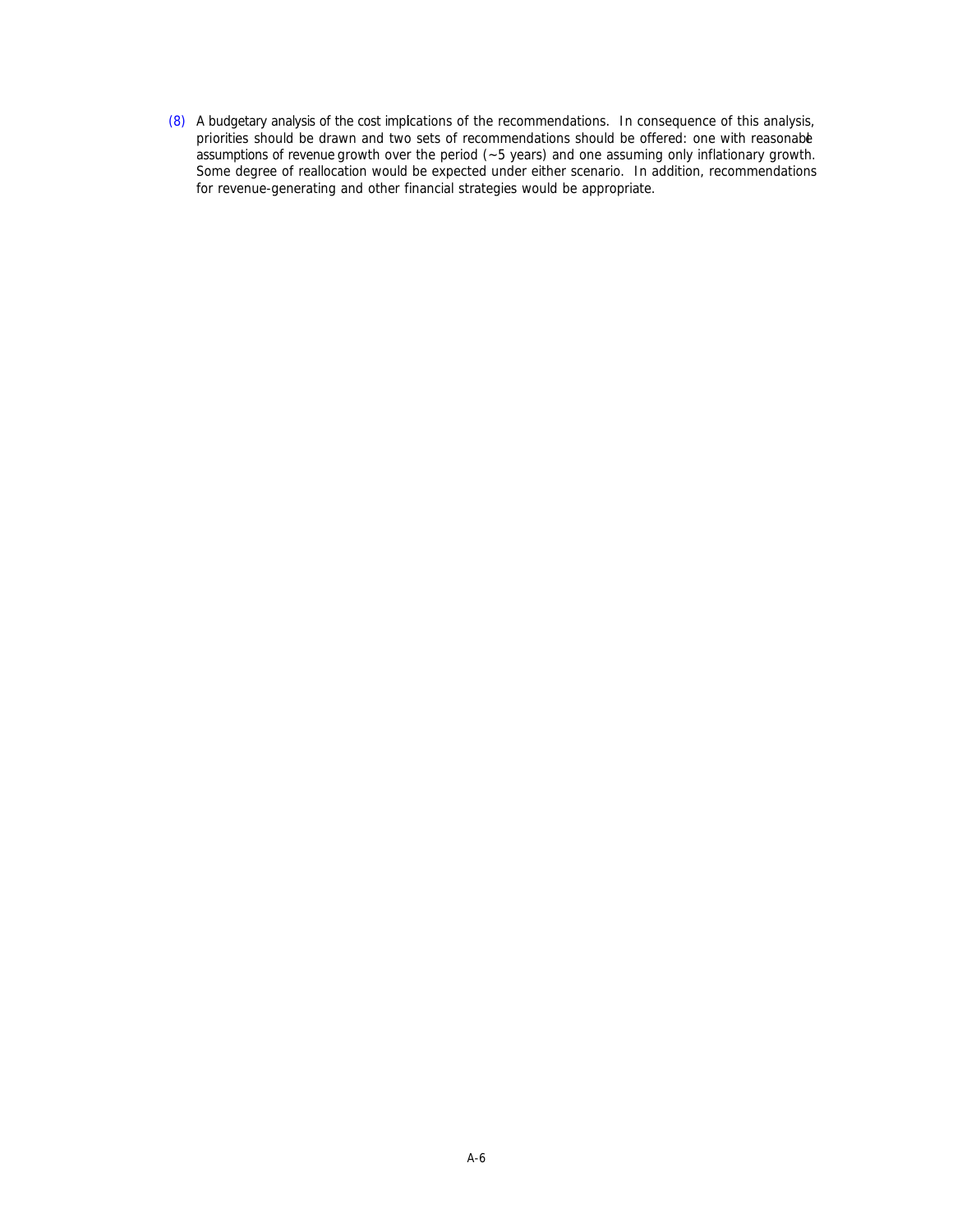### **Fall 2000 Planning and Budgeting Retreat Attendees**

#### **Planning and Budgeting Committee – Members**

Dan Matthews, Committee Chair/Associate Professor, Teacher Education Joy Benson, Associate Professor, Management Jeff Chesky, Professor, Human Services and Biology Ernie Cowles, Director, Center for Legal Studies/Associate Professor, Criminal Justice Laura Da Costa, Assistant Professor, Psychology George Gore, Student Representative Cherrill Kimbro, Assistant to the Dean, College of Liberal Arts and Sciences Michael Lemke, Assistant Professor, Biology Jan Peach, Assistant Professor, Library Instructional Services Todd Rotroff, Network Specialist II, Technology Support Michael Small, Associate Professor, Business Administration

### **Planning and Budgeting Committee – Ex Officio**

Wayne Penn, ex-officio/Provost and Vice Chancellor for Academic Affairs Pat Swatfager-Haney, ex-officio/Vice Chancellor for Student Affairs

#### **Staff to the Committee**

Harry Berman, Staff to the Committee/Associate Vice Chancellor for Academic Affairs Aaron Shures, Staff to the Committee/Director of Budget and Planning Becky Wilkin, Staff to the Committee/Executive Assistant to the Provost and VC for Academic Affairs

#### **Campus Senate Steering Committee**

Pat Langley, Chairperson/Professor, Women's Studies and Legal Studies Allan Cook, Vice Chairperson/Associate Professor, Teacher Education Beverly Rivera, Secretary/Assistant Professor, Criminal Justice

### **Deans/Institute Director**

Bill Bloemer, Dean, College of Liberal Arts and Sciences/Professor, Chemistry and Clinical Laboratory Science Glen Cope, Dean, College of Public Affairs and Administration/Professor, Public Administration Nancy Ford, Executive Director, Institute for Public Affairs/Associate Professor, Legal Studies

Rassule Hadidi, Representing Dean, College of Business and Management/Professor, Management Information **Systems** 

- Larry Stonecipher, Dean, College of Education and Human Services/Associate Professor, Mathematics and Teacher Education
- Ned Wass, University Librarian/Dean, Library Instructional Services/Assistant Professor, Library Instructional Services

#### **Other**

Ray Schroeder, Director, Office of Technology Enhanced Learning/Professor, Communication Ann Larson, Capital Scholars Committee Representative/Professor, Biological Science Vicki Hensler, Associate Chancellor, Development Dave Barrows, Director, Physical Planning and Operations

Steve Rugg, Associate Vice President for Planning and Budgeting, University of Illinois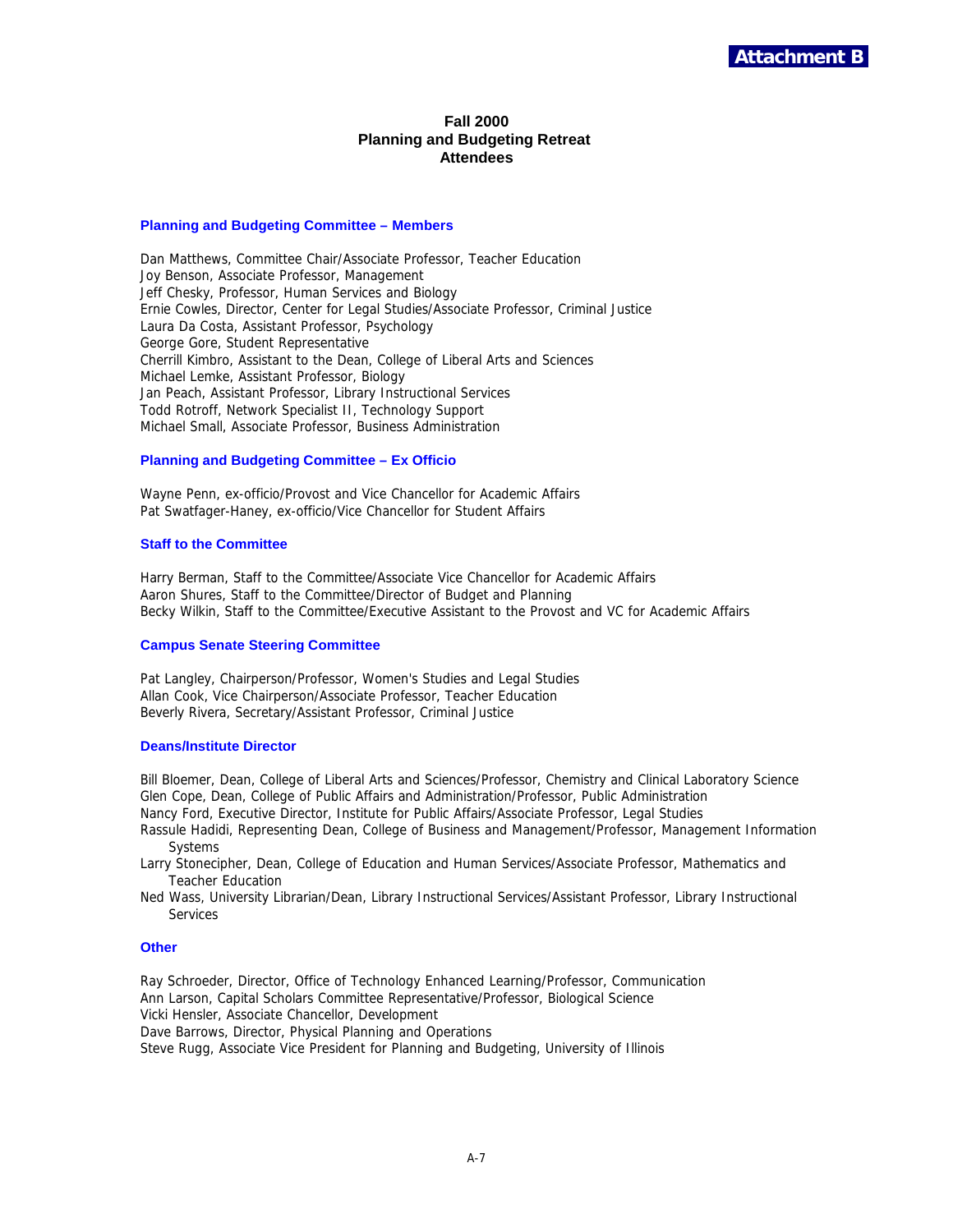

### **Campus Senate Planning and Budgeting Committee Fall 2000 Retreat PAC Conference Room H October 6, 2000**

| $8:30 - 8:45$   | Coffee                                                                                                   |                                                                                                                     |
|-----------------|----------------------------------------------------------------------------------------------------------|---------------------------------------------------------------------------------------------------------------------|
| $8:45 - 9:00$   | Introduction: The Annual Strategic Planning Process                                                      | Dan Matthews                                                                                                        |
| $9:00 - 9:30$   | Illinois Higher Education Budget Trends: University of<br><b>Illinois Perspectives</b>                   | Stephen K. Rugg,<br>Associate Vice President for<br>Planning and Budgeting<br>University of Illinois                |
| $9:30 - 10:15$  | State of the Campus<br>FY01 Budget<br>FY02 Request<br>Key Performance Measures<br><b>Assessment Data</b> | Wayne Penn                                                                                                          |
| $10:15 - 10:30$ | <b>Break</b>                                                                                             |                                                                                                                     |
| $10:30 - 11:30$ | College, Institute, and Library Perspectives and<br>Initiatives                                          | Marya Leatherwood<br>Larry Stonecipher<br><b>Bill Bloemer</b><br>Glen Hahn Cope<br>Nancy Ford<br><b>Edward Wass</b> |
| $11:30 - 12:00$ | <b>Discussion</b>                                                                                        |                                                                                                                     |
| $12:00 - 12:45$ | Lunch                                                                                                    |                                                                                                                     |
| $12:45 - 1:45$  | Recruiting and Serving Varied Student Clienteles                                                         | Pat Swatfager-Haney<br>Ann Larson<br>Ray Schroeder                                                                  |
| $1:45 - 2:00$   | <b>Break</b>                                                                                             |                                                                                                                     |
| $2:00 - 2:15$   | Physical Planning and Administrative Affairs                                                             | Joe Eck<br>Aaron Shures                                                                                             |
| $2:15 - 2:30$   | Development Office Initiatives                                                                           | Vicki Hensler                                                                                                       |
| $2:30 - 3:00$   | Discussion and Next Steps                                                                                | Dan Matthews                                                                                                        |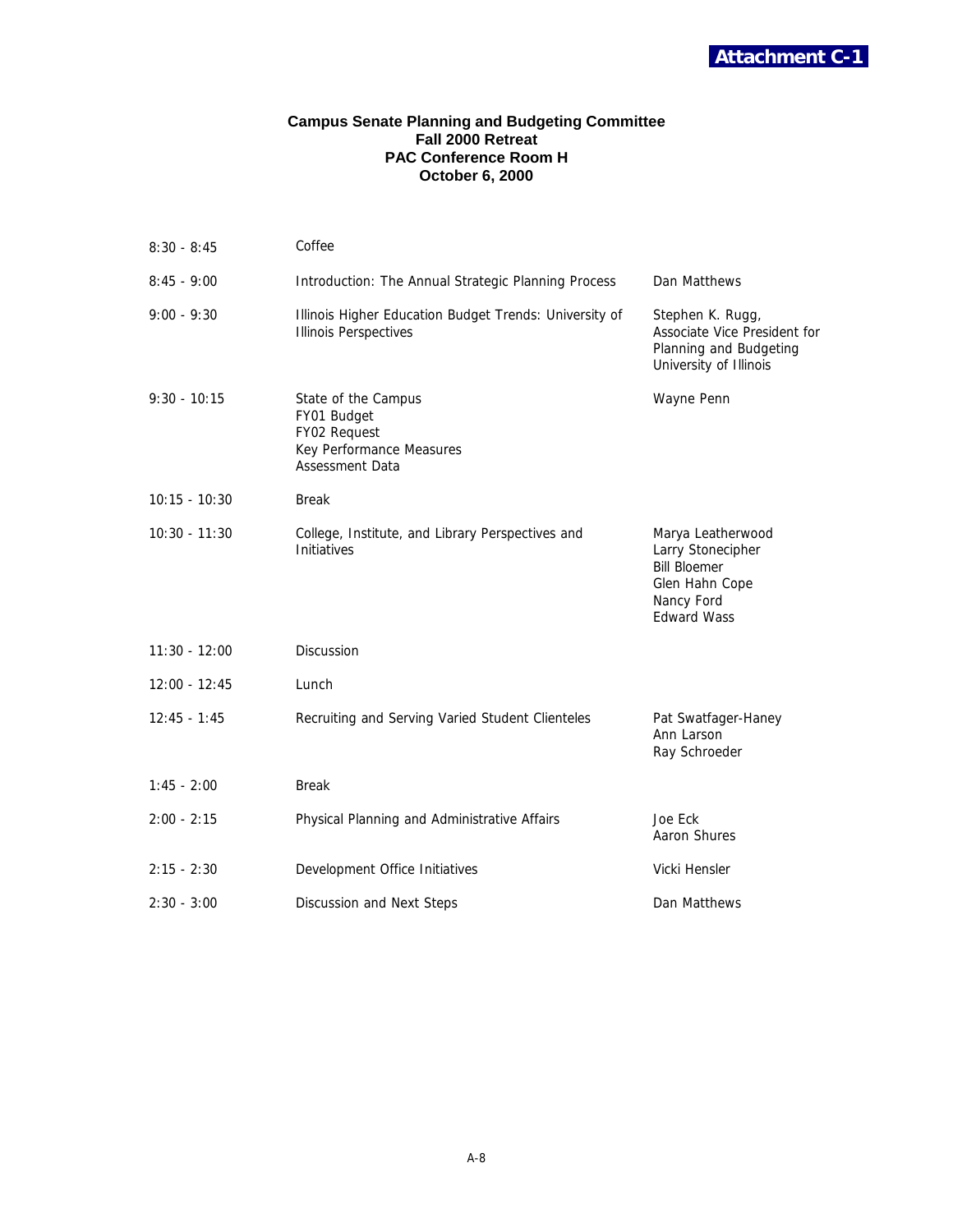

### **Campus Senate Planning and Budgeting Committee Fall 1999 Retreat Ramada Inn South Plaza October 8, 1999**

| $9:00 - 9:15$   | Coffee                                                                                                         |                     |  |  |
|-----------------|----------------------------------------------------------------------------------------------------------------|---------------------|--|--|
| $9:15 - 9:30$   | Introduction: The Annual Strategic Planning Process                                                            | Dan Matthews        |  |  |
| $9:30 - 9:50$   | Stephen K. Rugg,<br>Associate Vice President for<br>Planning and Budgeting<br>University of Illinois           |                     |  |  |
| $9:50 - 10:30$  | Review of Recent Planning and Budgeting Themes                                                                 | Wayne Penn          |  |  |
|                 | Update on Enrollment Trends and Marketing Initiatives                                                          |                     |  |  |
| $10:30 - 10:40$ | <b>Break</b>                                                                                                   |                     |  |  |
| $10:40 - 11:40$ | John Munkirs<br>Larry Stonecipher<br><b>Bill Bloemer</b><br>Glen Hahn Cope<br>Nancy Ford<br><b>Edward Wass</b> |                     |  |  |
| $11:40 - 12:00$ | <b>Discussion</b>                                                                                              |                     |  |  |
| $12:00 - 12:45$ | Lunch                                                                                                          |                     |  |  |
| $12:45 - 1:00$  | <b>Student Affairs</b>                                                                                         | Pat Swatfager-Haney |  |  |
| $1:00 - 1:15$   | Physical Planning and Administrative Affairs                                                                   | Carl Long           |  |  |
| $1:15 - 1:30$   | <b>Assessment Findings</b>                                                                                     | Douglas Woken       |  |  |
| $1:30 - 1:45$   | Changes in the Regulatory Environment                                                                          | Harry Berman        |  |  |
| $1:45 - 2:00$   | Development Office Initiatives                                                                                 | Vicki Hensler       |  |  |
| $2:00 - 2.30$   | Discussion and Next Steps                                                                                      | Dan Matthews        |  |  |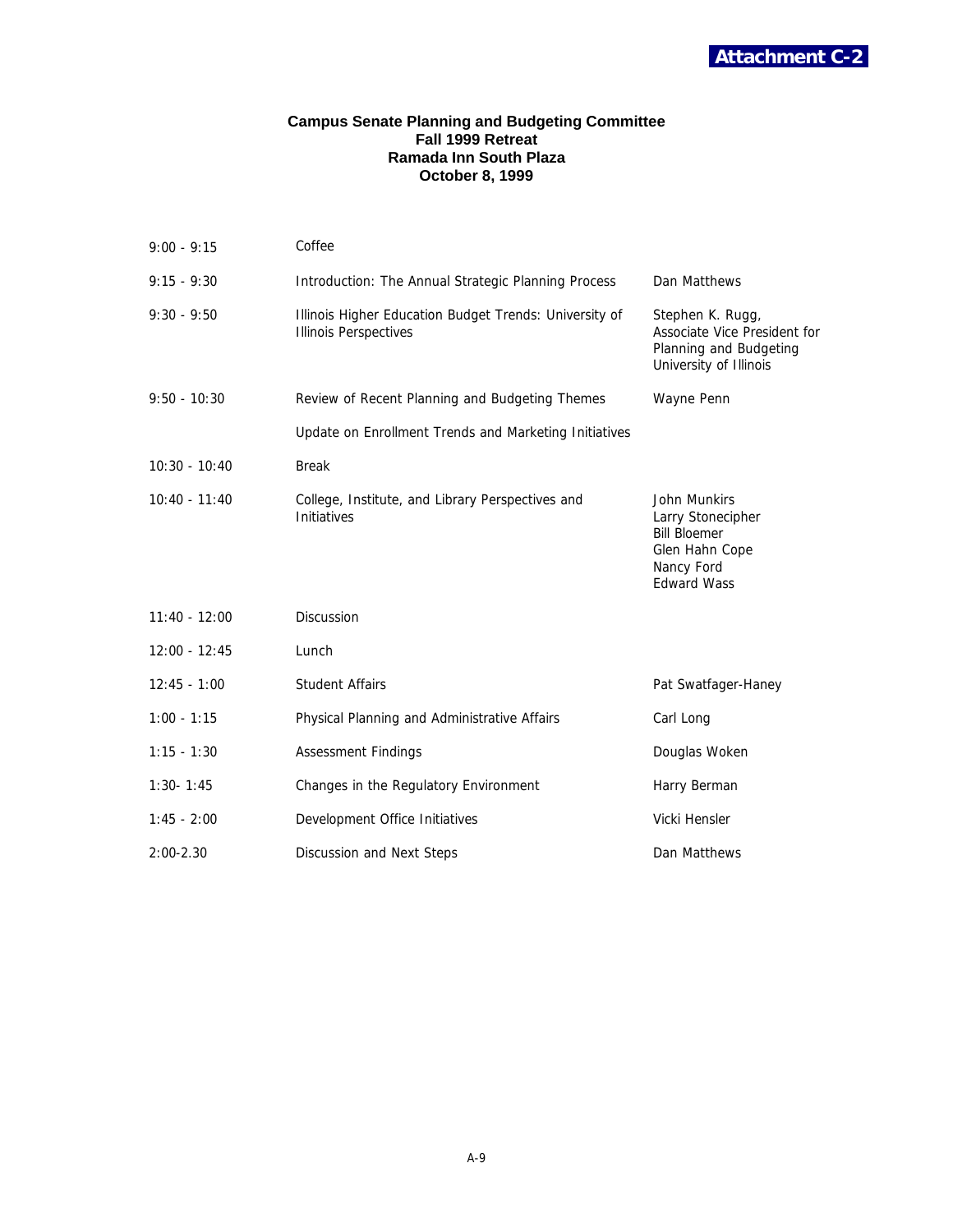### **CORRECTED**

### **Agenda Planning and Budgeting Meeting Friday, September 18, 1998 11:45 a.m. – 4:00 p.m. Ramada Inn South**

1. Introduction: The UIS Strategic Planning Process **Luther Skelton** Luther Skelton

2. Strategic Considerations for 1998-99: Major Themes Wayne Penn Wayne Penn

3. Discussion

4. Next Steps Luther Skelton

Wayne Penn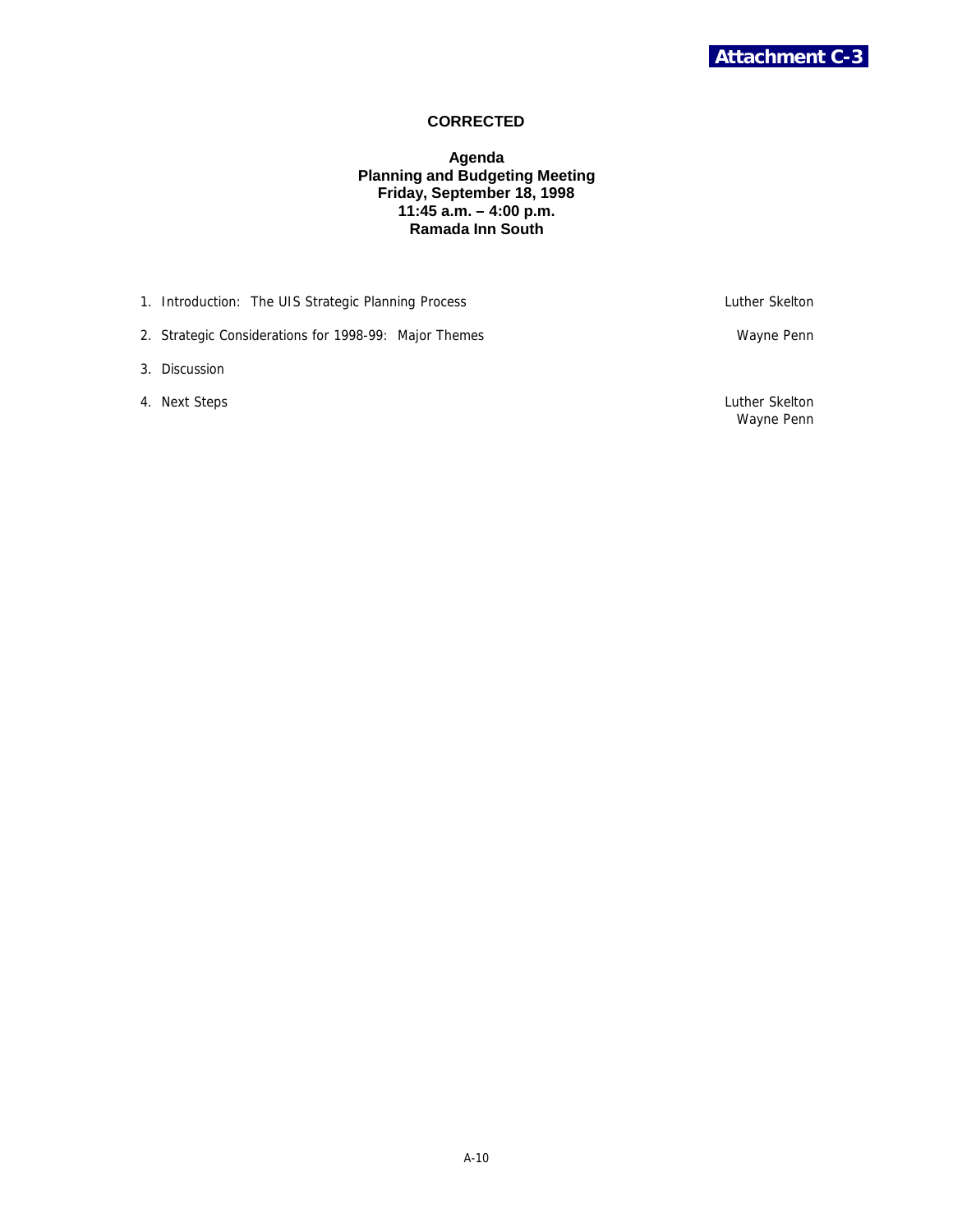### **Guiding Principles for Revised Graduate Faculty Policy**

Based on input from the various college meetings and a discussion between representatives of the Graduate Council and the Campus Senate Steering Committee, which occurred on October 29, 1999, the following principles were identified as essential elements in the new or substitute bill that will be presented.

The Senate has agreed that its next meeting (scheduled for November 19, 1999) will be devoted to a discussion of these principles (not specific bill language). This Senate meeting is envisioned as a campus hearing and discussion, and all faculty will be invited to come and express their views.

- 1. The Senate bill that will be developed b address policy issues relating to graduate faculty should be framed in terms of responsibilities for graduate education and not in terms of privilege or entitlement. It is not the purpose of the bill to establish a group of faculty with special privileges. Neither is it the purpose of the bill to deal with questions relating to faculty workloads or faculty prerequisites. Workload is currently addressed in the faculty personnel policies; any proposed change would need to be addressed there.
- 2. The bill should speak to "criteria for involvement in graduate education," rather than criteria for membership in a separate graduate faculty. It is our intent to define these membership/involvement criteria broadly. The general criteria stated in the original bill (appropriate terminal degree or equivalent, full-time tenuretrack or tenured UIS faculty, current record of active scholarship as defined in the personnel policy, and a commitment to fulfilling the responsibilities associated with graduate education) are appropriate general criteria.
- 3. Given the general criteria stated above, we assume that most faculty, with rare exceptions, will meet the criteria for involvement in graduate education. Since most faculty currently engage in some graduate education, this is appropriate. Note that this involvement may be different for various faculty: some will teach and supervise research in graduate degree programs; others will be involved through teaching graduate students enrolled in 400-level courses or serving on graduate closure committees. We consider all these activities forms of "involvement in graduate education."
- 4. The 1998-99 bill established a specific definition of scholarship that selected a portion (but not all) of the definition of scholarship in our current personnel policies and also specified scholarly products. It is our preference that the reference simply be to scholarship as defined in the personnel policies.
- 5. Primary responsibility for establishing specific standards to implement the general criteria stated above, and to make recommendations relating to specific faculty members, should be delegated to the college level. Each college will determine how it wishes to carry out this responsibility. Some may delegate this responsibility in turn to individual programs, departments, or divisions; others may prefer to work out a set of criteria at the college level generally.
- 6. Faculty who are (or wish to be) involved in graduate education but are not appointed in a graduate degree program will follow the procedures established within their college. It may be appropriate for the department to establish standards even though it does not offer a graduate degree; or, the college may agree that faculty appointed in non-graduate degree programs should be reviewed in terms of college-wide standards.
- 7. The college will establish a process to review standards for graduate faculty internally within the college. Since these are academic standards, it is appropriate that they be determined and reviewed within eab college. This process will include the college dean. The college's standards will be reported to the Graduate Council and to the administrator with responsibility for graduate education.
- 8. The Graduate Council will be involved in the review and approval of individual faculty **only as an appeal board**, when agreement cannot be reached within a college.
- 9. The 1998-99 bill proposed that all faculty currently in graduate programs would be "grandfathered" in until their next scheduled review. We propose that all faculty who identify themselves as "involved in graduate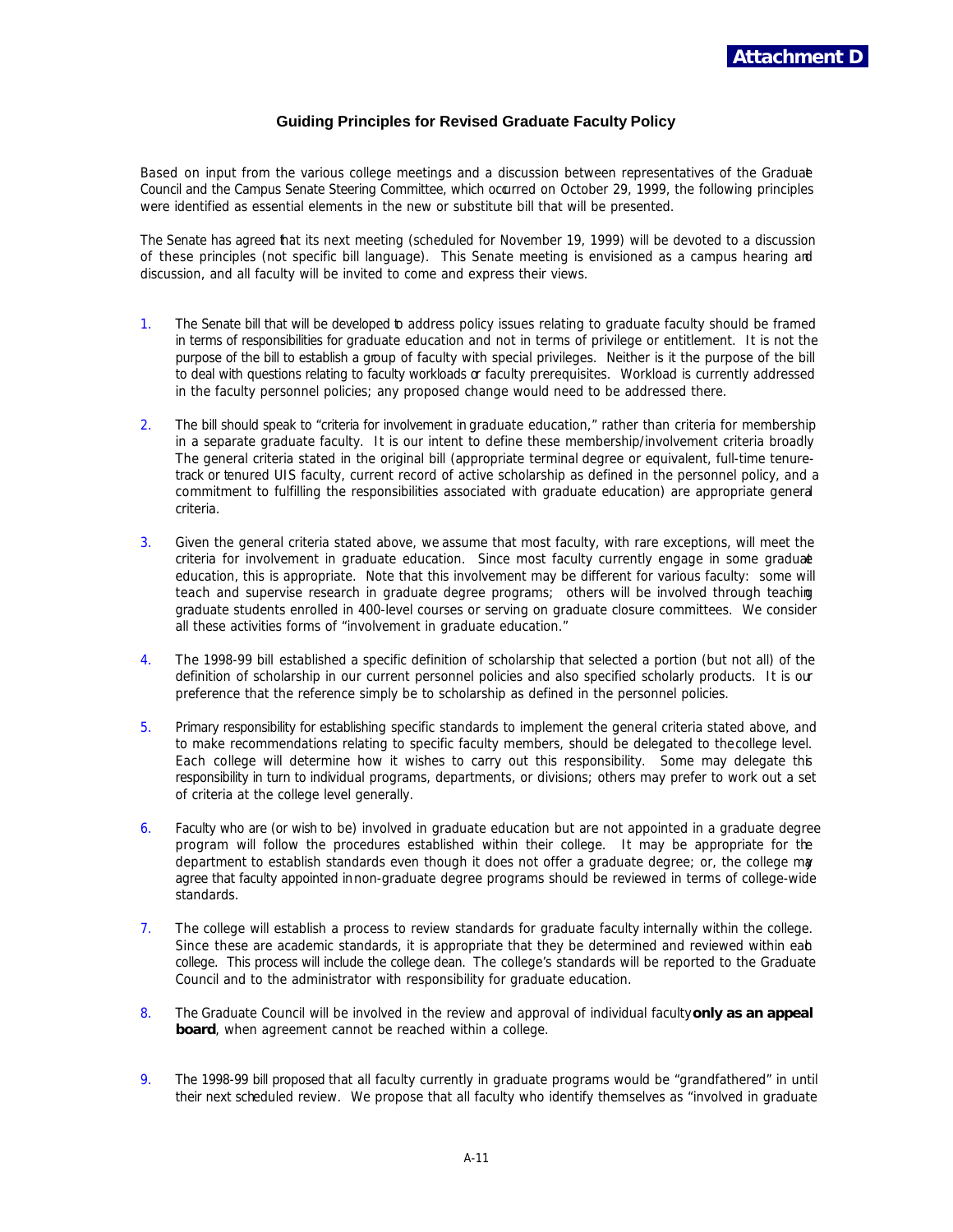education" be included in the graduate faculty until colleges develop and approve specific standards. After that point the process of identifying faculty members would proceed through department and college recommendations. Those recommendations would be reported to (but **not** separately reviewed or approved by) the graduate administrator and to the Graduate Council.

- 10. Continuing faculty eligibility for involvement in graduate education is assumed. Formal review would occur as part of the tenure review process and as part of the scheduled post-tenure reviews. We discussed having graduate faculty include a section in their annual calendar-year activity report which addressed their graduate activities in relation to college standards; however, we want this process to remain brief and summative.
- 11. We agreed that non-tenure track faculty who are not eligible for graduate faculty status should be able to teach graduate courses and serve on graduate closure committees where appropriate. Each college will need to develop a process by which the unit that wishes to use the services of these faculty can establish the qualifications that they bring to the specific course or committee for which they are proposed. As with others involved in graduate education, this will be reported by the college to the graduate-level administrator and the Graduate Council.
- 12. The Graduate Council should remain a policy committee of the Senate. However, we agree that the majority of its members should come from graduate degree-granting programs. This change should be made in a companion bill that will be considered at the same time as the graduate faculty bill.
- 13. We agree that there is a need for an administrator with specified responsibilities relating to graduate education. This should be a vice provost or similar person, **not** a graduate dean. This must be a full-time position. Such an administrator would have responsibility in a number of different areas relating to graduate education, including admissions processes, financial aid, and housing and support services. This position would have some curricular responsibilities, but that should not be the exclusive or primary responsibility. Agreement by the administration to proceed with this position should be a part of the graduate faculty discussion.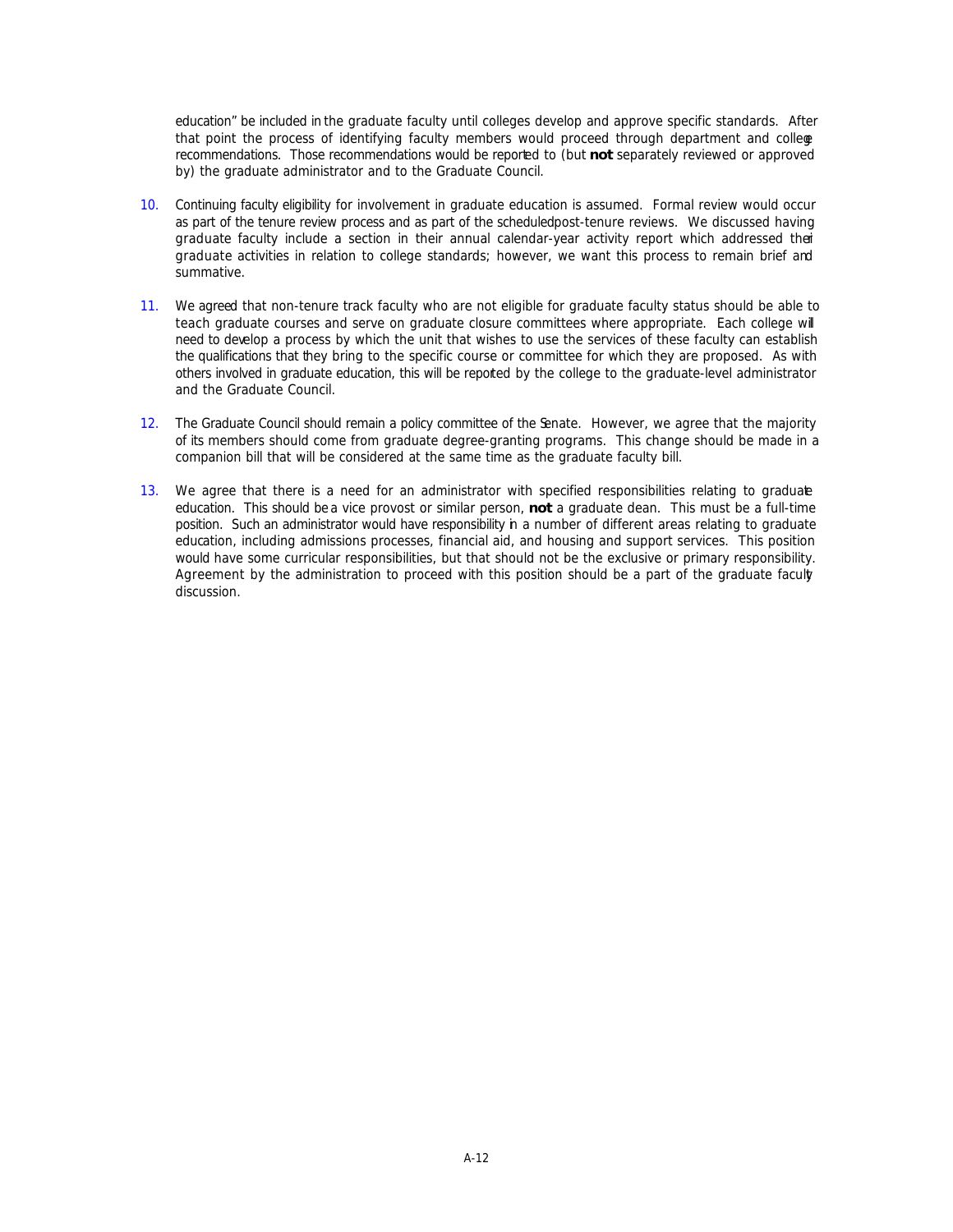

| 1<br>2<br>3<br>4<br>5            |                                                                                                                                                                           |                                                                                                                                                                                                                                           | Approved<br><b>Campus Senate Meeting</b><br>April 7, 2000                                                                                                                                                                                                                                                                                                                                                                                                                                                                                                                                  |  |  |  |  |
|----------------------------------|---------------------------------------------------------------------------------------------------------------------------------------------------------------------------|-------------------------------------------------------------------------------------------------------------------------------------------------------------------------------------------------------------------------------------------|--------------------------------------------------------------------------------------------------------------------------------------------------------------------------------------------------------------------------------------------------------------------------------------------------------------------------------------------------------------------------------------------------------------------------------------------------------------------------------------------------------------------------------------------------------------------------------------------|--|--|--|--|
| 6<br>7<br>8<br>9                 |                                                                                                                                                                           |                                                                                                                                                                                                                                           | <b>Campus Senate AY99/2000</b><br><b>Resolution 29-16</b>                                                                                                                                                                                                                                                                                                                                                                                                                                                                                                                                  |  |  |  |  |
| 10<br>11                         |                                                                                                                                                                           |                                                                                                                                                                                                                                           | <b>Graduate Education Policy</b>                                                                                                                                                                                                                                                                                                                                                                                                                                                                                                                                                           |  |  |  |  |
| 12                               |                                                                                                                                                                           |                                                                                                                                                                                                                                           |                                                                                                                                                                                                                                                                                                                                                                                                                                                                                                                                                                                            |  |  |  |  |
| 13                               |                                                                                                                                                                           |                                                                                                                                                                                                                                           |                                                                                                                                                                                                                                                                                                                                                                                                                                                                                                                                                                                            |  |  |  |  |
| 14<br>15<br>16                   |                                                                                                                                                                           | <b>Whereas,</b> the campus offers a wide range of graduate educational opportunities, and                                                                                                                                                 |                                                                                                                                                                                                                                                                                                                                                                                                                                                                                                                                                                                            |  |  |  |  |
| 17<br>18<br>19                   | Whereas, there is a continuing need to improve the quality and quantity of graduate educational opportunities,<br>and                                                     |                                                                                                                                                                                                                                           |                                                                                                                                                                                                                                                                                                                                                                                                                                                                                                                                                                                            |  |  |  |  |
| 20<br>21<br>22                   | Whereas, proposals to improve graduate education have been advanced from a variety of sources including the<br>North Central Accreditation team and the Graduate Council, |                                                                                                                                                                                                                                           |                                                                                                                                                                                                                                                                                                                                                                                                                                                                                                                                                                                            |  |  |  |  |
| 23<br>24<br>25                   |                                                                                                                                                                           | Be It Resolved that the University of Illinois at Springfield shall implement the policies contained in this resolution<br>as a part of its continuing effort to improve the quality of the graduate education experience on this campus. |                                                                                                                                                                                                                                                                                                                                                                                                                                                                                                                                                                                            |  |  |  |  |
| 26<br>27<br>28                   | <b>I. Graduate Education</b>                                                                                                                                              |                                                                                                                                                                                                                                           |                                                                                                                                                                                                                                                                                                                                                                                                                                                                                                                                                                                            |  |  |  |  |
| 29<br>30<br>31                   |                                                                                                                                                                           |                                                                                                                                                                                                                                           | A. The campus shall continue to develop and enhance graduate education as an important aspect of it<br>mission. The campus shall undertake appropriate actions to improve the quality of graduate education<br>and to develop and support faculty, students and staff who are engaged in graduate education.                                                                                                                                                                                                                                                                               |  |  |  |  |
| 32<br>33<br>34<br>35             |                                                                                                                                                                           |                                                                                                                                                                                                                                           | B. Faculty and staff are engaged in graduate education if they teach graduate courses; participate in<br>graduate thesis committees or other graduate closure exercises; advise graduate students; or develop or<br>supervise research, public service activities, or internships in which graduate students participate.                                                                                                                                                                                                                                                                  |  |  |  |  |
| 36<br>37<br>38<br>39<br>40<br>41 |                                                                                                                                                                           |                                                                                                                                                                                                                                           | C. Faculty engaged in graduate education must have an appropriate terminal degree or the equivalent; must<br>be full-time tenure track or tenured faculty; must have a current record of scholarship consistent wih<br>standards set by their colleges; and, for continuing eligibility, must have demonstrated a commitment to<br>fulfilling responsibilities of graduate education.                                                                                                                                                                                                      |  |  |  |  |
| 42<br>43<br>44                   |                                                                                                                                                                           |                                                                                                                                                                                                                                           | <b>II. Office of Graduate Studies</b>                                                                                                                                                                                                                                                                                                                                                                                                                                                                                                                                                      |  |  |  |  |
| 45<br>46<br>47<br>48<br>49<br>50 |                                                                                                                                                                           |                                                                                                                                                                                                                                           | A. The Campus Senate recommends that the administration of the University of Illinois at Springfield develop<br>an administrative unit entitled the Office of Graduate Studies or some similar title in the Office of the Vice<br>Chancellor of Academic Affairs. It is further recommended that the office be staffed with an individual<br>who has experience in the development and delivery of graduate education, and that this assignment be<br>the full-time responsibility of this individual. This office should be created as soon as possible but at least<br>by November 2000. |  |  |  |  |
| 51<br>52<br>53<br>54<br>55<br>56 |                                                                                                                                                                           | B. The individual employed as the head of the Office of Graduate Studies in collaboration with the Graduate<br>Council shall develop an expanded position description which shall, at a minimum, include the following:                   |                                                                                                                                                                                                                                                                                                                                                                                                                                                                                                                                                                                            |  |  |  |  |
| 57<br>58                         |                                                                                                                                                                           | 1.                                                                                                                                                                                                                                        | Advocating the quality of graduate education on the campus;                                                                                                                                                                                                                                                                                                                                                                                                                                                                                                                                |  |  |  |  |
| 59                               |                                                                                                                                                                           | 2.                                                                                                                                                                                                                                        | Promoting educational opportunities for faculty and staff engaged in graduate education;                                                                                                                                                                                                                                                                                                                                                                                                                                                                                                   |  |  |  |  |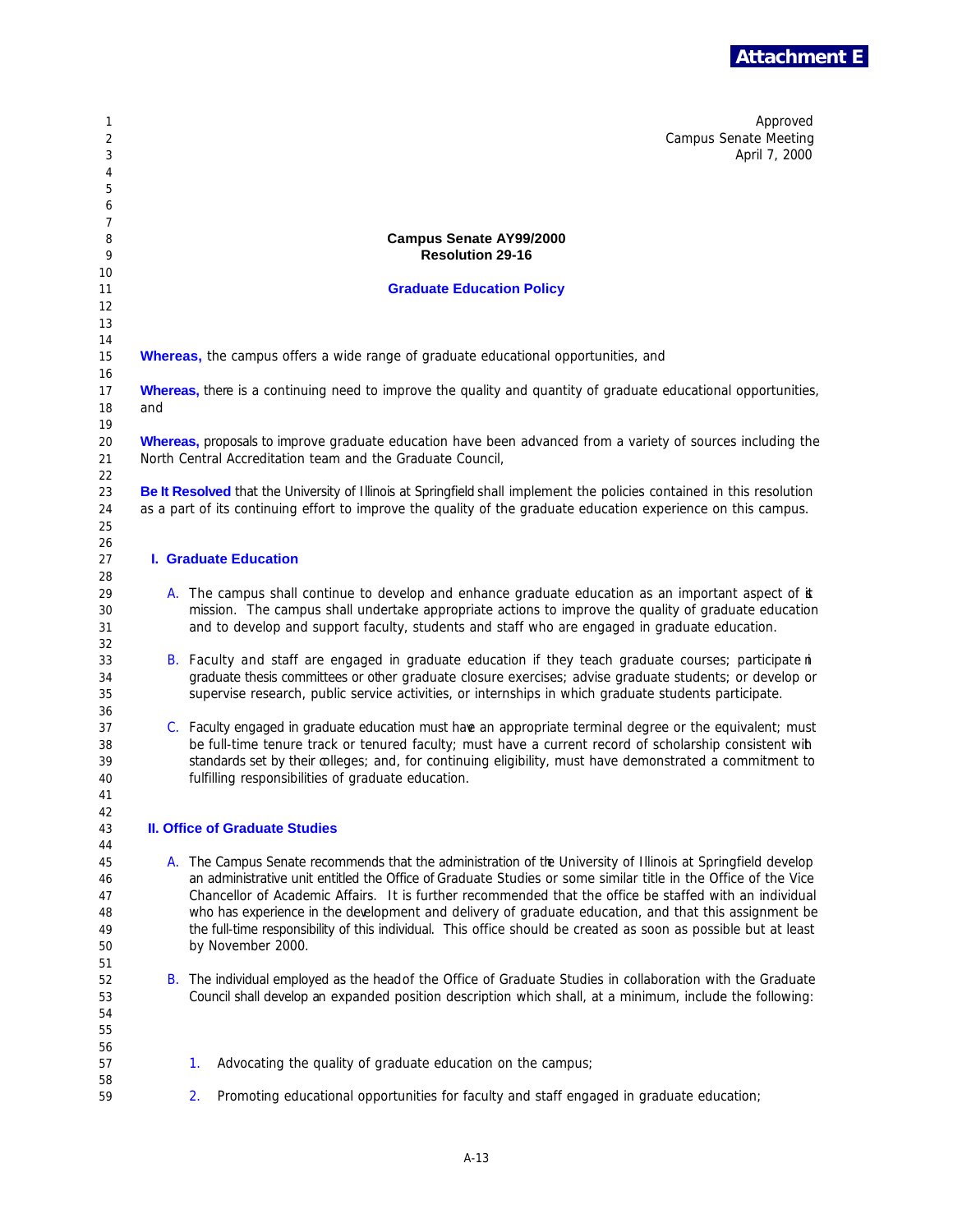| 60                              |  | 3.                           | Developing research, internship, and public service activities;                                                                                                                                                                                                                                    |  |  |  |
|---------------------------------|--|------------------------------|----------------------------------------------------------------------------------------------------------------------------------------------------------------------------------------------------------------------------------------------------------------------------------------------------|--|--|--|
| 61<br>62<br>63                  |  | 4.                           | Developing activities and programs that enrich the educational experience of graduate students;                                                                                                                                                                                                    |  |  |  |
| 64<br>65                        |  | 5.                           | Developing graduate assistantships and other forms of financial assistance for graduate students and<br>providing assistance to students applying for admission to graduate programs;                                                                                                              |  |  |  |
| 66<br>67<br>68                  |  | 6.                           | Assisting the Graduate Council and the Colleges in the development of educational policy for graduate<br>education;                                                                                                                                                                                |  |  |  |
| 69<br>70<br>71                  |  | 7.                           | Developing programs and activities that encourage the development of diversity within the graduate<br>curriculum, student body, and the recruitment and retention of minority students.                                                                                                            |  |  |  |
| 72<br>73<br>74                  |  |                              | C. The position description shall be submitted to the Graduate Council for review by March 1, 2001.                                                                                                                                                                                                |  |  |  |
| 75<br>76<br>77                  |  | <b>III. Graduate Council</b> |                                                                                                                                                                                                                                                                                                    |  |  |  |
| 78<br>79<br>80                  |  |                              | A. The Graduate Council shall continue to be the primary campuswide governance organization monitoring<br>and developing policies for graduate education, and the administration shall consider a method of<br>compensating the chair of the Graduate Council.                                     |  |  |  |
| 81<br>82<br>83                  |  |                              | B. The Graduate Council shall submit to the Campus Senate, for its review, any proposed bylaw changes or<br>other changes in educational policy necessary to implement this resolution.                                                                                                            |  |  |  |
| 84<br>85<br>86                  |  |                              | C. Such bylaw or other policy changes shall include the following:                                                                                                                                                                                                                                 |  |  |  |
| 87<br>88<br>89                  |  | 1.                           | The Graduate Council shall include at least four representatives who are from programs that offer<br>graduate degrees. The remaining members must be faculty who are engaged in graduate education;                                                                                                |  |  |  |
| 90<br>91<br>92                  |  | 2.                           | The head of the Office of Graduate Studies shall serve on the Graduate Council as an ex-offico<br>member;                                                                                                                                                                                          |  |  |  |
| 93<br>94<br>95                  |  | 3.                           | A method of consulting with college executive committees and other committees a college may<br>establish to create graduate education policy;                                                                                                                                                      |  |  |  |
| 96<br>97<br>98<br>99            |  | 4.                           | A method of monitoring and advising the Campus Senate concerning the graduate educational<br>policies developed by the colleges. However, the Graduate Council shall not be directly involved in<br>any appeal or hearing concerning any individual's eligibility to engage in graduate education. |  |  |  |
| 100<br>101<br>102               |  | policy.                      | D. The Graduate Council shall report to the Campus Senate by March 30, 2001, its efforts to implement this                                                                                                                                                                                         |  |  |  |
| 103<br>104<br>105               |  | <b>IV. Colleges</b>          |                                                                                                                                                                                                                                                                                                    |  |  |  |
| 106<br>107<br>108               |  |                              | A. Each college shall develop in consultation with the Graduate Council and the head of the Office of<br>Graduate Studies policies for graduate education within the College.                                                                                                                      |  |  |  |
| 109<br>110<br>111<br>112<br>113 |  |                              | B. Policies developed by a College shall be consistent with the general educational policies established by the<br>Graduate Council and the Campus Senate, the personnel pdicies of the campus and the Statutes, General<br>Rules and policies of the University of Illinois.                      |  |  |  |
| 114<br>115<br>116               |  |                              | C. Such policies shall include:                                                                                                                                                                                                                                                                    |  |  |  |
| 117<br>118<br>119               |  | 1.                           | Criteria and standards for determining initial and continuing eligibility to be engaged in graduae<br>education. Be it noted all faculty who are engaged in graduate education during the 1999-200<br>academic year or earlier shall be considered initially eligible.                             |  |  |  |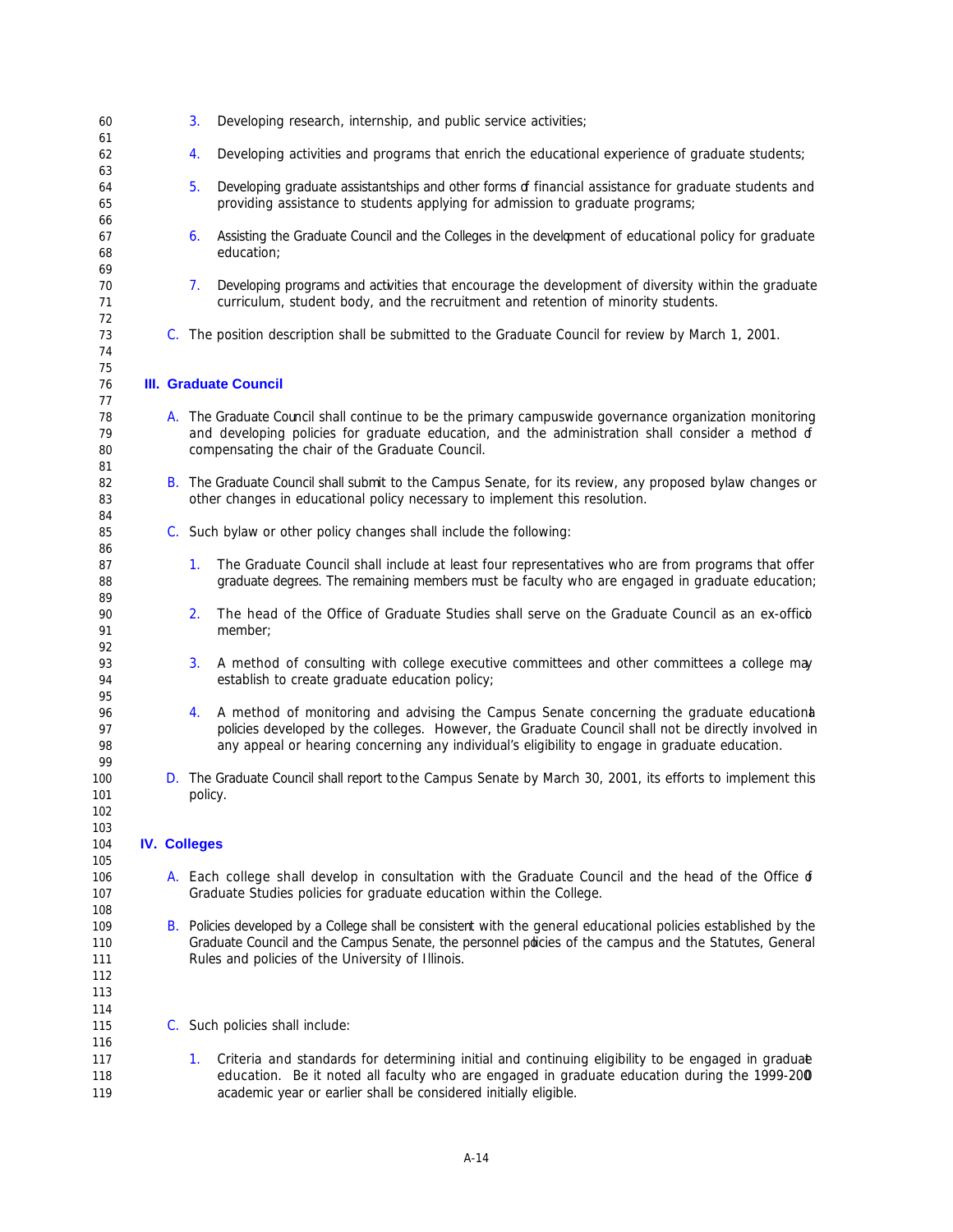120 2. A process for establishing initial and continuing eligibility to engage in graduate education. Such process shall include a method for appeal of a decision that a faculty is ineligible to engage in graduate education. 3. A method for allowing individuals who have not been identified and approved as faculty engaged in graduate education to teach graduate courses and to serve on graduate thesis and closure committees. This provision will make individuals who have important expertise available for graduate students. 4. A method for review of the policies developed and any modifications by the Graduate Council and 130 the Campus Senate. 132 D. The Colleges shall have adopted policies for graduate education necessary to implement this Resolution by December 22, 2000.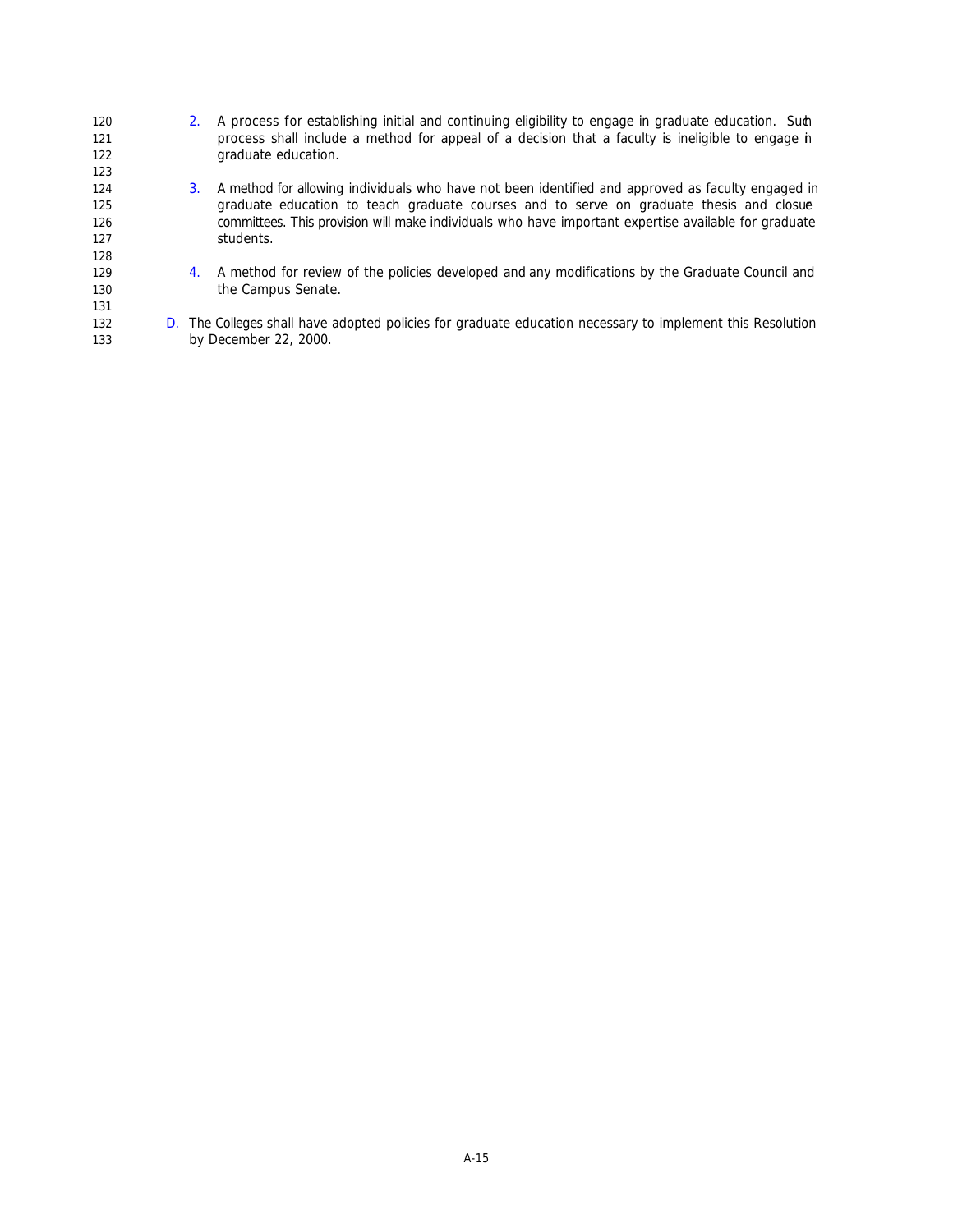## **Doctor of Public Administration Updated Implementation Plan as of January 2001**

## **Overview**

| New program request for doctor of public administration program<br>approved by the Illinois Board of Higher Education.                                              | February 1997                  |
|---------------------------------------------------------------------------------------------------------------------------------------------------------------------|--------------------------------|
| Preliminary program planning and consultation completed.                                                                                                            | February 1997 - April 1997     |
| Program committee appointed.                                                                                                                                        | April 1997                     |
| Informational materials developed and distributed.<br>• Program mission and objectives<br>• Program fact sheet                                                      | May 1997 – present             |
| Prospective students provided advising.                                                                                                                             | May 1997 – present             |
| Admission requirements refined.                                                                                                                                     | May 1997 - September 1997      |
| Faculty curriculum vitae collected.                                                                                                                                 | May 1997 - September 1997      |
| Current UIS faculty to teach in DPA selected.                                                                                                                       | May 1997 - March 1998          |
| Core course requirements refined.                                                                                                                                   | June 1997 - September 1997     |
| Catalog copy developed and approved.                                                                                                                                | July 1997 - October 1997       |
| DPA program director search conducted and director hired.<br>• Search plan for DPA director<br>· Job description for DPA director<br>• Advertising for DPA director | September 1997 - February 1998 |
| New faculty searches conducted and new faculty (2) hired.<br>• Search plan for DPA faculty<br>· Job description for DPA faculty<br>• Advertising for DPA faculty    | September 1997 - February 1998 |
| Student recruitment materials developed.                                                                                                                            | October 1997 - November 1997   |
| Student recruitment materials distributed.                                                                                                                          | November 1997 - December 1997  |
| DPA assistant to the director search conducted.                                                                                                                     | December 1997 - March 1998     |
| Course schedule for 1998-99 developed.                                                                                                                              | October 1997 - May 1998        |
| Core course syllabi developed.                                                                                                                                      | November 1997 - May 1998       |
| Elective course syllabi developed.                                                                                                                                  | January 1998 - September 1998  |
| Students screened for admission and decisions made (23<br>enrollments).                                                                                             | January 1998 - April 1998      |
| DPA assistant to the director hired.                                                                                                                                | March 1998                     |
| DPA office established.                                                                                                                                             | March 1998                     |
| Doctoral research fellows selected (2).                                                                                                                             | March 1998 - April 1998        |